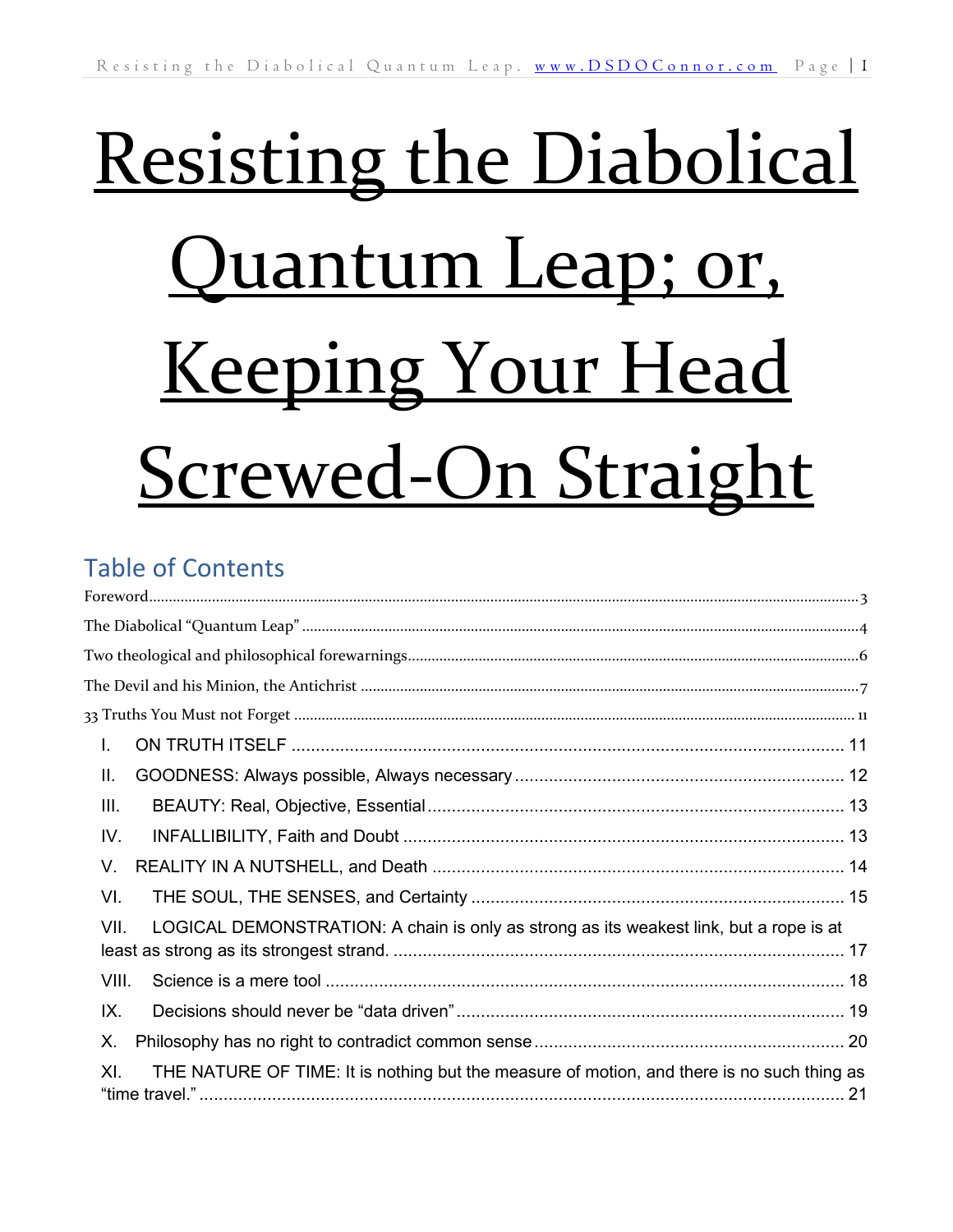| XII.    | THE NATURE OF BODY AND SOUL: Intellect, Memory, and Will are Untouchable Immaterial                |  |
|---------|----------------------------------------------------------------------------------------------------|--|
| XIII.   |                                                                                                    |  |
| XIV.    |                                                                                                    |  |
| XV.     | THE LAW OF NON-CONTRADICTION: Two contradictory assertions cannot both be true;                    |  |
| XVI.    |                                                                                                    |  |
| XVII.   | The "gods" of the Pagans are Demons, and the Catholic Church is the One True Church to             |  |
| XVIII.  |                                                                                                    |  |
| XIX.    |                                                                                                    |  |
| XX.     | God loves you infinitely and unconditionally, and He always will, no matter what  30               |  |
| XXI.    | CAUSALITY: No effect is greater than its cause, nor does any effect precede its cause, nor is      |  |
| XXII.   |                                                                                                    |  |
| XXIII.  |                                                                                                    |  |
| XXIV.   |                                                                                                    |  |
| XXV.    |                                                                                                    |  |
| XXVI.   |                                                                                                    |  |
| XXVII.  |                                                                                                    |  |
| XXVIII. | THERE ARE THREE AND ONLY THREE SOURCES OF POWER  38                                                |  |
| XXIX.   |                                                                                                    |  |
| XXX.    |                                                                                                    |  |
| XXXI.   |                                                                                                    |  |
| XXXII.  | Conclusions that necessarily logically follow from true premises are themselves always true.<br>41 |  |
| XXXIII. |                                                                                                    |  |
|         |                                                                                                    |  |
|         |                                                                                                    |  |
|         |                                                                                                    |  |
|         |                                                                                                    |  |
|         |                                                                                                    |  |
|         |                                                                                                    |  |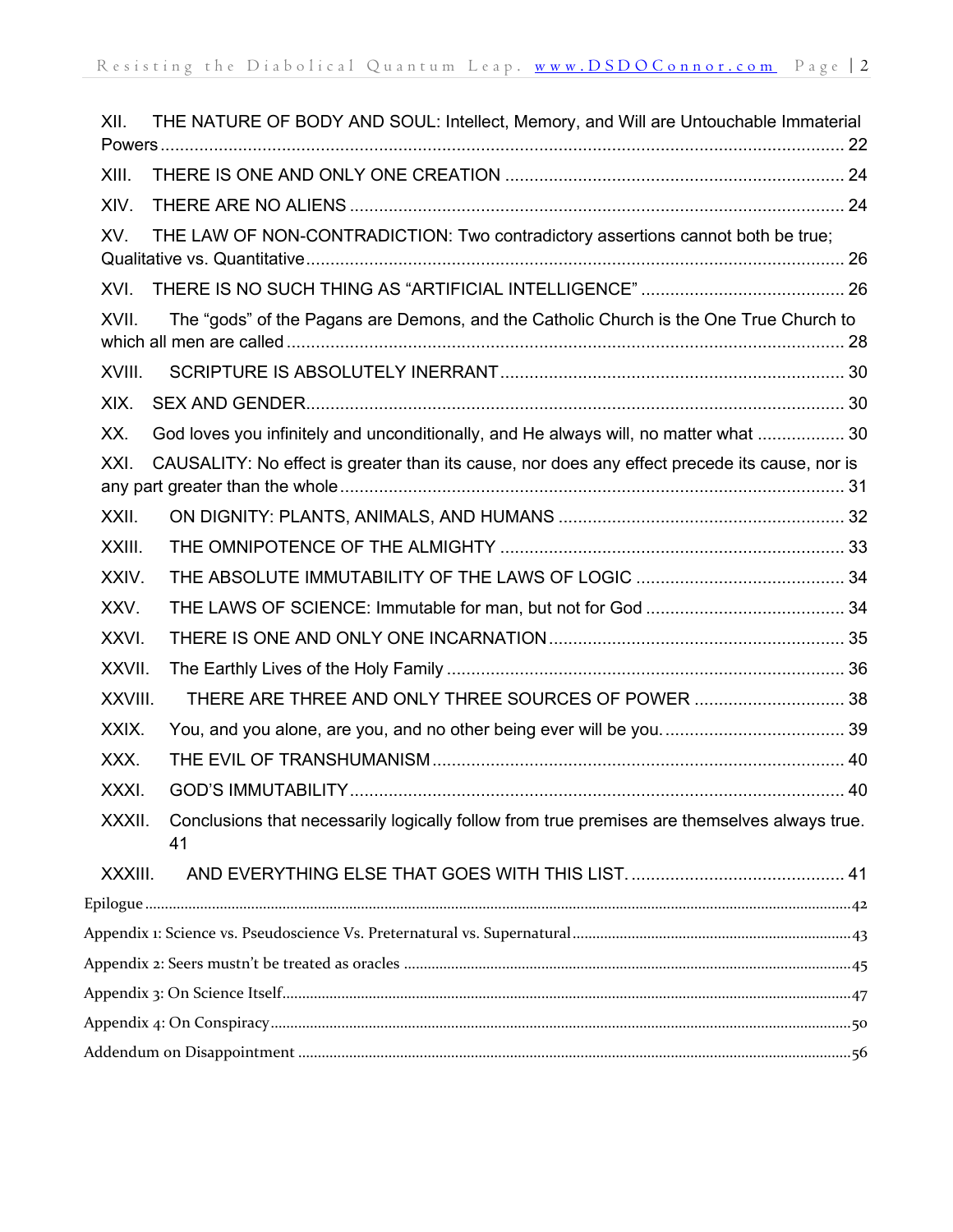# <span id="page-2-0"></span>**Foreword**

Soon, what has hitherto only been considered in fiction will seem to be presented to you in reality. This presentation, however, will not be to your benefit -- though benevolence will be the guise. It will also be a lie, as those proffering it will have no regard for Truth. For what shall be presented to you will be precisely the *false* and seductive marvels wrought by the devil's minions; false marvels prophesied for the times of distress upon the threshold of which we now stand. False marvels that will win over to the dark side those who do not take both Faith *and* Reason completely seriously.

I would like to warn you in advance about this coming diabolical invitation you will soon receive in hopes that, being forewarned, you will be more likely to realize it for what it is and reject it.

**This article is dense and very long; it is more of an eBook that I am publishing here and now for free than it is a blog post. I present it, therefore, as more of a reference work that you may wish to consult portions of when the need arises, as opposed to an exhortation or announcement that is urgent to immediately read in its entirety. I have also added some particularly important points in red, in hopes of grabbing the attention of those who prefer to skim.** I will add a dedicated link to this post on the sidebar, so that you can easily find it just by going to dsdoconnor.com. I might also update this post in the future. **[You may click here to download this post as a PDF](http://www.dsdoconnor.com/)**. And I encourage you to do so, in case I get censored.)

**Towards the bottom of this post, after the "33 Truths" that are this post's focus, you will find several Appendices, each with a large heading to facilitate skipping directly to them:** 

- 1) Science vs. Pseudoscience vs. Preternatural vs Supernatural,
- 2) Seers mustn't be treated as oracles **(Within this appendix, I explain my stepping down from an apostolate.)**
- 3) On Science Itself
- 4) On Conspiracy

Then, you will find an **"Addendum on Disappointment,"** to which you should turn if at any point reading this article you find yourself… disappointed.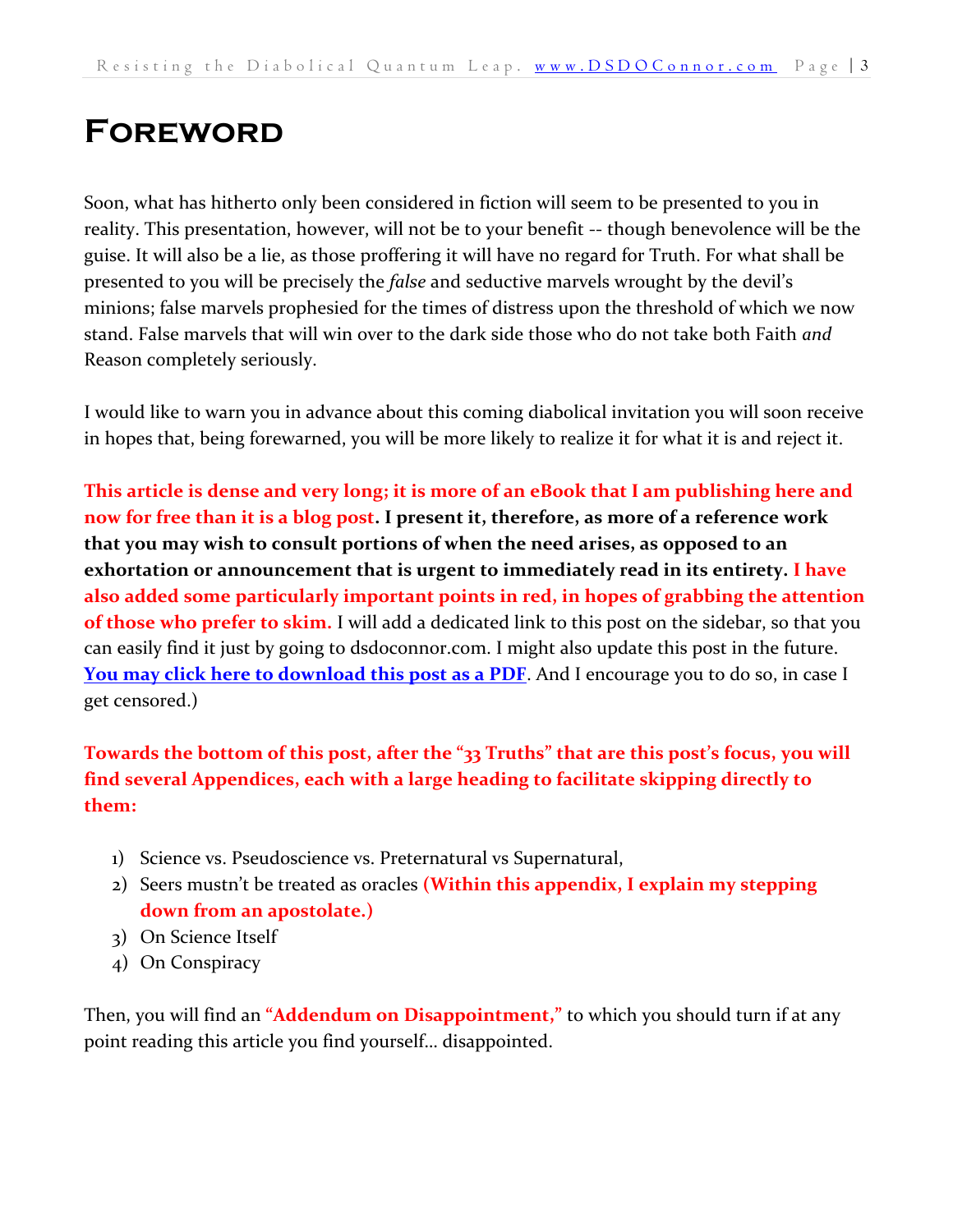#### **Finally, here is a list of all my other new writings, most of which I have not published until now, that are linked to at various places within this post:**

- *There Are No Aliens*[: On the non-existence of](https://dsdoconnor.com/2021/03/06/there-are-no-aliens/) Extraterrestrials (published March 2021)
- [The Logical Bankruptcy of Neil deGrasse Tyson](https://dsdoconnor.com/tyson/)
- [On the Nature of Time](https://dsdoconnor.com/time/)
- [On the Impossibility of Mind Reading and Mind Control,](https://dsdoconnor.com/mind/) (and, along with this, a [refutation of Dr. Charles Morgan](https://dsdoconnor.com/morgan/)'s viral video)
- [On Being Overly Concerned with Food, Medicine, etc.](https://dsdoconnor.com/against-obsession-with-bodily-health/)
- [On the Impossibility of Major Man Made Earthquakes](https://dsdoconnor.com/haarp/) (and the impossibility of HAARP [creating an earthquake\)](https://dsdoconnor.com/haarp/)
- ["A Lesson from Tura"](https://dsdoconnor.com/tura/)
- [One example of a popular doctor who should be approached with caution](http://www.dsdoconnor.com/mercola)

# <span id="page-3-0"></span>**The Diabolical "Quantum Leap"**

As readers of *[The Crown of Sanctity](https://danieloconnor.files.wordpress.com/2019/07/the-crown-of-sanctity.pdf)*'s Preface may recall, I spent my first engineering job after graduation running experiments testing the quantum emission of electrons off of a carbon nanotube surface. Those tests now come to my mind as I write this article, for what I made these little electrons do in the machine before me, under enormous voltages and a near perfect vacuum, is precisely what the Antichrist -- either acting explicitly after his public appearance or even sooner through his tentacles now spread throughout the world -- is going to strive to seduce your minds to do very soon. He will use the "voltage" of his electrifying influence over the world and the "vacuum" of today's Dictatorship of Relativism, where both Faith and Reason are despised, to seek to cause a "Quantum Leap" of mankind's thinking into his own Diabolical domain; a realm duly adorned with sparkling sheep's clothing. Tragically, he will likely succeed in the minds of most. Do not be one of "most." In helping you to remain among the few, I present the considerations below.

Before proceeding, I should add that **if your own eschatological speculations pin the Antichrist as only arising after the Era of Peace, immediately before the end of time (and therefore not imminently), this should in no way dissuade you from heeding the admonitions I present in this article**. Put bluntly: a really bad man is going to soon make his public entrance onto the world platform. He will exert enormous influence, presenting himself as a savior of sorts in the midst of great worldwide trials. The price of accepting his "solution" will be some form of apostasy. At the end of the day, whether we call this fellow "an" antichrist or "the" Antichrist is little more than semantics. We must resist him, either way.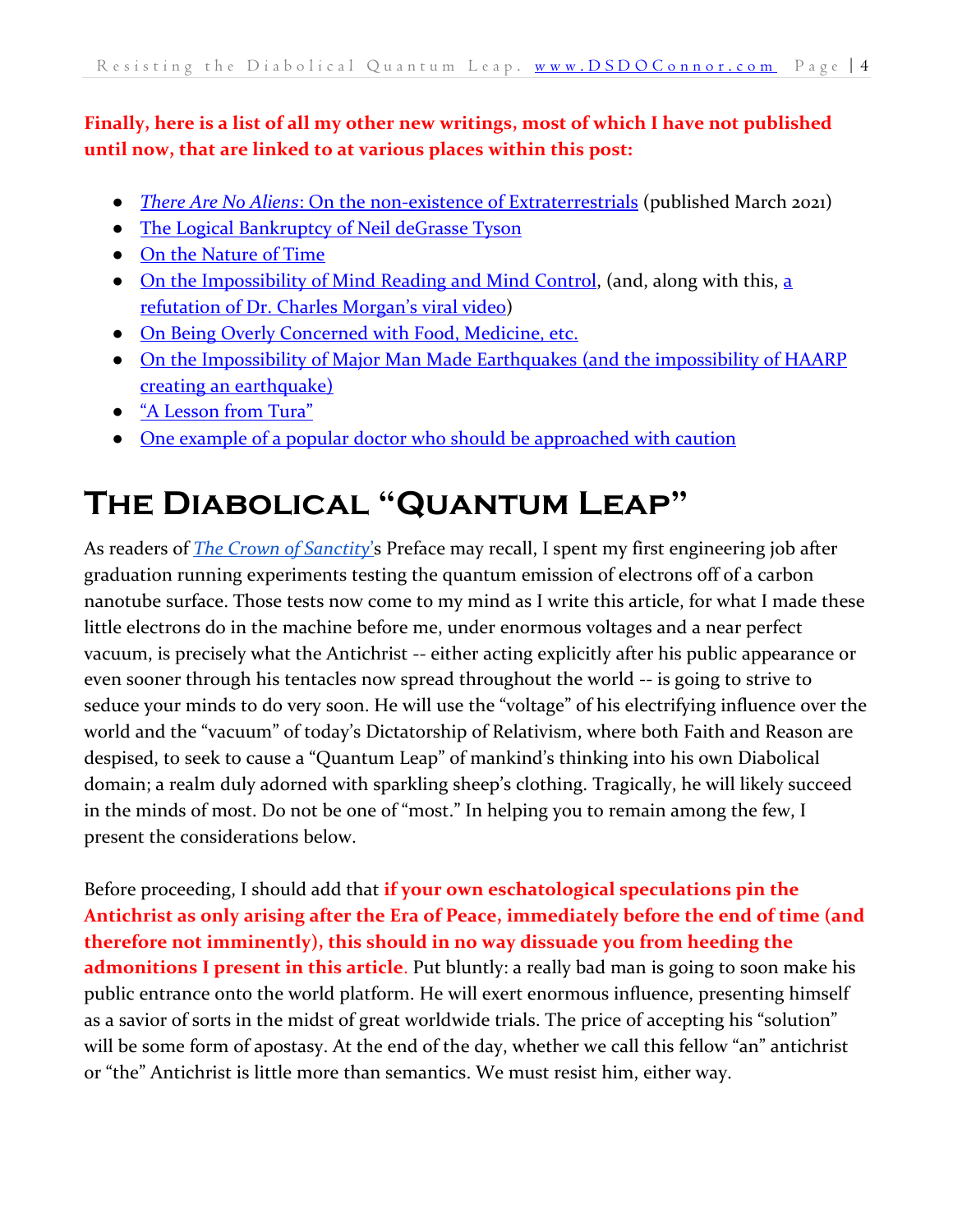**Furthermore, these Truths I here present are perhaps even more important now than in the time the Antichrist himself makes his public entrance.** For I do think that the faithful remnant will likely be protected in refuges during his actual reign, and much miraculous protection -- both physical and spiritual -- will be afforded to the remnant during that time. On the other hand, the days we must now endure do indeed see the snares of the Antichrist being disseminated throughout both the Church and the world (and I do not doubt that many of these recent snares are indeed from the man of sin himself), and we must resist them with the more or less "ordinary" graces at our disposal in these days of pre-Illumination of Conscience trials.

Nevertheless, apart from considerations of individual Antichrists/ the Antichrist himself, we above all know, from Scripture (cf. 1 John 4:3), that **the** *Spirit of Antichrist* **pervades the world. This unholy spirit certainly operates in proportion to the degree of sin in the world; therefore, eschatological speculations and individual prophecies aside, we know that the** *Spirit of Antichrist* **is today more operative than ever before**, **with due regard to the fact that the world is [more steeped in sin than at any point in the past.](https://www.vatican.va/content/pius-x/en/encyclicals/documents/hf_p-x_enc_04101903_e-supremi.html)**

In this post, I will be going beyond my usual admonitions. My readers already know that I am incessantly harping on the need to, in the Catholic Faith, remain on the razor-thin straight-andnarrow way of Our Lord during these days of unprecedented confusion, heresy, apostasy, and schism inundating the Church. [*But, true to form, I will again repeat: 1) Read your Bible, [read your](https://www.vatican.va/archive/ENG0015/_INDEX.HTM)  [Catechism](https://www.vatican.va/archive/ENG0015/_INDEX.HTM), and submit to the truths contained therein, irrespective of what your local Bishop's Conference says, and regardless of what Pope Francis himself says non-Magisterially -- understand that True Magisterium cannot contradict True Magisterium, so whenever in doubt, [stick with](https://www.vatican.va/content/john-paul-ii/en/apost_exhortations/documents/hf_jp-ii_exh_19811122_familiaris-consortio.html)  [what is clearer;](https://www.vatican.va/content/john-paul-ii/en/apost_exhortations/documents/hf_jp-ii_exh_19811122_familiaris-consortio.html) [clarity enjoys superiority](https://www.vatican.va/content/john-paul-ii/en/encyclicals/documents/hf_jp-ii_enc_06081993_veritatis-splendor.html) to ambiguity in [Faith](https://www.ewtn.com/catholicism/library/syllabus-of-errors-9048) and Morals; mere recentness, however, has no special status over age 2) On the other hand, be not sucked in by the dangerous borderline-schismatic movements out there that categorically reject Vatican II, seek to condemn the Pope categorically, encourage joining groups in de-facto or actual schism, claim the Pope is not actually the Pope, or even label him as the False Prophet or Antichrist.*]

Today, I'd like to remind you to not only remain faithful to Catholic orthodoxy, but to also keep your head *logically* screwed on straight. **For the times we are entering will see not only unprecedented attacks on Faith, but also unprecedented attacks on** *Reason***.**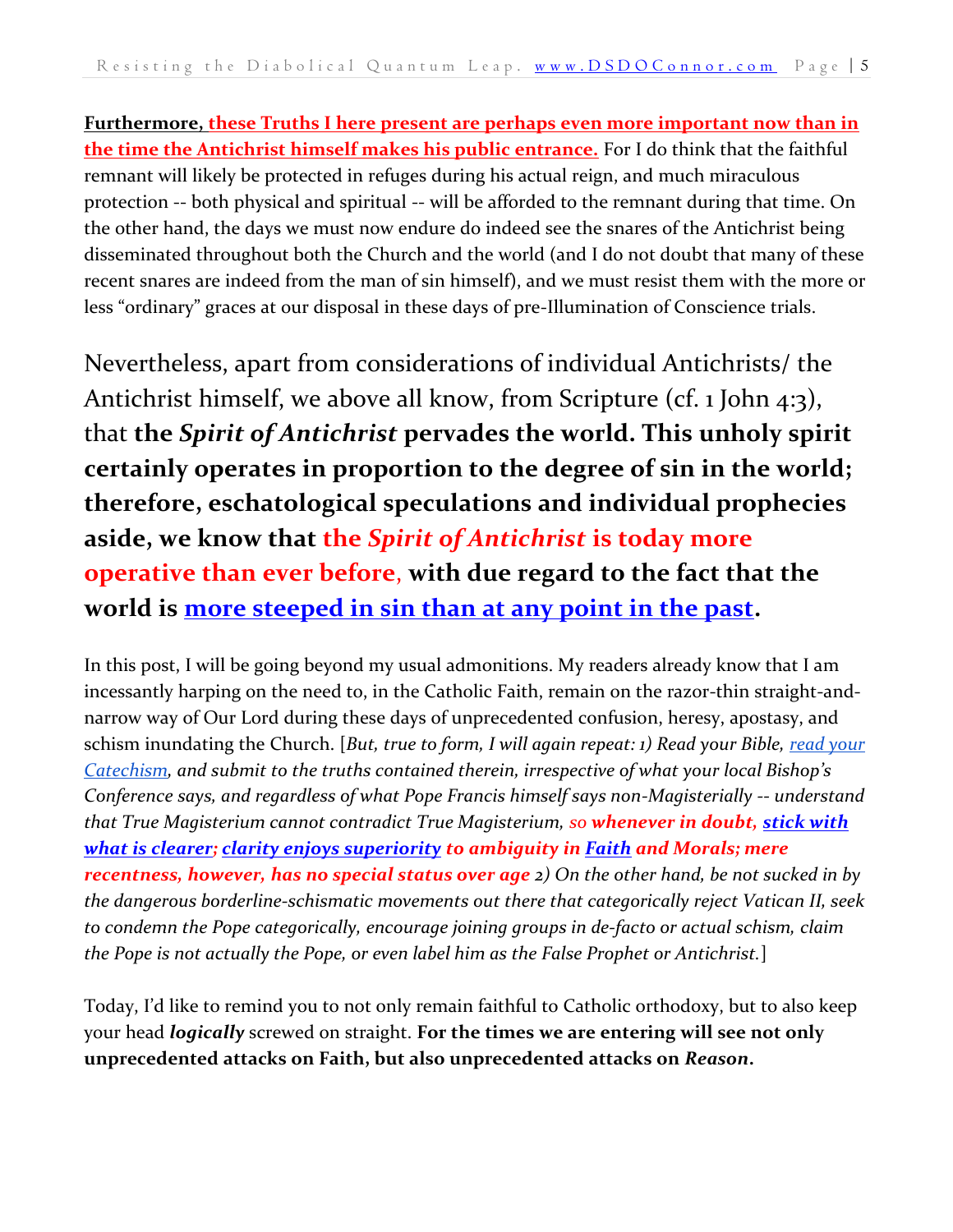# <span id="page-5-0"></span>**Two theological and philosophical forewarnings**

It is fair enough to acknowledge that Church Teaching generally does not concern itself with dogmatic proclamations on matters not strictly pertaining to Faith and Morals. But it does not follow that certainty is reserved solely for the Ex-Cathedra proclamations within these two categories.

**First of all,** even a 7 year old should be able to realize that if \_\_\_\_ is definitely true, then anything which would implicitly contradict \_\_\_\_ must be false. Similarly, while the Church does not have and will not have direct dogmatic teachings on many of the primary realms of confusion bound to soon dominate headlines and conversations, this does not mean that a Catholic should pretend that he may legitimately come to any conclusion he wishes on them, or that he may entertain absurdities in his mind as "possibly true." For example: I know of no clear Church dogma on the precise details of the depth and breadth of the physical universe. But I do know that the Church is clear that God is absolutely supreme over *all* that is, and that Jesus Christ is the *only* begotten Son of God. How, then, should a Catholic with his head screwed on straight respond when a clown of an astrophysicist claims that there are actually infinite universes enfolded within infinite dimensions, full of all sorts of other races of intelligent life, each perhaps with its own "god" and its "own truths"? That we could someday learn "new, deeper, better" truths from the "Gods" of these other universes? The answer is simple: to laugh. There is no use even engaging in that conversation or even entertaining that thought. Although it may not directly be a matter of Church Teaching one way or the other, **these absurdist theories do, at least indirectly (but no less truly),** *imply* **a contradiction to a Church Teaching.**

**Secondly**, Catholicism must not be turned into a Romanized version of the Protestant "sola Scriptura" heresy, wherein it is claimed that *all that matters* is what is found clearly taught in a given set of books (even if our set, what with Sacred Tradition and Magisterium, constitutes a larger array of material); and that, so long as we've got these books, we're all set and "have it all figured out." Tragically, that is precisely what we do as Catholics when we pretend that all that matters is that we submit to Public Revelation's Deposit of Faith. In truth, such submission is necessary, but not sufficient. I often point out that it is precisely this Catholicized version of the Protestant *sola Scriptura* heresy which seals off so many Catholics to the graces contained in authentic private revelation, as they flippantly reject it on the erroneous grounds, "*It's not public revelation, it's just private revelation, so I can respond however I feel like, thank you very much!*" (See **[The Crown of Sanctity pages 48-64](https://danieloconnor.files.wordpress.com/2019/07/the-crown-of-sanctity.pdf)**) The dangers of the Catholicized *sola Scriptura* heresy,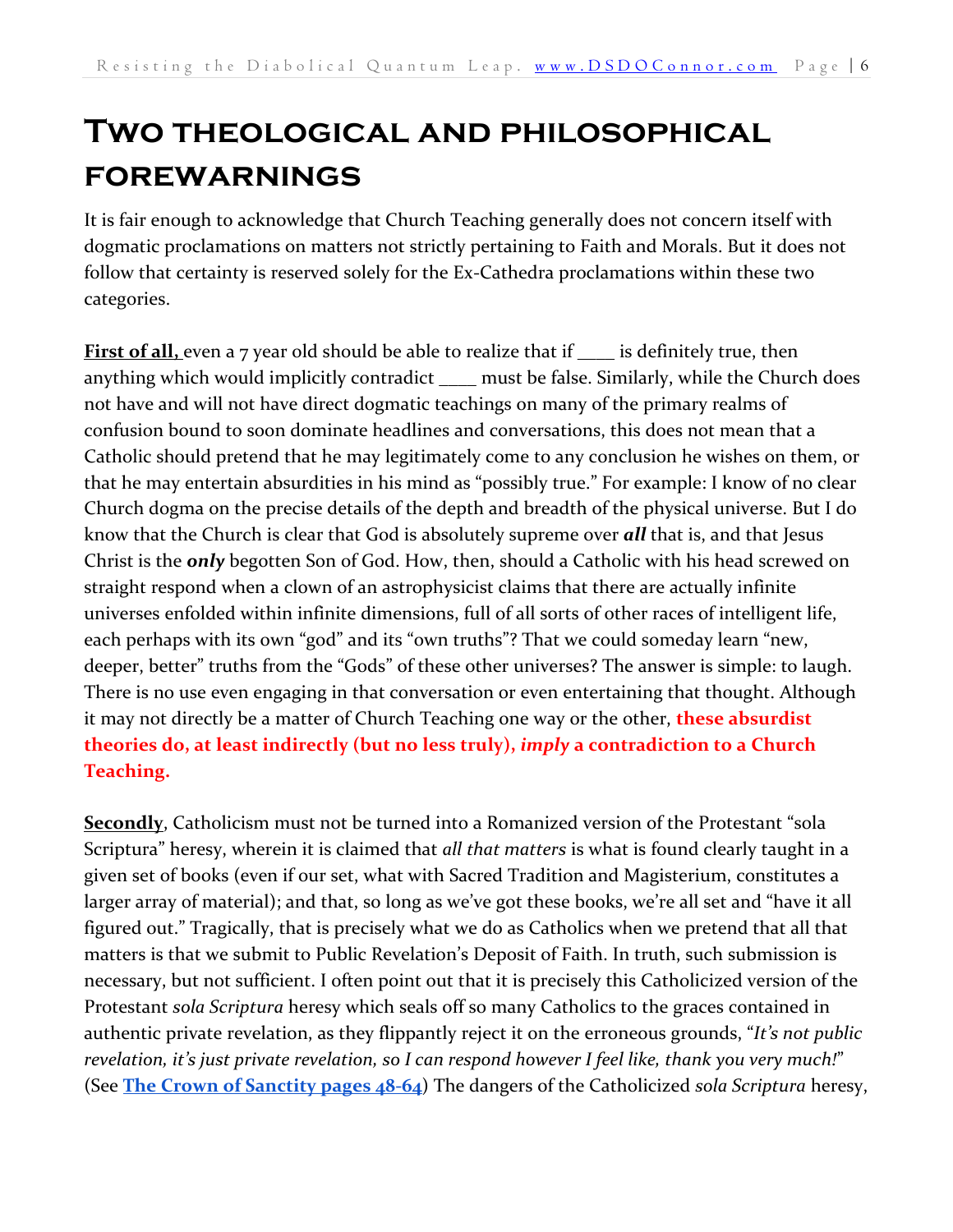however, don't end there; the dangers also include failing to take the extra-Magisterial conclusions of reason seriously enough. Indeed, the Church itself teaches a radically different story than this know-nothing approach: "**In all he says and does, man is obliged to follow faithfully what he knows to be just and right.**" - *Catechism of the Catholic Church*, §1778. It does not say that such obligation is restricted to those occasions wherein its object happens to be an explicit constituent of the Deposit of Faith! Man is *always* obliged to use his God-given intellect and submit to the conclusions he reaches through the proper use thereof. It matters not if these conclusions do not enjoy the additional status of being directly revealed truths confirmed by the Extraordinary Magisterium of the Church. Contradicting these true but extra-Magisterial conclusions will not, of course, constitute formal heresy; but *so what***?** There are plenty of other ways to destroy your soul and your life other than succumbing to formal heresy. And **we can rest assured that, come the days when the Diabolical Quantum Leap is foisted upon us, there will be many learned theologians we thought we could trust who will calmly assure us that we can submit to its diabolical tenets, since these tenets "do not constitute contradictions of the Faith."** Yes, it will be precisely the scholars that the Antichrist will have (and, largely, *has* had) the easiest time deceiving.

#### **As Venerable Holzhauser, in the 1600s, prophesied of our times:**

*"During this period, many men will abuse of the freedom of conscience conceded to them. It is of such men that Jude the Apostle spoke when he said, "These men blaspheme whatever they do not understand; and they corrupt whatever they know naturally as irrational animals do"...During this unhappy period, there will be laxity in divine and human precepts… Everyone will be carried away and led to believe and to do what he fancies, according to the manner of the flesh...They will ridicule Christian simplicity; they will call it folly and nonsense, but they will have the highest regard for advanced knowledge...clouded by senseless questions and elaborate arguments. As a result, no principle at. all, however holy, authentic, ancient, and certain it may be, will remain free of censure, criticism, false interpretation, modification, and delimitation by man...These are evil times, a century full of dangers and calamities.. Heresy is everywhere, and the followers of heresy are in power almost everywhere..."*

## <span id="page-6-0"></span>**The Devil and his Minion, the Antichrist**

The devil also knows that many Catholics simply will not ever go *directly* against a Church dogma. The devil is not stupid, and he'll do everything he can to tempt even these staunch Catholics into his clutches; as winning over a soul like that will be, for him, a prize of far greater value than merely luring an already worldly person ever deeper into his domain. What, then, will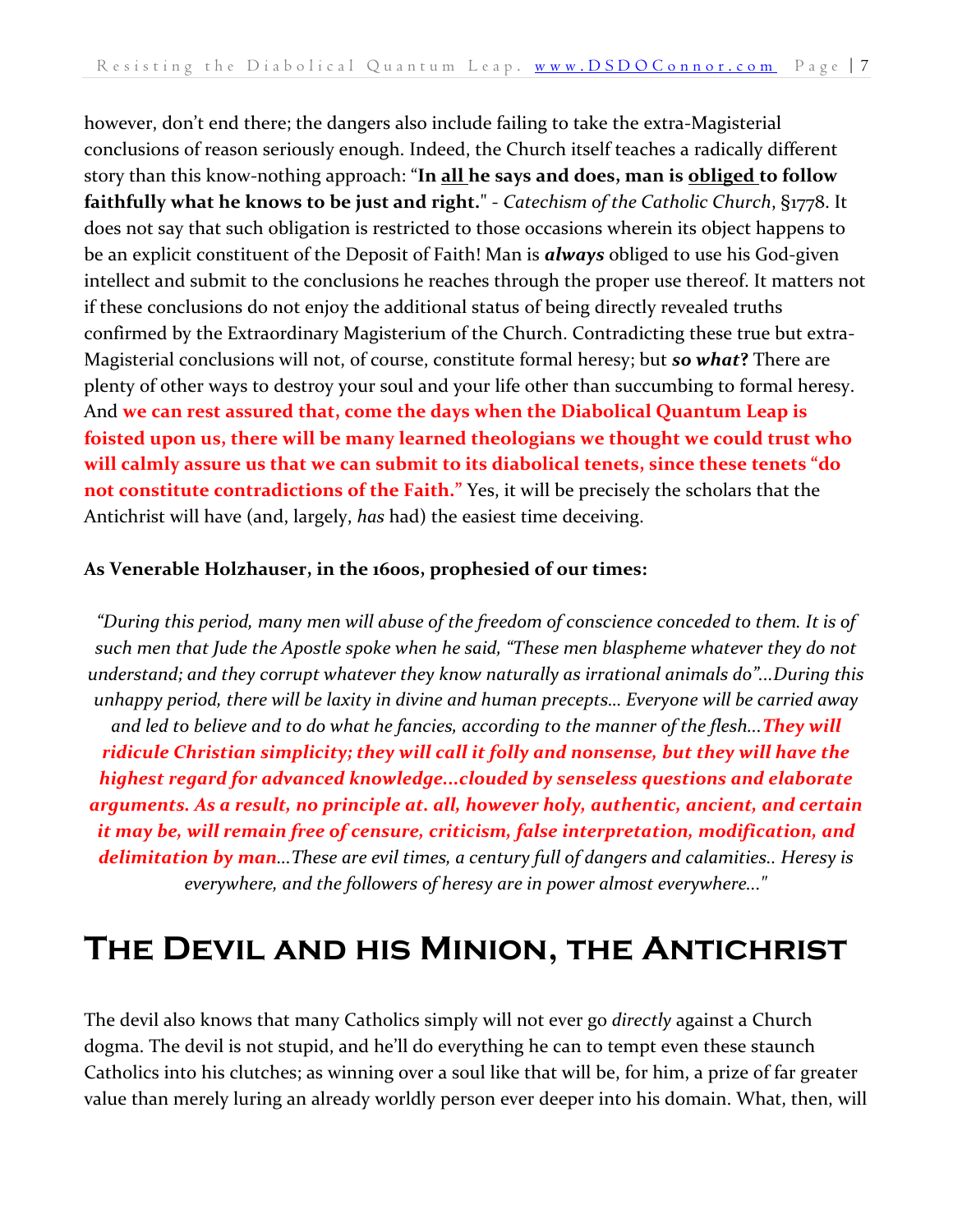he do? Besides his ordinary efforts tempting them into moral fault, he'll also use the times to come and the false marvels he will work through his minion, the Antichrist, to try to sneak around Church Dogma by emptying it of its *actual* value even without seeming to contradict its *face* value.

#### **"But understand this, that in the last days there will come times of stress. For men will be lovers of self, lovers of money... lovers of pleasure rather than lovers of God, holding the form of religion but denying the power of it. Avoid such people."** -2 Timothy 3

**"For the time is coming when people will not endure sound teaching, but having itching ears they will accumulate for themselves teachers to suit their own likings, and will turn away from listening to the truth and wander into myths."**

-2 Timothy 4

#### **"But I have this against you, that** *you tolerate* **the woman Jezebel, who calls herself a prophetess and is teaching and beguiling my servants to practice immorality"** -Jesus to the Church in Thyatira. Revelation 2.

(*Recall, cf. 1 Kings, that Jezebel, wife of Ahab, persecuted the true prophets, protected false prophets, and incited the faithful to idolatry. Jesus here condemns so much as tolerating such a person*.)

Indeed, the Antichrist and his system will tolerate the *form* of religion when useful for their ends, but not its *power*. And we must not tolerate him or his lies, even if and when the lies precede the explicit public entrance of the man of sin himself. He will seek to replace the power of religion with myths more suited to people with itching ears; people who, in their heart of hearts, never really gave Christ *absolute primacy*, but preferred daydreaming about and placing their concrete expectations in some worldly promise.

#### **The Antichrist, or his minions preceding him, will at times say:**

*"Ah, yes, those Dogmas you hold dear are so wonderful! But let me tell you about something more. There's so much more you do not know! You do not know about the Andromeda peoples and their deity. You do not know about the New Souls who walk quietly among you, who are so wise and good thanks to their AI fused intelligence and their meta-morality. You do not know that there is another reality I can awaken you to -- so much more real than this mere dream you have hitherto called life – if only you hand your minds over to me so that I may direct them. You do not know that all the things you think have already happened are just one string enfolded within the*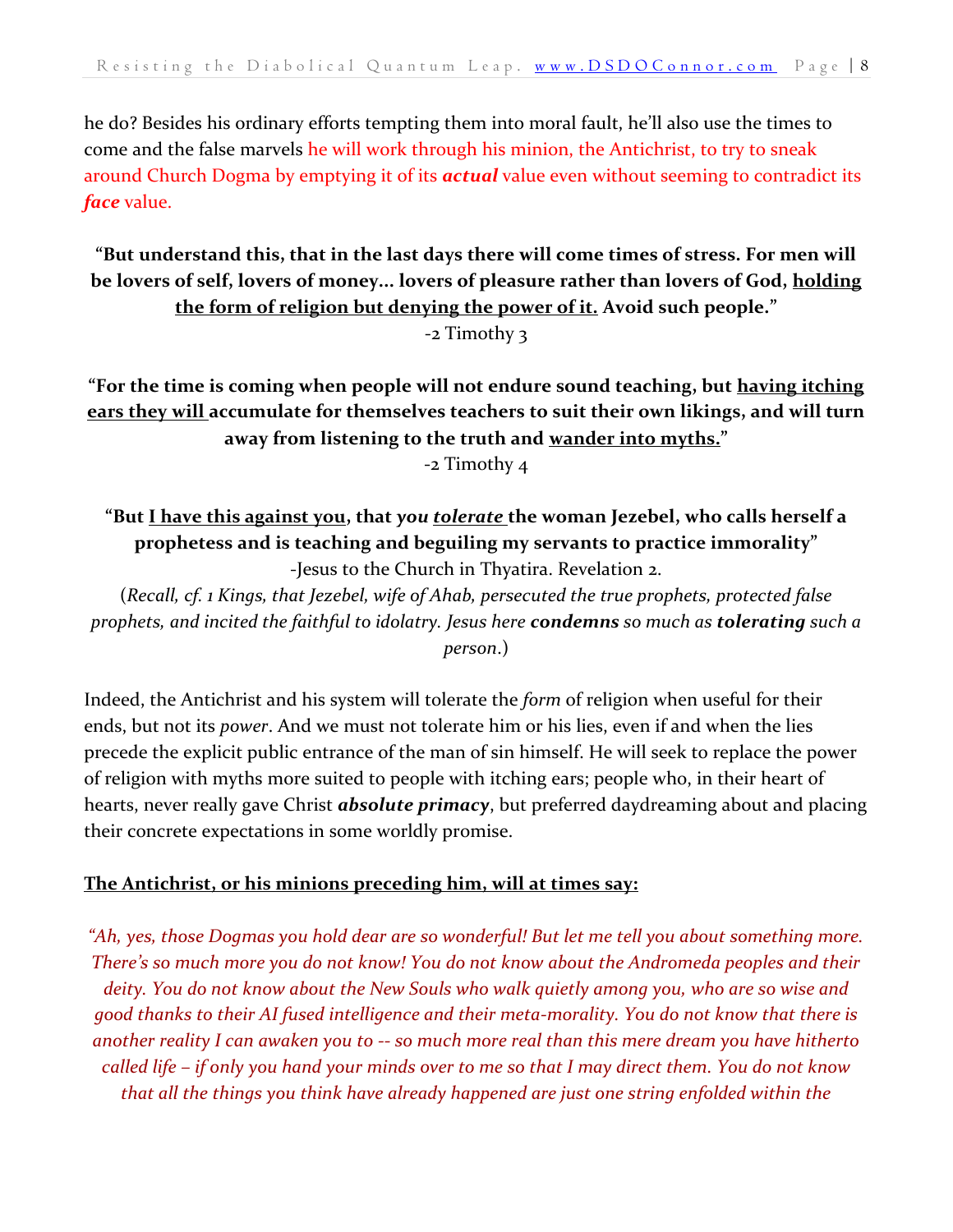*multiverse that can be manipulated as we like. You do not realize that all those occurrences in the world you once thought were acts of God are actually phenomena that we can create, if only you join with me! You have been told that your soul is spirit, but your mind is really right here, within the reach of science, and can integrate with technology, opening up to you entire new realms! You do not know that your rigid adherence to logic and reason and your insistence that you have these figured out is causing you to miss out on all the new enlightening things I can show you. I can show you real magic, good magic! All the fantasies you've daydreamed about and wonders in what you thought was just science fiction can actually be yours! I can show you how to tap into the energies and vibrations swirling about you but which you've not yet taken advantage of! Yes, this Jesus you revere in Christianity was a great teacher, but I wish to show you the teachings of the rest of the race from which he came; a race that Jesus was only the introduction to! Come with me!!"*

#### *-The Antichrist*

With these and similar seducing words, the Antichrist will actually be doing his absolute best to, with candied poison, foist existential crisis after existential crisis upon the Faithful; crises the Faithful *could* have been saved from by their Faith and by reason, if only they gave full reign to the power of these Divine gifts. His aim will be to thus substantially, even if not nominally, destroy the Faith of those whom he cannot persuade into explicit heresy or apostasy. And he will do this because he knows that the groundwork has already been perfectly laid for it.

You see, **the modern world's decades long and ever deepening (and darkening) obsession with science fiction, psychological thrillers, existential horrors, and fantasy "universes"** has helped create entire populations -- including people therein from the high school dropouts all the way up to the scholars -- who **can no longer employ sound reason, or even common sense, to discern what is absurd and thereby reject it.** Almost a decade of teaching and over four years of teaching college philosophy has convinced me of both the truth and the gravity of this sad scenario: whenever some philosophical truth must be conveyed in class (which requires contradicting the popular falsehoods that are opposed to the truth in question), I can often count on some students protesting that what I've said cannot be so, since some TV show, or movie, or Netflix series, or novel, or science fiction website (which they have confused for actual science) says otherwise. More generally, ask a student today to provide an example demonstrating just about any concept whatsoever, and many will immediately provide an example from a work of fiction, as if fiction by itself proves something about reality. Indeed, **today's Crisis of Fact runs so deep,** and so many minds are so thoroughly saturated in the absurdities that have long inundated us in popular fiction (especially overwhelmingly from the *Star Wars* and *Star Trek* movies onward), that very little additional brainwashing will be needed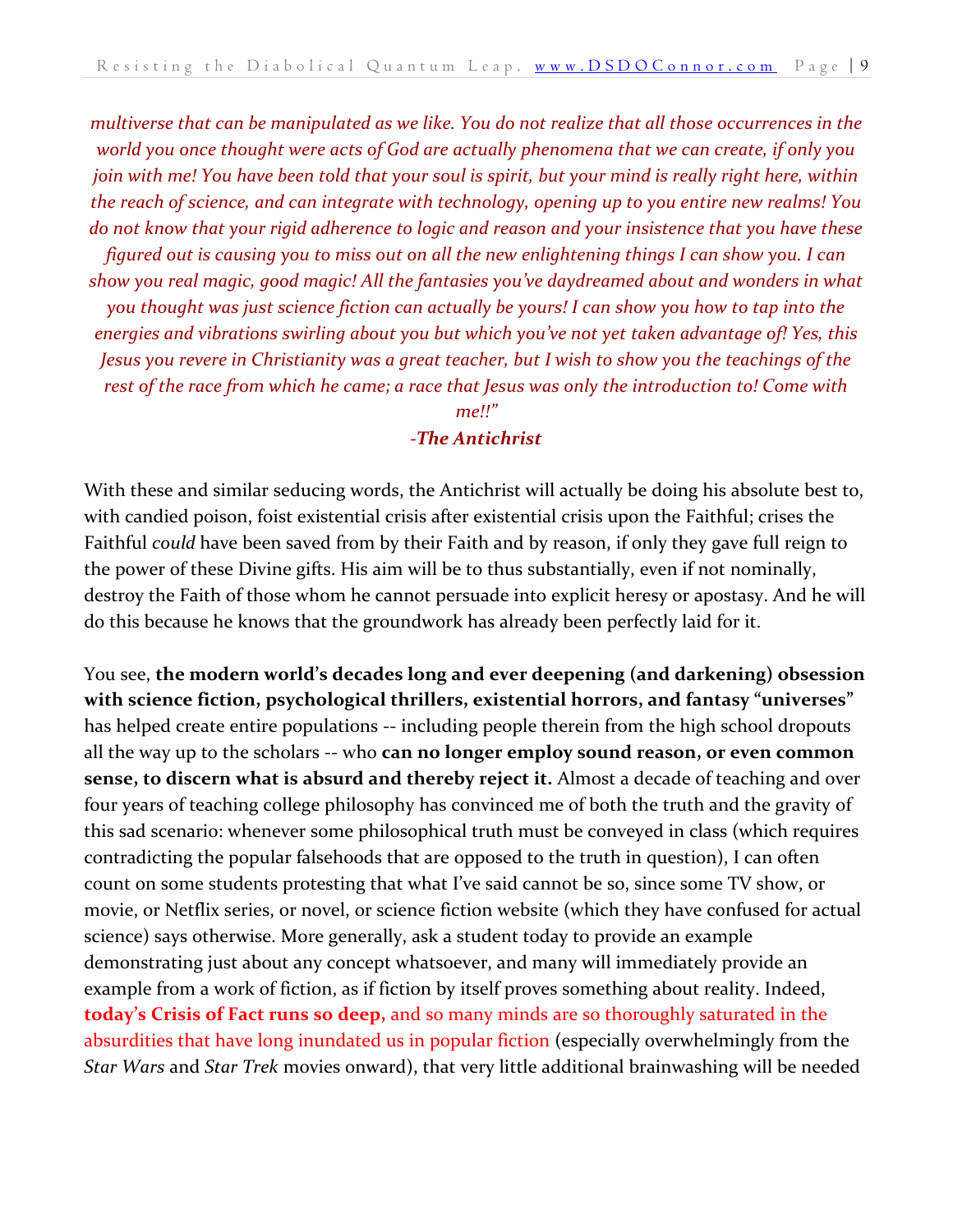to convince the masses to willingly sign up for a regimen, the promotion of which will make the Communist propaganda posters of the early 20th century look truthful in comparison.

The Antichrist knows this and will leverage it to his full advantage in advancing his diabolical Grand Delusion. **Don't get me wrong; plenty of individual titles within these genres are not thoroughly rotten, but are, rather, benign entertainment and some are even downright excellent works of art** (e.g. *The Lord of the Rings*, C.S. Lewis' Space Trilogy and *Chronicles of Narnia*); but either way, when certain themes in these fictions are invited into realms of our mind they do not belong in -- especially those **wherein we consider what is actually plausible, possible, and licit** *in the real world* **and form our understanding of the same accordingly -- then they become dangerous and destructive.** Combine this realitydisregarding fiction obsession with, 1) The Great Apostasy in general which has now permeated the whole Church, 2) The near universal dominion of Modernism (which is the "crown and completion" of all heresies), 3) The near total death of good Catholic philosophy in education, 4) Empirical science being regarded downright Messianistically, approached by almost all as being that which alone will save us…. And thus, you have a "perfect storm" that renders all other recipients of this superlative a mere gentle breeze in comparison.

#### **Many will succumb. Many voices you thought you could 100% trust will succumb. Bishops, priests, authors, theologians, and perhaps even seers whom I myself have quoted approvingly will succumb.**

#### Will *you* succumb?

Set your face like flint right now to *never* succumb -- *no matter who else does*.

#### Let me get the ball rolling right now and remind you of **some truths which, even if they are not directly settled Dogmas, must nevertheless not be doubted.**

*(I feel I must say two more things before diving in. First, I am going to offend just about everyone at some point in this list. Please bear with me. I have no motive at all in writing this other than to try my humble best to protect my readers against what I see as harmful deceptions that are already here or may be coming soon. Even if you can't bring yourself to agree with me on one or two things I write here, please do not reject this whole post on account of that; please, instead, remain open to what I am saying. Secondly, though time prevents me from presenting lengthy arguments for each item here, you can rest assured I have examined them all -- carefully, prayerfully, rigorously, and studiously -- hence the degree of conviction with which I assert them is well founded. I am aware that many of the positions I express here are considered "controversial" or "not in keeping with*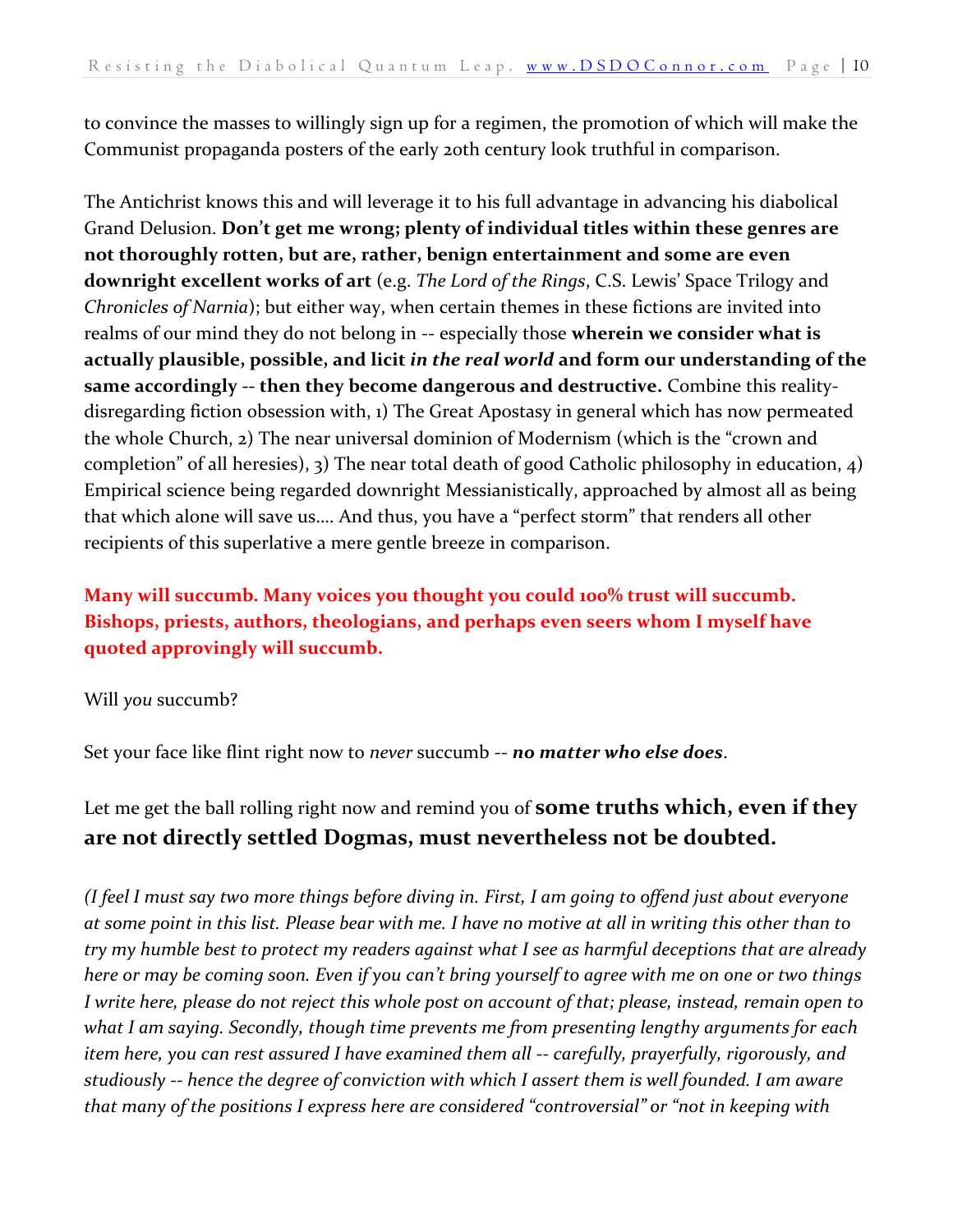*empirical evidence." I have already read these contradictory views, and I consider them fallacious; I have already considered the empirical evidence, and find it lacking.)*

## <span id="page-10-1"></span><span id="page-10-0"></span>**33 Truths You Must not Forget**

## I. ON TRUTH ITSELF

**There** *is* **Truth**. You *can know* the Truth. You must always believe the Truth. Anything that contradicts the Truth is false. You must always reject what is false.

Speaking what is false with the intent of eliciting belief in the falsehood is a lie. A lie is an intrinsic evil: that is, under no circumstances, and for no motive, can it ever be licit. Decide now to die rather than to ever lie again.

Only God can know all Truth (we will continue learning not only for our whole lives, but also for all eternity!), hence our need to remain ever humble and cognizant of mystery. Nevertheless, when we know a Truth, *we know a Truth*, and **the domain of any Truth is categorical, absolute, and universal** over the content that it applies to – neither space nor time have any effect on it. Therefore, this right and just intellectual posture of humility and wonder must never be employed to pretend we do not know what we do in fact know or to pretend that what we do in fact know may some day or somewhere be rendered untrue.

There are not "multiple truths." There is not a "truth of religion" and a "truth of science" and a "truth of mysticism" and a "truth of culture." There is not a "truth for Christians" and a "truth for non-Christians." There is not a "truth for the middle ages" and a "truth for the 21st century." *There is just Truth*. And individual Truths can be *known* by Faith or by Reason (or both). So long as we are careful to ensure we are defining our terms in the same way when dialoguing (i.e., not miscommunicating), we must not ignore contradictions when they arise by pretending that the various subjects to which they belong can each be granted a relativistic autonomy. Instead, **we must always reject at least one assertion of any two contradictory ones as** *false***.** 

God's Existence is a truth not only of Faith but also of reason. Do not believe that empty platitude one often hears today, which holds that His existence simply need be taken on Faith - this is nothing other than a subtle poison to try and lower the reality of God's existence to the same level as some ridiculous and unprovable "scientific" conjecture (e.g., the "multiverse")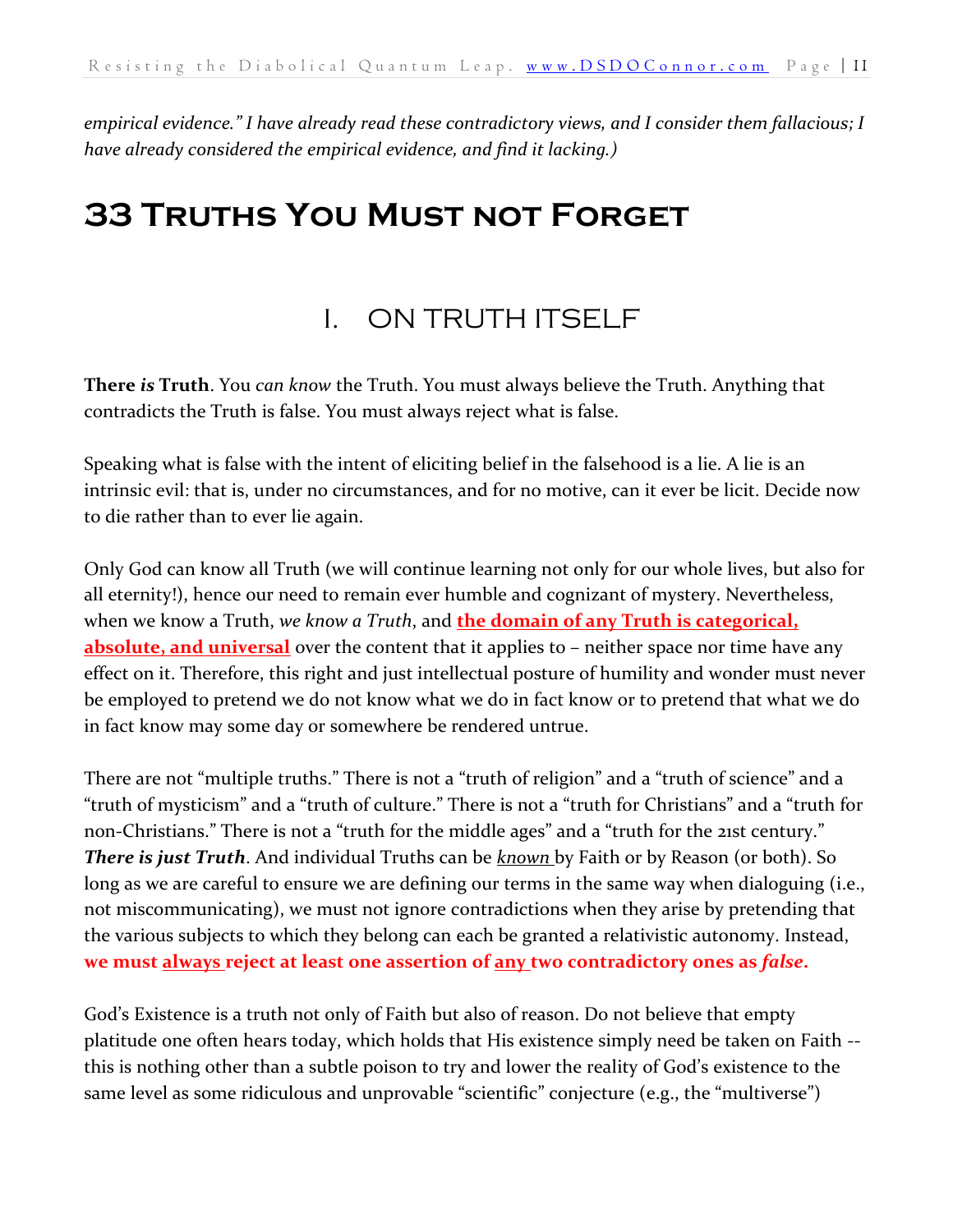employed to pretend to explain what only supernatural explanations can succeed in. (On March 22nd, 2021, an MIT physicist [writing for The Atlantic a](https://www.theatlantic.com/science/archive/2021/03/miracles-and-multiverses/618349/)ttempted just that). **Everyone is capable -- with absolute certainty and with reason alone -- of knowing that, 1) God exists, 2) God is good, 3) God is all powerful, 4) God is One, 5) God is all knowing, 6) God is not material, 7) God created us** (and, in accordance with #2, also cares for us and has a Will for us), and 8) When what is physically impossible nevertheless happens (e.g. a man rising from the dead the third day after being crucified), God Himself is at work, and reason compels us to trust -- with a faith that is itself reasonable -- what such a man says. Therefore, the entire Catholic Faith and all the teachings of the Church – even if not always *directly* provable with reason alone (e.g., the Trinity) – are nevertheless *reasonable* and are indeed *indirectly provably with reason*, though the indirectness in no way mitigates the certainty, which remains absolute.

## <span id="page-11-0"></span>II. GOODNESS: Always possible, Always **NECESSARY**

**There is Goodness**. You *can* always do the Good. You *must* always do the Good.

Whatever contradicts the Good is evil. You must always hate what is evil. Evil is *never* necessary. You must never even formally cooperate with evil; not even by way of the proverbial "mere pinch" of incense before an idol.

The degree of culpability for a sin (and therefore guilt incurred by its commission) is indeed often mitigated by circumstances, and God alone can judge a soul. But **there is no such thing as a situation wherein one "cannot not sin." Refraining from sin is always an option, and more so it is always an absolute demand; furthermore, God always gives sufficient grace to heed this demand.** Yes, unfortunately, we will all likely continue to fall. But if we blame these falls on anyone or anything but ourselves, then we cannot even be forgiven for them in Confession, as we then will have no remorse (not even imperfect), which itself is the very matter of the Sacrament of Confession and is therefore absolutely necessary for absolution's validity. Therein lies the diabolical poison in the modernist line of argumentation one often hears which relegates the Commandments to the status of mere ideals – especially in the effort to pretend that unrepentant adulterers/fornicators/homosexuals/etc. may validly be absolved and may licitly receive Communion. By tickling their ears with this comfortable sounding drivel, today's pastors are just pushing these souls into hell.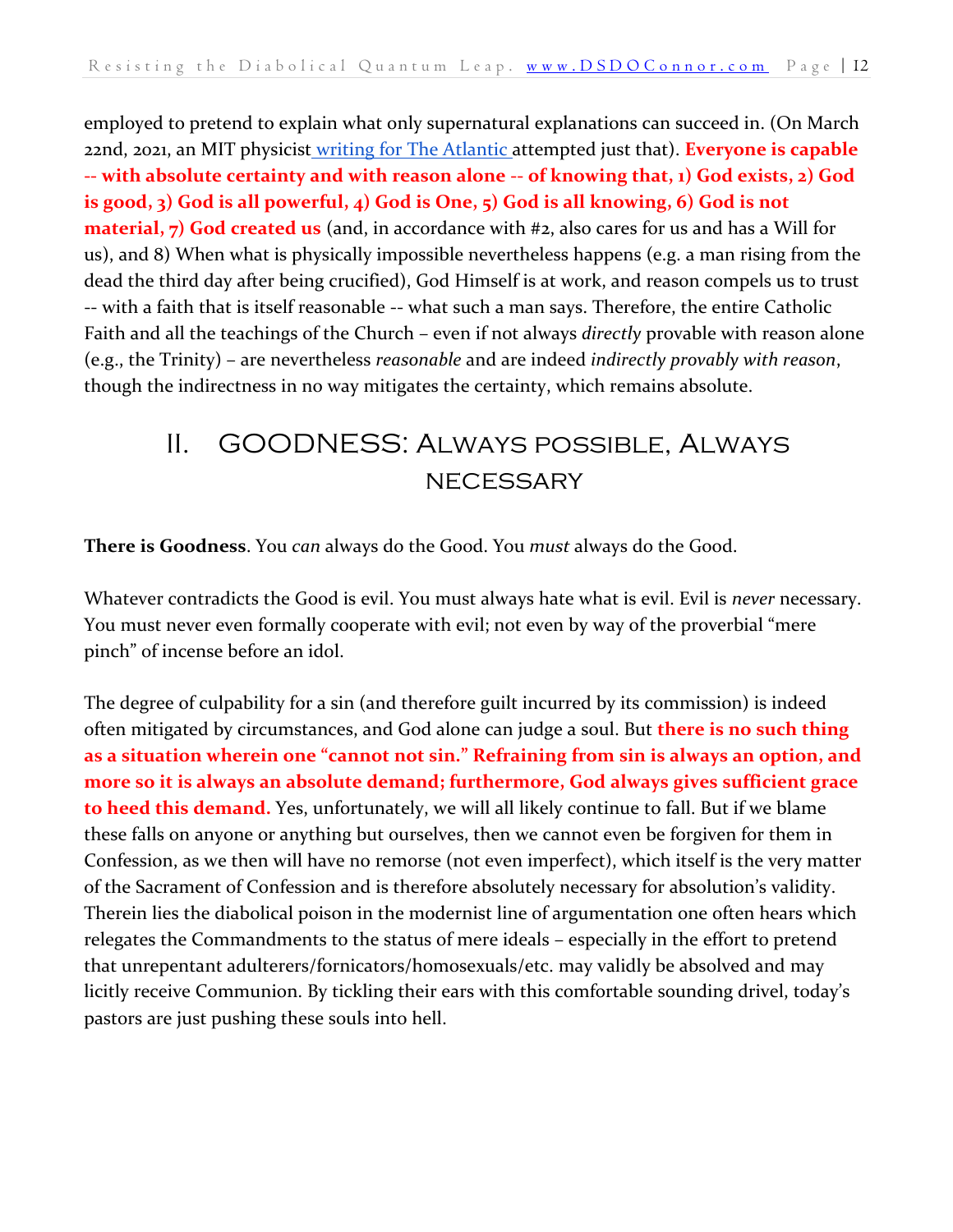## III. BEAUTY: Real, Objective, Essential

<span id="page-12-0"></span>Beauty is objective, and it is real. There is of course room for individual preferences, but beauty itself is not "merely in the eye of the beholder." Though reason usually fails to completely grasp beauty's full nature, beauty is nevertheless no mere subjective projection that we humans imagine and merely pretend has reality. **Beauty is that which pleases when beheld by a healthy soul.** It displays order, harmony, symmetry, radiance, integrity, and proportion. It strengthens the will to choose the good. It inclines the intellect towards the truth. It is, therefore, known not only by its cortex, but also by its fruits. It is an attribute of God Himself, and woe to those who fail to recognize this.

**If we find ourselves attracted to what is objectively contrary to beauty** (for example, anything lustful, anything that glorifies sin or error, certain music -- e.g., most modern music; certain types of modern "art" -- e.g., the Vatican's 2020 Nativity Scene!), **then we have a disorder that we must -- and can! -- remedy** through exercising more care, caution, and discernment in what we choose to expose ourselves to. *"I will set before my eyes no vile thing.*" (Psalm 101:3) **The Antichrist will have a superficial (and even electrifying) beauty about him, but those who have formed their souls in accordance with real beauty will find - deep within their hearts if nowhere else -- a deep disgust of him and his minions and his antics.**

Before moving on, it must be said that interior beauty, of course, infinitely surpasses exterior beauty (a saint, no matter how physically disfigured, is far more beautiful than a supermodel), and in this fallen world beauty often fails to display itself, even when there is no moral fault whatsoever. It will not be so in Heaven, and we mustn't work against Heaven by praising as *itself* being beautiful that which simply is not beautiful. For example, in Heaven, even one who while on earth suffered the most severe facial disfigurement will be far more beautiful than any beautiful face now adorning a magazine cover. Do not subtly blaspheme God by asserting that those defects in beauty which His permissive Will now allows are actually directly wanted by His ordained Will. Crosses are to be borne with resignation, peace, and joy – not pretended away with some psychological trick we try to play on ourselves.

## IV. INFALLIBILITY, Faith and Doubt

<span id="page-12-1"></span>**The [Church's moral teachings](https://www.catholicscomehome.org/your-questions/moral-issues/) are just as infallible, unchangeable, and universally binding** as are the Church's teachings on elements of Faith. One can become guilty of transgressions of the moral law by deed, word, *or thought* -- and by commission *or omission*.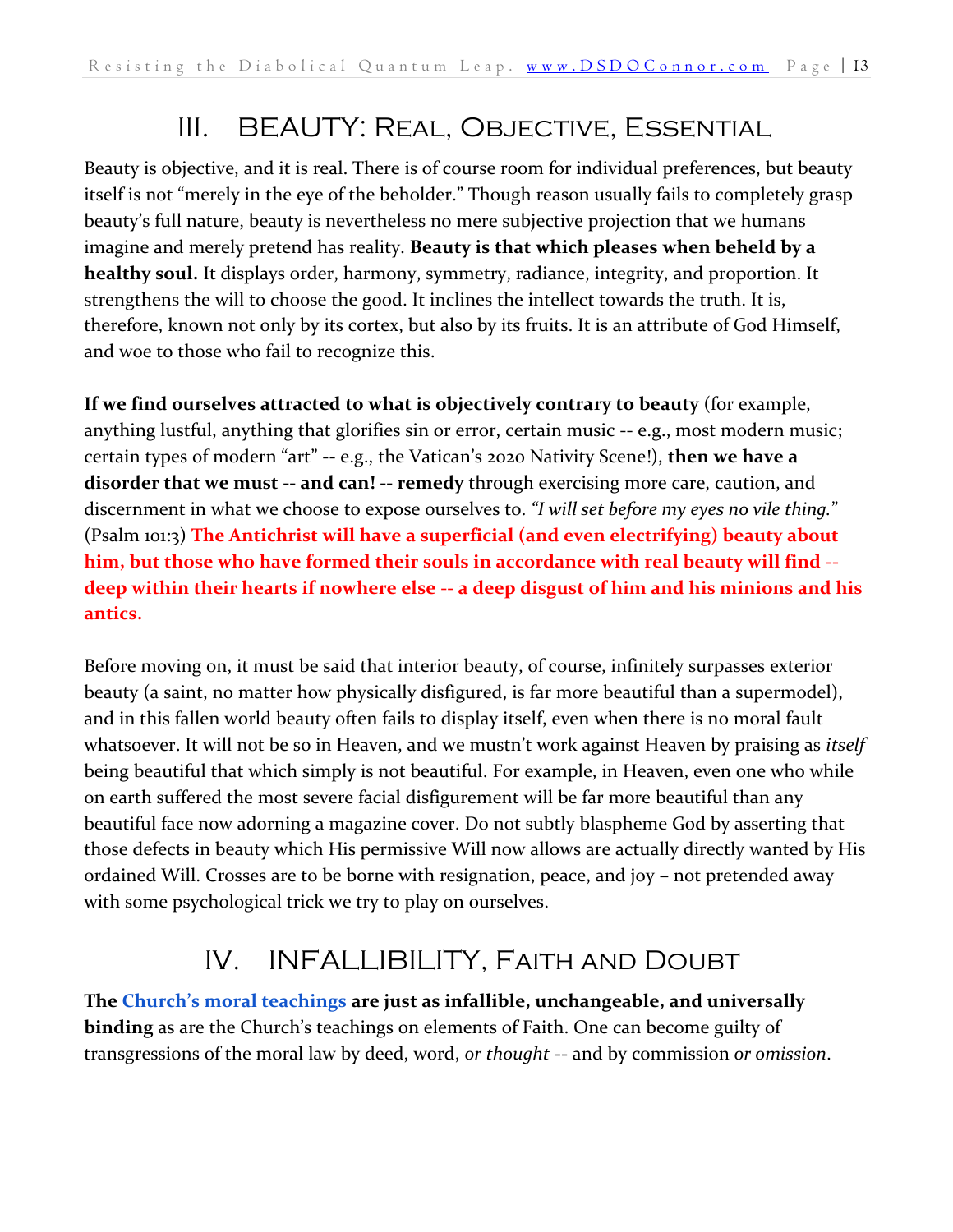The Faith is a one-package deal. To reject *one truth of* the Faith (moral or theological) is to reject *the Faith*, plain and simple.

**Doubt is the opposite of the Supernatural Virtue of Faith, just as hate is the opposite of love and despair is the opposite of hope. It is never, ever, ever, a good thing.** Do not believe anyone who advocates for having doubt as if it were some sort of a hallmark of genuine Faith. It is no more a hallmark of genuine Faith than adultery is a hallmark of genuine marriage. Praising doubt as good is a lie from the pit of hell. Faith, as a supernatural virtue, is by definition absolute, invincible (when authentic), and admitting no dialogue with its opposite. We must all have it, and we must all have it in its fullness. To willfully entertain its opposite is a sin.

*Temptation* to doubt is one thing: temptations are not acts of the will, thus we do not answer for them; we answer only for how we choose to respond to them. God indeed often allows various temptations for very good reasons: e.g., so that, in fighting against them, we can become even stronger in the virtue opposed to them. *Temptation* to doubt can often lead us to better investigate just why we know the Faith is true, and thus strengthen our Faith. But, again, doubt *in and of itself* is evil and must never be willfully entertained.

<span id="page-13-0"></span>(Relatedly: Being "angry with God" is never okay, either. It is never good, it is never virtuous, it is never acceptable.)

## V. REALITY IN A NUTSHELL, and Death

**You really exist, and so does** *the* **world that you perceive around you. This is real. You are not dreaming. You are not in a simulation. You are not merely perceiving/thinking what some secret government project is sending to your mind with "electromagnetic waves." You are not dead.** You are a person with an immortal, indestructible, immaterial spiritual soul - - with its three powers of Intellect, Memory, and Will. Your soul will, in the twinkling of an eye, and based **only** upon your free choices -- not at all on any external factors outside of your control -- find itself eternally in either Heaven (perhaps with a stop in Purgatory) or hell; there is no third possibility, and no person/place/thing can force you into either. There are also no second chances. No do-overs. No reincarnations. In choosing wisely your eternal abode, it is truly *now or never*. No one in hell will ever leave hell, no one in Heaven will ever leave Heaven, and everyone in Purgatory will eventually wind up in Heaven. **This life, and this life alone, is the theater of eternal destinies.**

Whenever *anyone* dies, we must *always* assume that soul is in Purgatory, and proceed to pray for him. Outside of some sort of clear Divine revelation settling the matter (or a Beatification), never assume the soul is in Heaven and thus not in need of prayer, or that a soul is in hell and thus cannot benefit from prayer. It matters not how holy someone seemed -- we cannot see the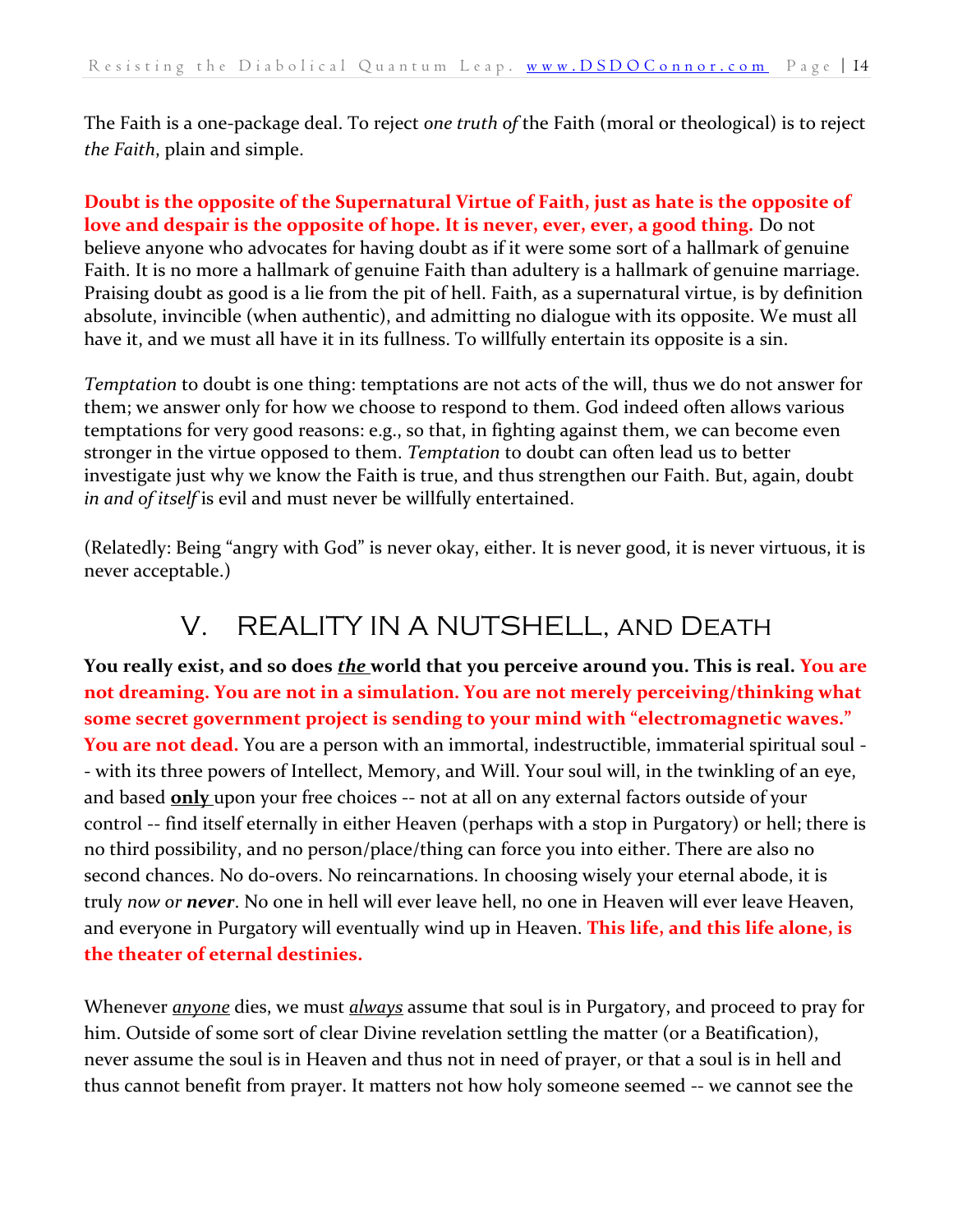heart, and there may well have been plenty of hidden imperfections in need of purification in Purgatory. Similarly, it matters not how lost someone seemed -- God can effect the salvation of absolutely *any* soul at the *moment* of death, without any observable evidence of this happening.

However, know that many, many souls are in hell -- and will be there forever. **Do not believe the lie that we can reasonably hope that all are saved; it is not reasonable to hope for the impossible, and it is only a perversion of hope which anticipates the possibility of the opposite of what God has said is the case.** To acknowledge "hell is not empty" while at the same time insisting "we can reasonably hope hell is empty" is schizophrenia -- last time I checked, it was a mental disorder, not a virtue. Many souls, likewise, are treading the path to perdition, and nothing is more pressing than praying, sacrificing, and working to divert them from this path.

#### **Do not waste time praying** *for* **past events; what has already happened cannot ever**

**change.** Although it is possible for God to suspend the passage of time for a given soul at the moment of death (whether or not God ever does this, I have no idea) in order to await further prayers/sacrifices offered for that soul's salvation, it is not possible for prayers said now to change an objective event of the past. If a soul has already experienced its Particular Judgment, then its eternal destiny is absolutely unchangeable.

Should you at least pray for the salvation of a soul who has already experienced his Particular Judgment on account of the fact that God sees the future and could consider your prayers in determining this soul's eternal fate? No. Because, again, what has happened, *has happened,* and nothing done or not done now can alter that. **Instead, simply trust that God held nothing back in that soul's final moment of life, in securing his salvation, and assume that this soul is in Purgatory, and proceed to pray for him for that reason**. (Or, if you really feel you must pray for his salvation, then do so only on account of the possibility that God suspended the passage of time for that soul the moment it departed the body in order to await further prayers and sacrifices offered for that soul, before commencing the soul's particular judgment.)

#### <span id="page-14-0"></span>VI. THE SOUL, THE SENSES, and Certainty

Although we are fallible and fallen creatures whose memory sometimes forgets, whose intellect sometimes succumbs to fallacy, whose will sometimes is prone to weakness, and whose senses are occasionally subject to illusion, we nevertheless know that God has created these powers, given us these powers, and directed them, *intrinsically*, to the truth.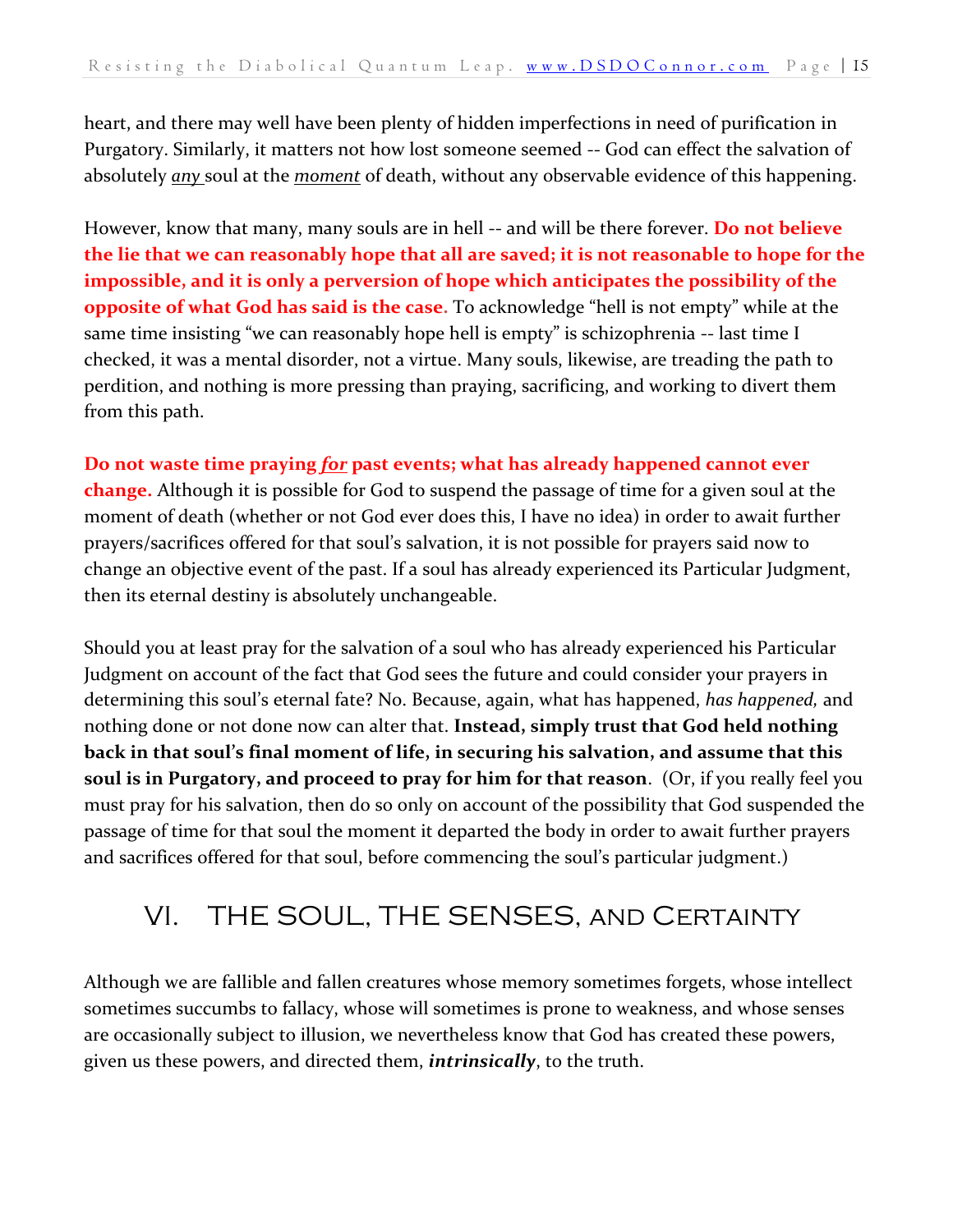**The clear, distinct, and unanimous consensus of our senses actually** *grasping* **a given situation, confirmed by the mind understanding it, must** *never* **be doubted.** Even the physical senses themselves cannot ever be considered categorically misleading or capable of being systematically deceived, as so considering would constitute implicit blasphemy of the goodness of their Creator. Radical skepticism regarding what man can know -- entertaining the possibility that valid reason may be wrong, that the consensus of the mind and senses might be detached from reality, that our perception might actually just be a delusion, that Divine Revelation can contradict itself, etc. -- is indeed blaspheming God's goodness, and it is precisely what leads to rejecting many of the truths in this list. Do not waste one moment of your life entertaining the possibility of or meditating on the implications of Radical Skepticism. **You know what you know that you know. Period.** 

#### **More must be said, however, about the notion of certainty, for it is precisely a false humility that pretends what is indeed certain may not actually be certain that opens people up to entertaining the possibility of, and then eventually succumbing to, delusions.**

Someone who, for example, was daydreaming during his High School geometry classes and did not attentively follow the proof of the Pythagorean Theorem, might be open to arguments that this Theorem has been -- or could be -- disproven by some new theory or overturned by some new technology. But anyone who has followed the proof knows, with absolute certainty, that such a thing could never happen. Such a person, indeed, knows each premise with certainty, knows the logic that applies to them with certainty, and therefore he also knows the conclusion with equal (again, absolute) certainty. It has, in other words, "clicked" for him.

Such a person -- with respect to this particular truth, at least -- is not a reed swayed by the breezes of fads; if a critic sends him article after article (and with Google one can find them along with articles "giving evidence for" any other absurdity he wishes to believe) claiming that the Pythagorean Theorem actually has exceptions -- perhaps due to "duality" or "fractals" or "general relativity" or "infinite slopes" or "non Euclidean space" or whatever else -- he will feel sorry for this critic who is so ungrounded as to suppose that what is certain and absolute may actually have exceptions. **This critic never bothered to make full use of his God-given gift of reason, and there will never be any lack of salesmen masquerading as scientists and engineers out there ready to take advantage of this sloth.**

Now, rejections of the absolute certainty of the Pythagorean Theorem are relatively rare, and even in heeding those cases one merely risks damage to the body; perhaps by building a staircase that will not hold weight. But rejections of many other things I discuss on this list are anything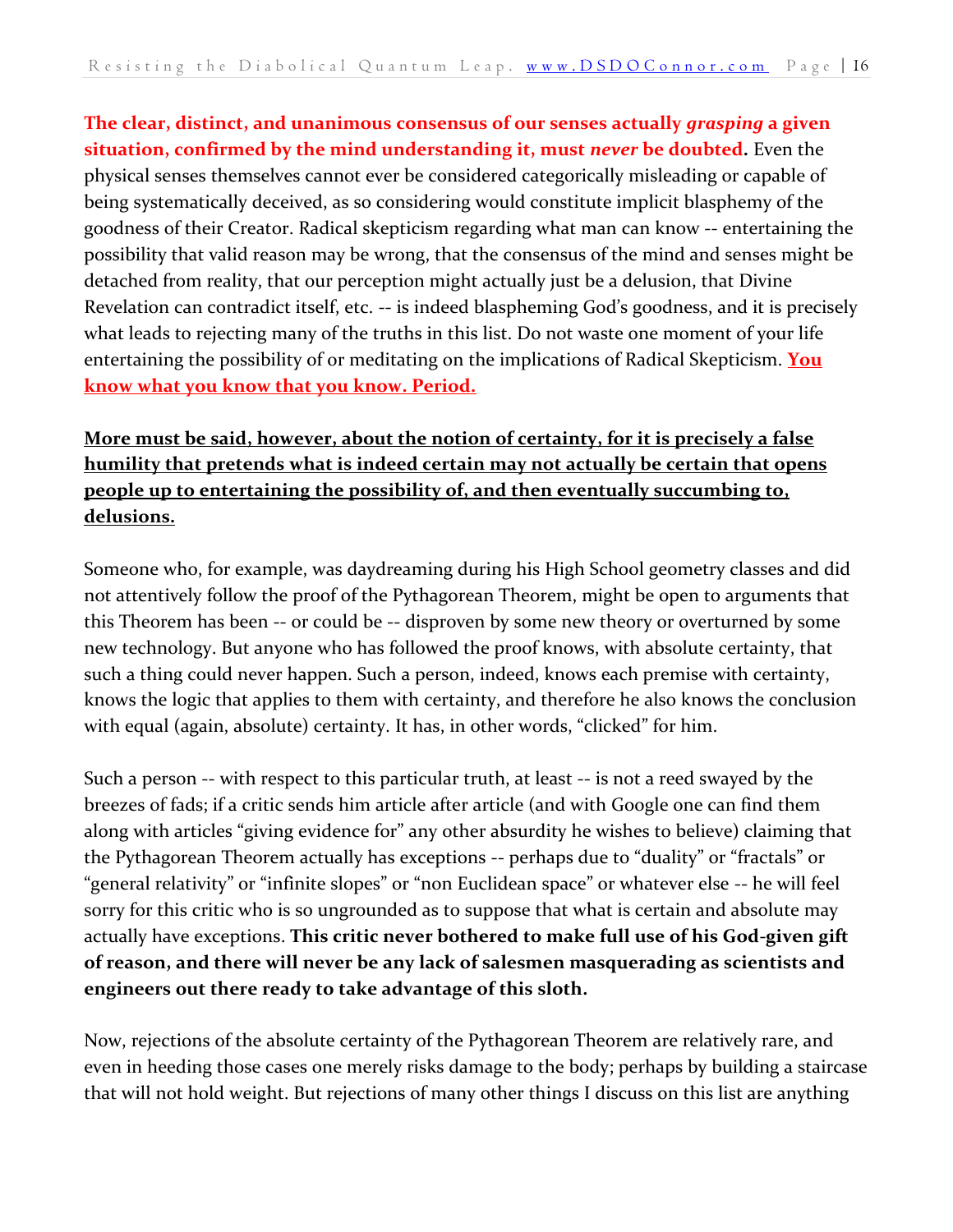but rare, and heeding these rejections risks an infinitely more tragic scenario: damage, maybe even mortal damage, to the soul.

#### **Indeed, the human mind's miraculous ability to hold conclusions with certainty on account of the intellect's inherent and fundamental grasp of the nature of reason is one of the primary ways in which man is made in the Image of God. Rejecting this ability is more lamentable than chopping off limbs.**

When I started this blog in the year 2008, I only linked to a few articles. Charles Krauthammer's ["In Defense of Certainty"](http://content.time.com/time/subscriber/article/0,33009,1066928,00.html) was one of them. Though it is a political, not philosophical, article, I recommended it then and I recommend it now (unfortunately, I can no longer find the whole article; what I've linked to here is only part of it).

## <span id="page-16-0"></span>VII. LOGICAL DEMONSTRATION: A chain is only as strong as its weakest link, but a rope is at least as strong as its strongest strand.

A chain is only as strong as its weakest link. That is, no conclusion must be held with greater certainty than is enjoyed by the weakest premise it requires, no matter how far distant this premise is in the conclusion's logical demonstration. Additionally, a conclusion thus weakened by a flimsy, though requisite, premise, must not be erroneously regarded as strong just because much has been built *on top of* it. Building a structure upon a weak foundation does not render this foundation strong! A quintessential example of this fallacy is the radiometric dating of allegedly extremely old archeological finds of human remains; the dating itself requires an incredibly weak premise, but this has not prevented the modernist scholars from building entire generations of and "professions" of Darwinist drivel off of this weak conclusion. But, in supreme folly, they then point to the mountains of drivel as if it proves the validity of the weak conclusion that the drivel is built off of! (See [pages 526-532 of The Crown of Sanctity\)](https://danieloconnor.files.wordpress.com/2019/07/the-crown-of-sanctity.pdf)

**A rope, however, is at least as strong as its strongest strand.** That is, if a certain conclusion is demonstrated by an independent line of reasoning, then this conclusion must never be regarded as any weaker than this line of reasoning itself. It does not matter how many *other* lines of reasoning, *also* supporting the same conclusion, are weakened, or even refuted. For example, the existence of God and the truth of Christianity and of Catholicism are each truths that are fully demonstrated by multiple, independent, absolutely bulletproof lines of reasoning. Invariably, the attacks on Christianity and Catholicism concern themselves with *merely auxiliary*  lines of reasoning that are in no way necessary for the conclusions; but this does not prevent the attackers from absurdly pretending that they have thus refuted the conclusions. Do not be fooled by their antics! (See [pages 24-47 of The Crown of Sanctity\)](https://danieloconnor.files.wordpress.com/2019/07/the-crown-of-sanctity.pdf)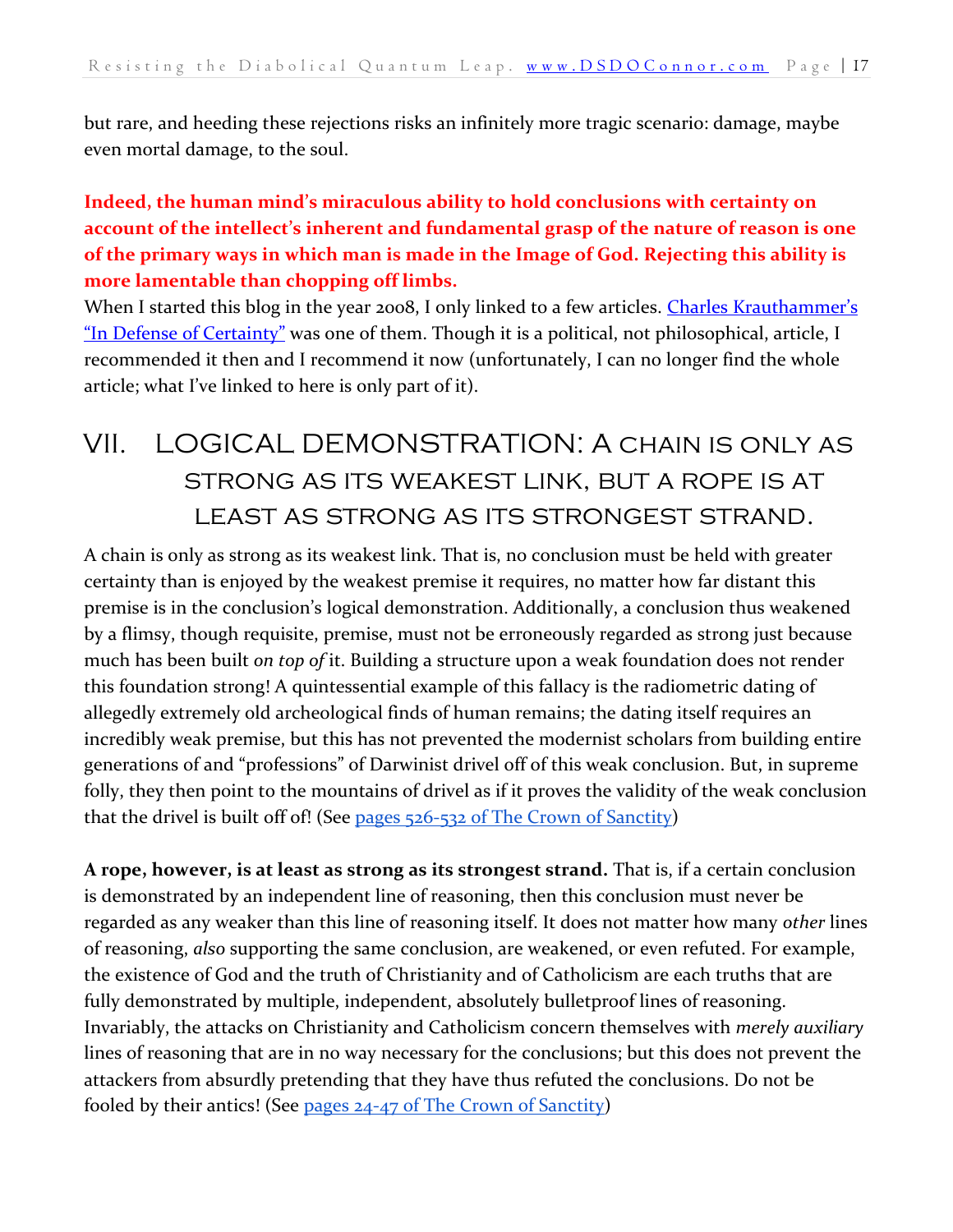When exploring a given line of reasoning related to whether or not to believe a given conclusion, therefore, we mustn't forget the level of confidence we *already have* in this conclusion from *other*  lines of reasoning. Whenever a conclusion logically follows from a given set of premises, that conclusion must *forever* be held with at least as much confidence as is merited by the serial consideration of those premises (since logic itself is **never** in question). Treating each line of inquiry in total isolation is a great way to ensure you never come to any solid conclusions, and succumb to the fate of Buriden's Ass (the proverbial donkey who, finding himself situated perfectly between two bales of hay, starved to death due to his inability to choose one over the other).

#### VIII. Science is a mere tool

<span id="page-17-0"></span>**"Trust the science" is among today's most mindlessly repeated mantras, and it is precisely this blind trust that we have to blame for so much of the mess we are in**. (*Note: traditionally, "science" just means careful reasoned investigation – but today, the term refers to the empirical scientific method developed by Francis Bacon, et al., therefore I am adopting the modern usage of the term for this article*.)

A scientist is even easier to buy than a politician; at least the latter, in theory, are answerable to their electorate. Even the slightest threat to tenure, or losing any respect from peers, or being seen as an outsider, or losing funding, and on the list goes, is enough to make most scientists flee in the opposite direction with their tails between their legs. And tragically, today's most famous scientists [\(just two examples: Dr. Neil deGrasse Tyson](https://dsdoconnor.com/tyson/) and the late Dr. Stephen Hawking [\[pp 28-30\]\)](https://danieloconnor.files.wordpress.com/2019/07/the-crown-of-sanctity.pdf) are precisely the most inept at understanding truth, reality, morality, God, faith, and, in a word: all that really matters.

**As I describe in greater depth in Appendix 3,** science -- like economics, finance, medicine, etc. -- can only improve quality of life if 1) it is carefully circumscribed within the boundaries of principles that are superior to it and not derived from within it, and 2) it is both inspired by and directed towards that which is superior to it and not derived from within it (e.g. Goodness, Truth, Beauty, God, Morality, Revelation, etc.). Very rarely in modern science are these criteria respected, which is precisely why "Trust the science!" is a mantra that will only hasten our destruction.

**So,** *don't* **trust the science. Trust Reason. Trust Common Sense. Trust Tradition. Trust your gut. Trust Scripture and Magisterium. Trust the Faith. Trust Heaven. Trust God.**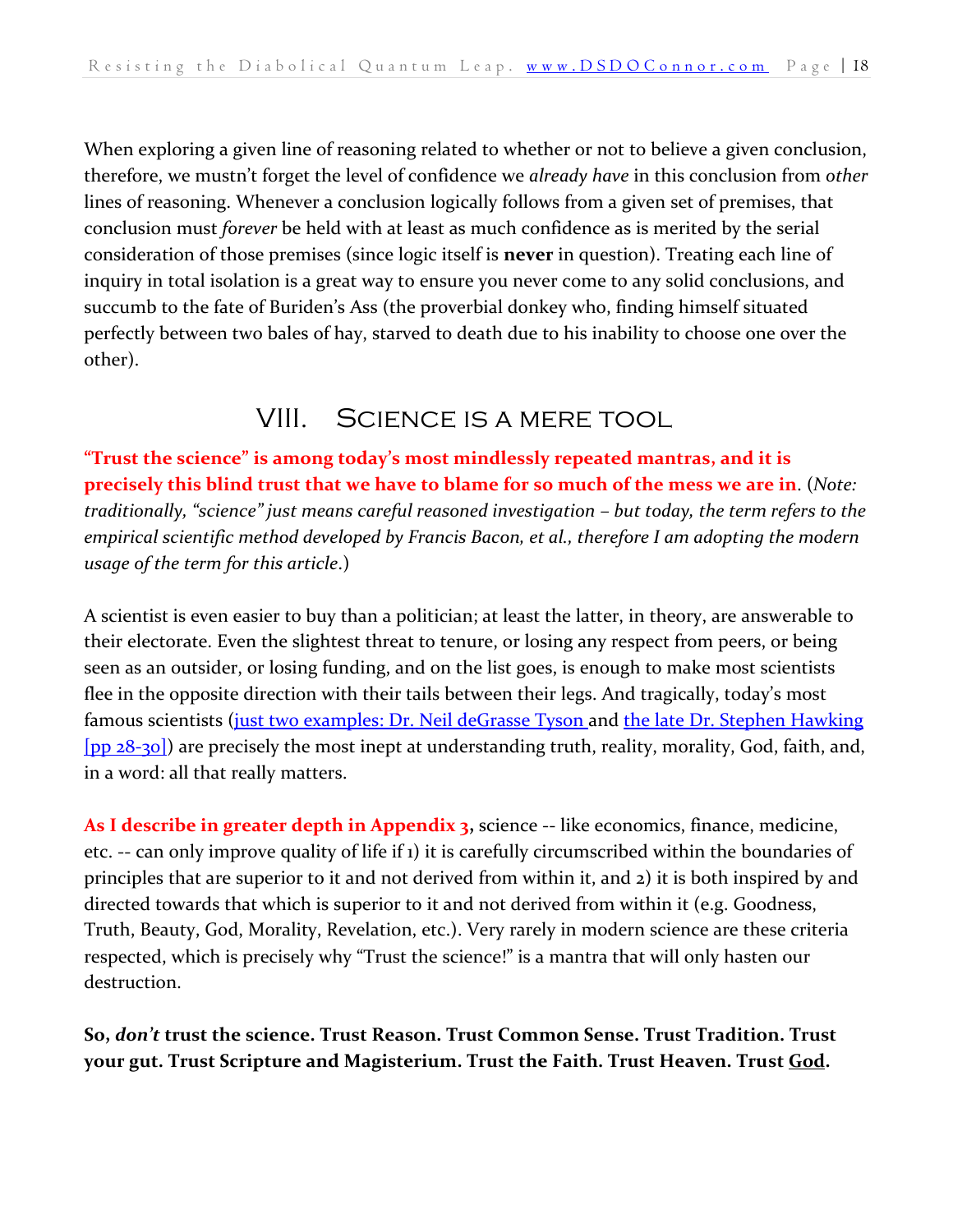<span id="page-18-0"></span>**And, when "the science" fits comfortably with all of those things, then, yes, go ahead and trust it. But not otherwise.**

#### IX. Decisions should never be "data driven"

Today, it is all the rage to insist that everything we do as individuals, as nations, and everywhere in-between must be "data driven." This is ridiculous. Decisions should always be wisdom-driven, never "data driven," as the latter implies that what both motivates and directs an undertaking is not reason or faith. Everything that is "data driven" is doomed to destroy both itself and whatever it touches. Those who brag about their "data driven" operations should put aside pretense and just say it like it is: "*Our operations are driven by a more or less random collection of an utterly miniscule amount of information which we cannot even be certain of the validity of and that might or might not be relevant to what we are even after.*"

**"Data" comes in all shapes and sizes, but what all data has in common is its radical limitation -- that is, just how miniscule a portion of reality it actually describes (when it describes reality at all).** Capabilities of modern technology have not changed this fact. Nor will this fact be changed if, in the future, we can develop quantum computers and sensors capable of acquiring, storing, and processing trillions of times more data than we presently can manage.

Consider what consistently rank among the world's most powerful supercomputers with the largest datasets: those dedicated to climate modelling. The sheer quantity of data stored and processed therein is scarcely fathomable. And we still have no idea what the weather will be one week from now. Nor will all the data, that even an extremely powerful computer can store, tell us something so simple as how a roll of the dice will transpire.

**Consulting data can at times be a great aid in the** *optimization* **of** *the details* **of a solution for which the foundations, constraints, and motivations have already been determined by superior methods. But blindly submitting to "what the data says" when considering what is right, what is true, what is good, what is just, what is wise, what is possible, what is reasonable, what is realistic, etc., is a recipe for disaster.** 

**Indeed, all decisions must, instead, be wisdom** *driven***, and at most** *advised* **by data. So, the next time you hear someone brag about their "solution" to some problem being one that is "data driven," run in the opposite direction.**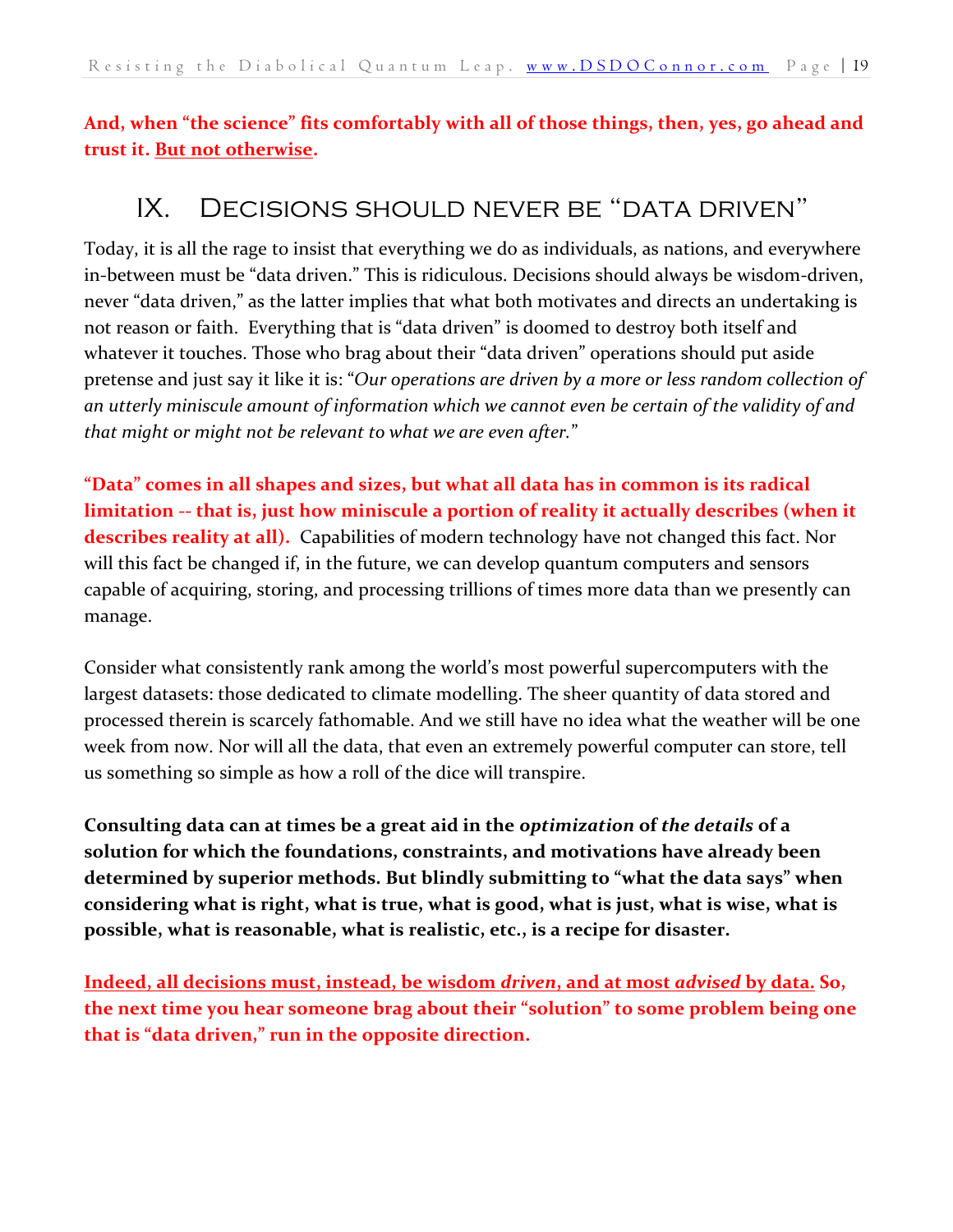Let me give just one example of a "data driven" decision; the classic case of precisely what the lowly Mathematician Abraham Wald had to deal with in the 1940s. Abraham had to oppose his scientist peers in their insistences – data based! – regarding how to further strengthen the armor of America's World War II bombers. These scientists had meticulously gathered all the data about where the bullet holes were located on the bombers after they returned from a mission. They compiled this data and developed a strategy, driven by this compilation, of where to beef up the armor: the wings and the tail gunner. Thankfully, before these scientists succeeded in moving forward, Abraham stopped them. He told them how foolish they were in this data-driven nonsense. Having all of that data is useless, he pointed out, if we do not consider what it actually means and teaches. For that data was, by definition, only gathered from the bombers that successfully returned from a mission. The location of their bullet holes is precisely where the armor *needn't* be strengthened, as those bullet-holes indicated precisely where a bomber could be hit and still fly. Instead, Abraham insisted thanks to his common-sense: strengthen the armor under the cockpit! So they did, and if they had instead taken the data-driven approach, we'd perhaps all be speaking German right now, as the excess weight from beefing up the wings and tail gunner armor at the expense of the cockpit, they would have ruined the missions.

But this is only one of nearly infinite examples of the Fallacy of Survivorship Bias, which itself is just one of nearly infinite ways that data-driven decisions utterly fail. "Data driven" decisions are usually the very worst decisions, inasmuch as they seek to be guided solely by this intrinsically deeply limited "data" while leaving aside common sense, wisdom, tradition, morality, philosophy, religion, etc.

#### <span id="page-19-0"></span>X. Philosophy has no right to contradict common **SENSE**

Do not regard this article, particularly the preceding two points, as some sort of blind exaltation of philosophy; an attempt from a philosopher to give *carte blanche* to his own field. Though I am a philosopher, I disdain what philosophy *has become* as much as any anti-philosophy scientist or fiction writer might disdain philosophy *itself*.

Since the days of Descartes in the 1600s (or perhaps the nominalists before him), philosophy largely stopped being philosophy. For whenever a given undertaking doubts -- or perhaps even rejects -- its own foundations, it is no longer anything meaningful, much less can it still lay claim to its original title. From Descartes, to Hume, to Kant, to Locke, to Foucalt, to Sartre, to Spinoza, to Hobbes (not in order), until the present day, we continually saw the very bedrock foundational starting points of philosophy itself rejected *within mainstream philosophy*.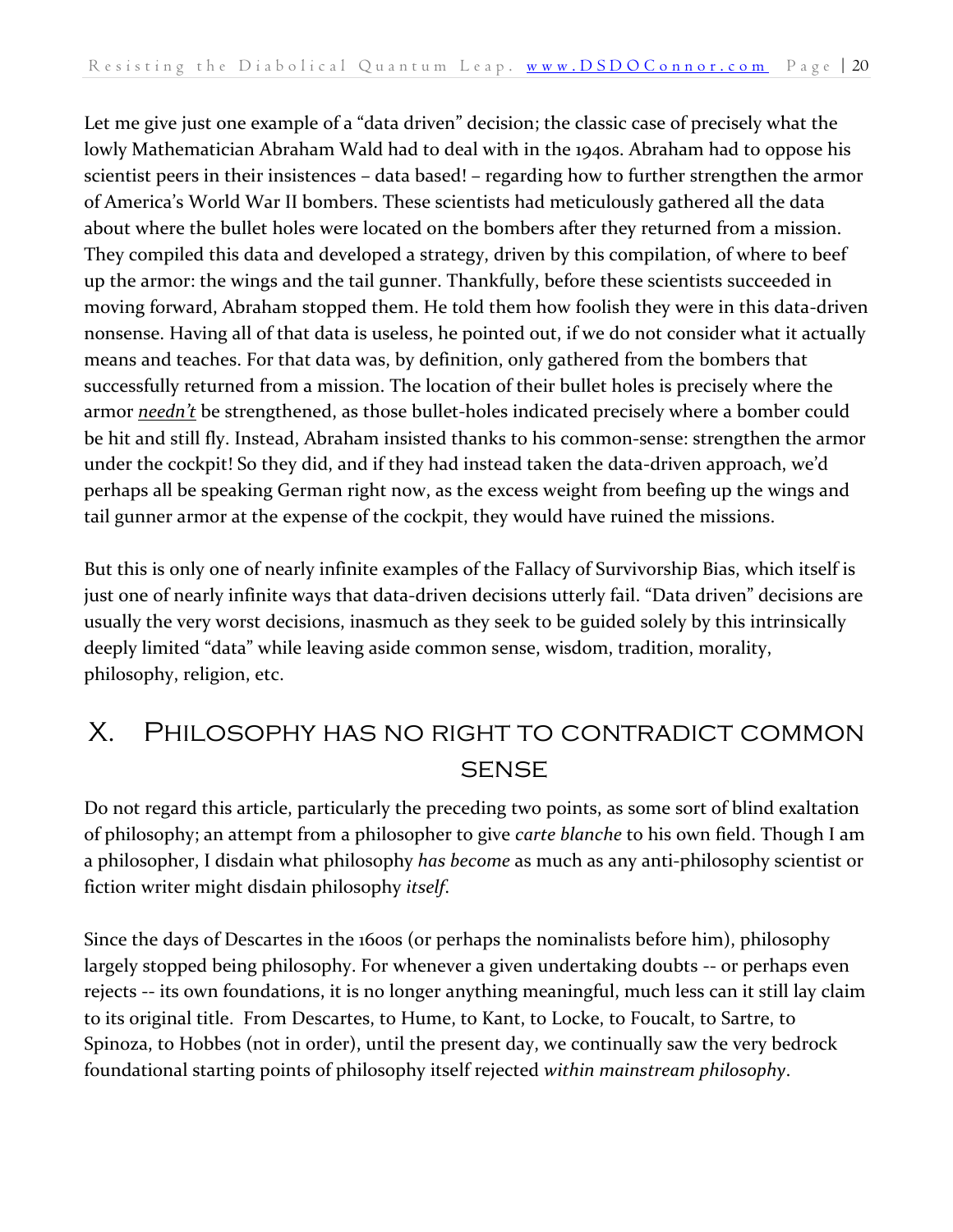Just as I here admonish laughing off any scientist who dares claim that his own findings have the right to contradict common sense, reason, faith, etc**., so too I recommend laughing off any "philosopher" who denies the authority of the senses, the absolute validity of first principles (such as the existence and nature of causation), the existence of truth and our ability to know it, the immutability of logic, moral absolutes, the** *reality of reality* **as we perceive it, and any other tenet of basic common sense. All these things are superior to philosophy and philosophy has no right to contradict any of them. When it attempts to do so, it is no better than a doctor rejecting the principle that health is preferable to sickness**.

Tellingly, most modern philosophy curricula skip straight over what is by far the very best era of philosophy: medieval philosophy. These curricula ignore two thousand years and go right from Ancient philosophy directly to modern philosophy. (And even ancient philosophy is usually approached as nothing more than an interesting history lesson.) But in Medieval philosophy, we saw the pre-Christian genius of the ancients combined with the infinitely superior grace of Divine Revelation, and what was produced was a weapon of mass destruction against the snares of the devil seeking to lure mankind into error. It is, therefore, unsurprising that contemporary philosophy is desperate to pretend that the Golden Age of Philosophy doesn't exist. Contemporary philosophy does so not only to the detriment of the world, but also to its own detriment: I cannot count the number of times I have read a contemporary philosopher thinking himself a hero for stumbling upon some true conclusion which was practically taken for granted by the medieval scholastics.

**If you want a short, no-nonsense, entry level introduction to Philosophy that is not bogged down with excessive technical terminology or analytics, I recommend Dr. Peter Kreeft's** *[Summa Philosophica](https://www.amazon.com/gp/offer-listing/1587318253/ref=tmm_hrd_used_olp_0?ie=UTF8&condition=used)* **(though I disagree with a few items he includes in there).**  While the coming Diabolical Quantum Leap will be introduced to us more by scientists than by philosophers, the latter will surely have a role to play. When, therefore, you see this Diabolical initiative defended by philosophers who claim that the senses must be rejected, logic must be called into question, Faith must be relegated outside the domain of certainty, etc., know full well they are not speaking of philosophy at all, but only of a popular corruption of philosophy.

## <span id="page-20-0"></span>XI. THE NATURE OF TIME: It is nothing but the measure of motion, and there is no such thing as "time travel."

These facts are altered neither by the Theory of Relativity nor by Quantum Theory. Time is not some magical quasi-substance that can be reorganized like chess pieces or traversed haphazardly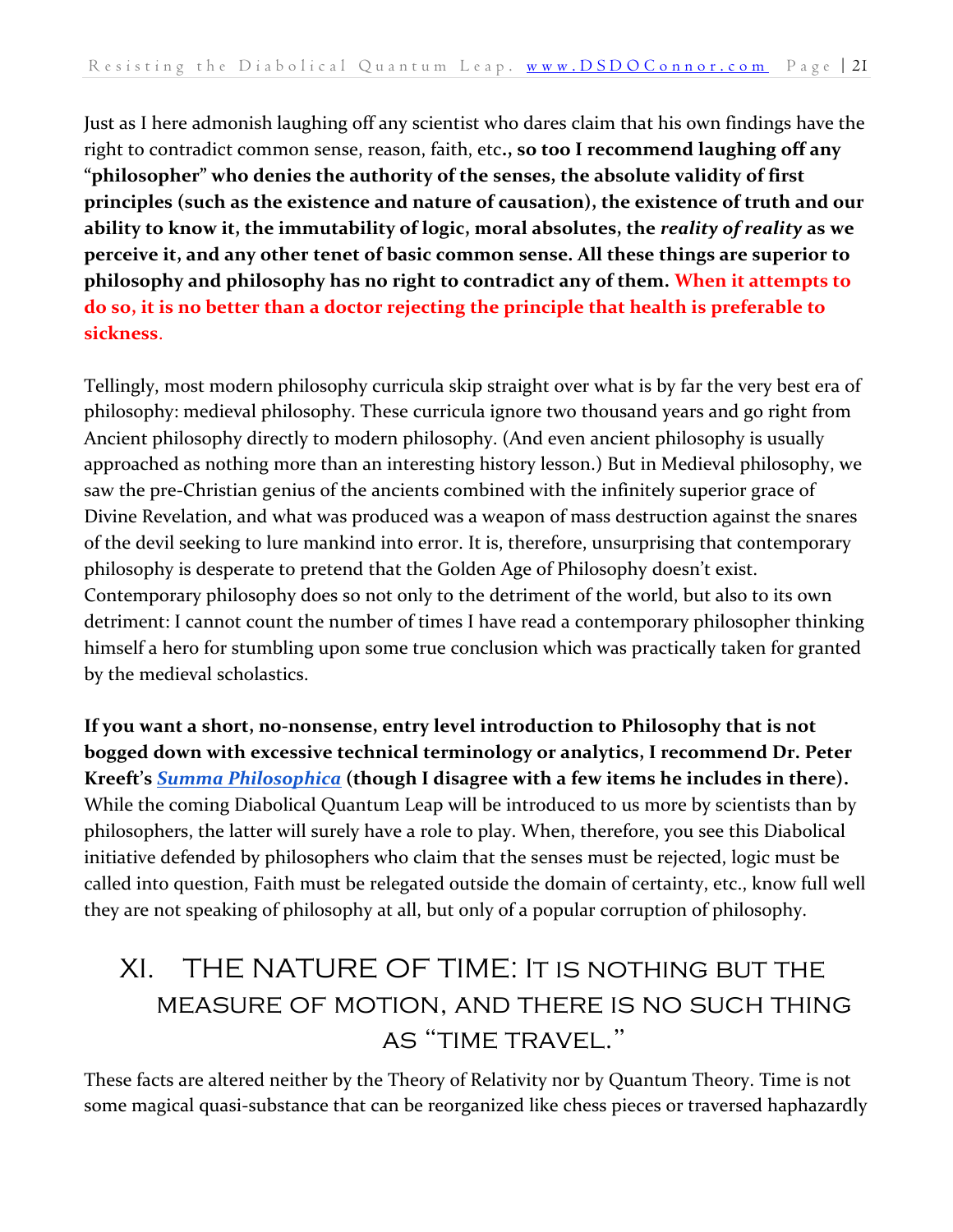like spatial distance. Do not believe any astrophysicist who says otherwise, for he likely does not even realize that the methodology of his own analysis on this question -- from Physics 101 as a freshman up to his doctoral thesis and beyond -- is logically bankrupt: both question-begging and category-confusing. Speaking of "time travel" as if it were in any way analogous to traversing spatial distance thus allowing past events to possibly be changed or the future to be entered into is as nonsensical as speaking of "triangle travel" as if such a thing could exist and could allow for the Pythagorean theorem to be changed. Although "time travel" means various things in different contexts, what is certain is that there is no such thing as past-changing or futureentering time travel; **what has happened, has happened. What has not happened, has not happened. The past is set in ontological stone and the future does not exist until it becomes the present or past.** (God, of course, *knows* the future and is free to reveal its contents whenever He wishes, but naturally speaking the future has *no* actuality, therefore "entering" in any way into it is an utterly meaningless notion). Nothing and no one -- no man, no technology, no angel, and no demon -- can ever change these facts. Jesus Christ -- God Himself - - really became Incarnate. He really rose from the dead. He really did establish His Church solely on Peter. This *Catholic* Church really does exist to this day under the headship of Peter's successor, and always will, until the end of time -- wherein God's Victory is absolutely assured. And everything else, too, that we *know* by faith (or reason) to either *have* happened or have *not* happened is set in stone. I am not exaggerating or employing hyperbole to say that these truths, though concretely historical and entirely non-abstract, are still no more changeable or open to doubt than even the most basic laws of mathematics or logic.

God, indeed, is eternal -- outside of time. For Him, there is only the Eternal Now; there is not past, present, and future. But it does not follow that logical absurdities related to time may be entertained. God is also pure spirit, therefore He is outside of space, matter, quantity, etc., as well; but it does not follow that 2+2 might not be 4 or that a square might actually be a triangle or that 1 gallon may be less than 1 pint.

<span id="page-21-0"></span>[For a basic introduction to the Philosophy of Time, click here](https://dsdoconnor.com/time/)

## XII. THE NATURE OF BODY AND SOUL: Intellect, Memory, and Will are Untouchable Immaterial **POWERS**

We are incarnate beings whose souls really are united with -- not merely connected to -- our bodies. But our souls are also spiritual; thus *subsistent* -- truly distinct from the body, existing without matter and apart from the body, and capable of operating without the body. (Consider that of all the saints in Heaven, only Mary now has her body; but this does not at all prevent the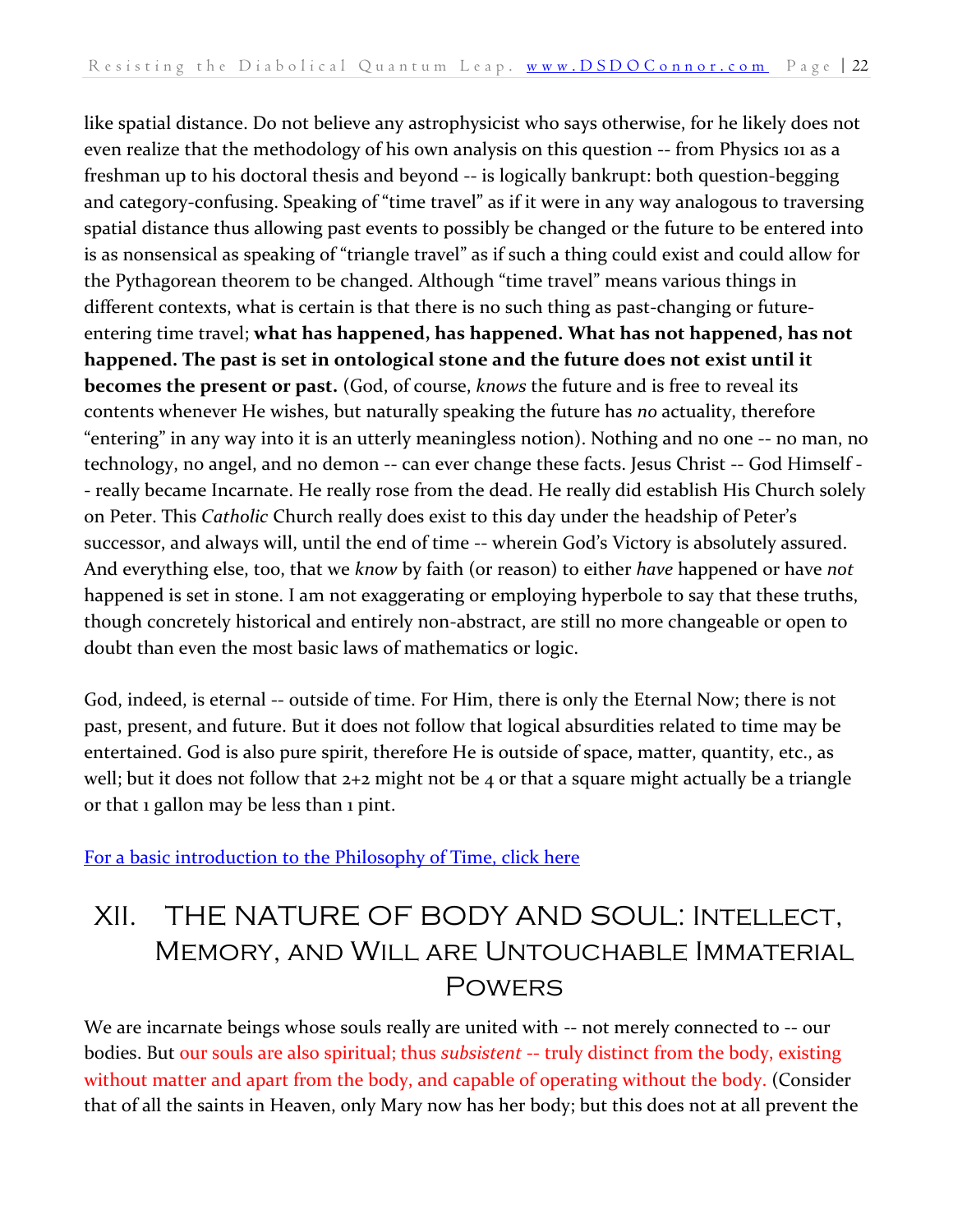rest of the saints in Heaven -- who currently have only their souls -- from loving, enjoying, thinking, willing, remembering, interceding, etc.) Although before death whatever our souls do *usually* have *corresponding* neurochemical phenomena (on the basis of which some atheist materialist scientists erroneously claim to have actually *found* thoughts/memories *themselves*  within the brain -- rest assured they haven't, and never will), **our soul's spiritual operations**  *themselves* **are entirely and intrinsically immaterial.** 

In particular, I must emphasize that **your memory -- a God-given spiritual power of the** *soul* (*not* a merely physical phenomenon of the brain) -- though no more *in*fallible than your intellect, is also no more *fallible* than your intellect. Therefore, just as when you *know* some intellectual truth (e.g., 2+2=4) -- and know *that you know it* -- you are thereby certain of it, so too when you remember something -- and *know that* you remember it -- you are absolutely certain of its occurrence, and you must never let anyone convince you otherwise. It is categorically impossible (and philosophically and theologically bankrupt) to fret that memories might have been, or might one day be, "implanted into you." **If you remember something,** *and know that you remember it*, **it's because** *it happened***.** Simple. End of discussion. It is not even possible for a memory to be *removed* from you; though, due to neurochemical phenomena, it is obviously possible to *forget* things, which entails nothing other than temporarily losing practical access to a given memory (again; the brain is now *involved* in *accessing* memories, but *does not itself contain* the memories).

**[There is absolutely no such thing as mind-reading, and there is certainly no such thing](https://dsdoconnor.com/mind/)  [as the even more absurd notion of mind-control.](https://dsdoconnor.com/mind/)** As Aquinas rightly taught – and the Faithful have always known for the entire history of Christianity – God **alone** has access to man's mind; not even the angels and demons can probe it:

*"God alone can know the thoughts of hearts and affections of wills. The reason of this is, because the rational creature is subject to God only, and He alone can work in it Who is its principal object and last end … all that is in the will [is] known to God alone...Hence the Apostle says (1 Cor. 2:11): 'For what man knoweth the things of a man, but the spirit of a man that is in him?'"* -St. Thomas Aquinas. Summa Theologica. First Part. Question 57. Article 4.

#### Again, for much more detail on this [very important matter, click here to see my new post on it.](https://dsdoconnor.com/mind/)

On the other hand, do not ever suppose that your being can be "spiritualized" such that what your "body does" is regarded as irrelevant to morality and meaning. **You are neither an angel nor a beast, nor a miscreation monstrously combining the two; you are, rather, a unified human person; body and soul, yes, but an individual substance. In a certain sense,** *you are your body***.** (Though this sense must not be understood in a way that would contradict the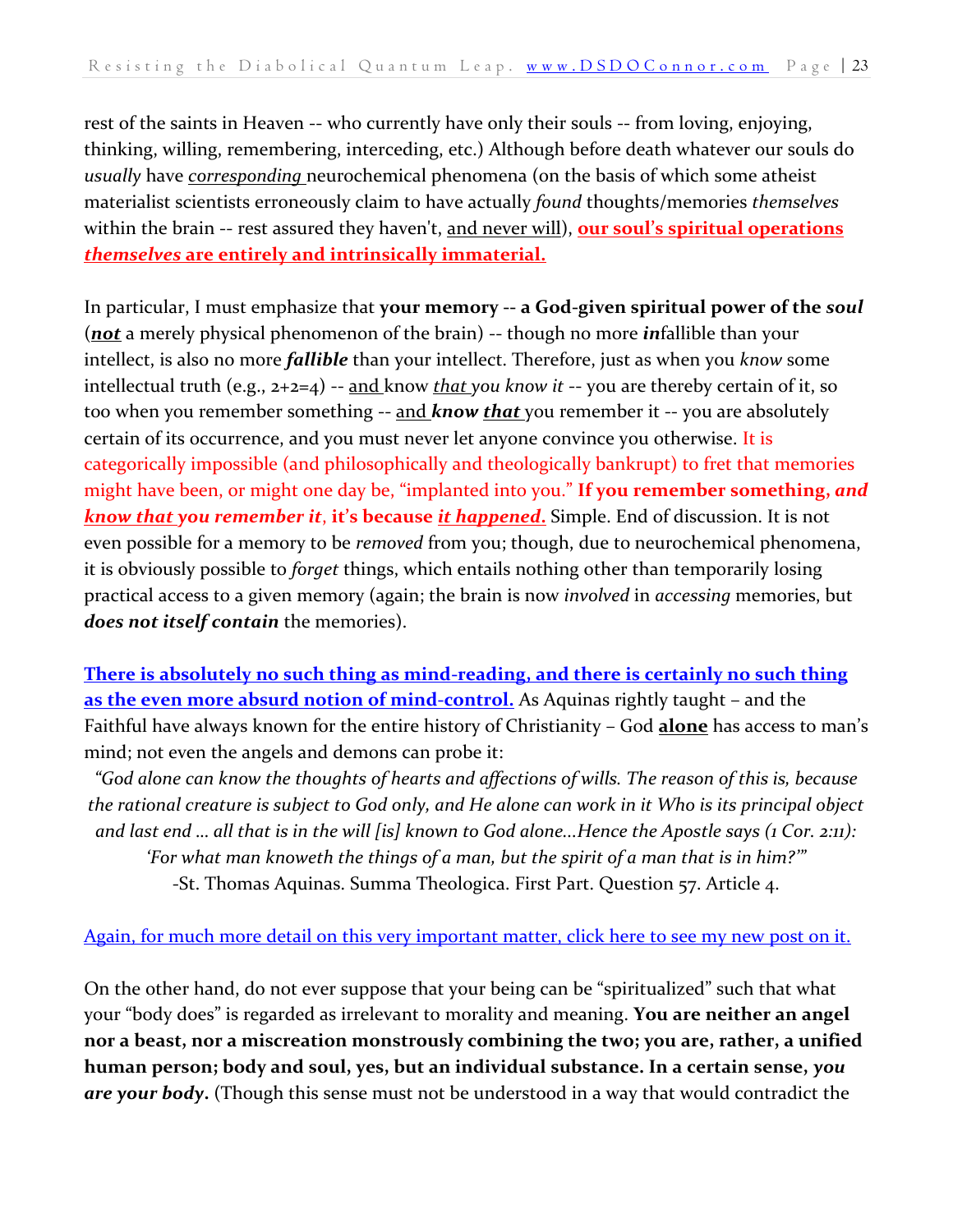immateriality of the human spiritual soul and the corresponding implications of this fact, some of which I delineate in this article.) What you choose to do with your body, you thereby choose to do with your soul. What you choose to convey with your lips, you thereby assert with your soul. What you choose to work with your hands, you thereby will with your soul.

Among the faculties of the body, the procreative one is the most sacred. This faculty may *never*  be used outside of its *only* legitimate function: the open-to-life union of man and wife. For, in any other use whatsoever, it is a blasphemous lie that you speak, with your soul, using your body. Using the sexual faculty is always a vow to the one with whom you use it that you will stay faithful to that person forever and wish to raise children with that person if God were to bless the embrace with fecundity. The degree of blasphemy of that lie, therefore, is only redoubled when it is made to a pornographic image, to no one at all, or to one intrinsically incapable of procreation with you, i.e., a person of the same sex. (On the other hand, one rendered infertile by age, injury, etc., is not *intrinsically* incapable of procreation by nature, but only *accidentally*  incapable by circumstance, and there is obviously no sin in the union of man and wife even if one or both of them are thus *accidentally* incapable of procreation.)

## <span id="page-23-0"></span>XIII. THERE IS ONE AND ONLY ONE CREATION

The beginning of *the* world, the *only* (temporal/material) world, which is none other than *this*  world (this cosmos) -- when God said, "Let there be Light" (Genesis 1:3) -- was *the* beginning, in absolute terms. There were no other creations with other truths and other goods and other "gods" before this; nor are/were there other creations/realities buried somewhere in a "'multiverse" or "another dimension," or anything else. When Genesis (and the Gospel of John) says "The beginning," guess what it means? *The beginning*. Nor are there any existentially meaningful gaps in our Faith's teachings regarding what has transpired since then. In other words, **Salvation History is not missing any chapters, so never believe anyone who claims to provide a hitherto "missing chapter."**

#### XIV. THERE ARE NO ALIENS

<span id="page-23-1"></span>(This matter is dealt with in depth [in a post I wrote in March 2021\)](https://dsdoconnor.com/2021/03/06/there-are-no-aliens/)

There is one and only one humanity. Furthermore, Human Beings are the only intelligent incarnate life form that exists anywhere (the only other intelligent beings are Angels -- or Demons -- and the Three Divine Persons of the Holy Trinity). **When you hear of voices you thought you could trust saying that there are now extraterrestrials (aliens) among us, stay far away from these voices**, for, though many will be "good Catholics" -- even learned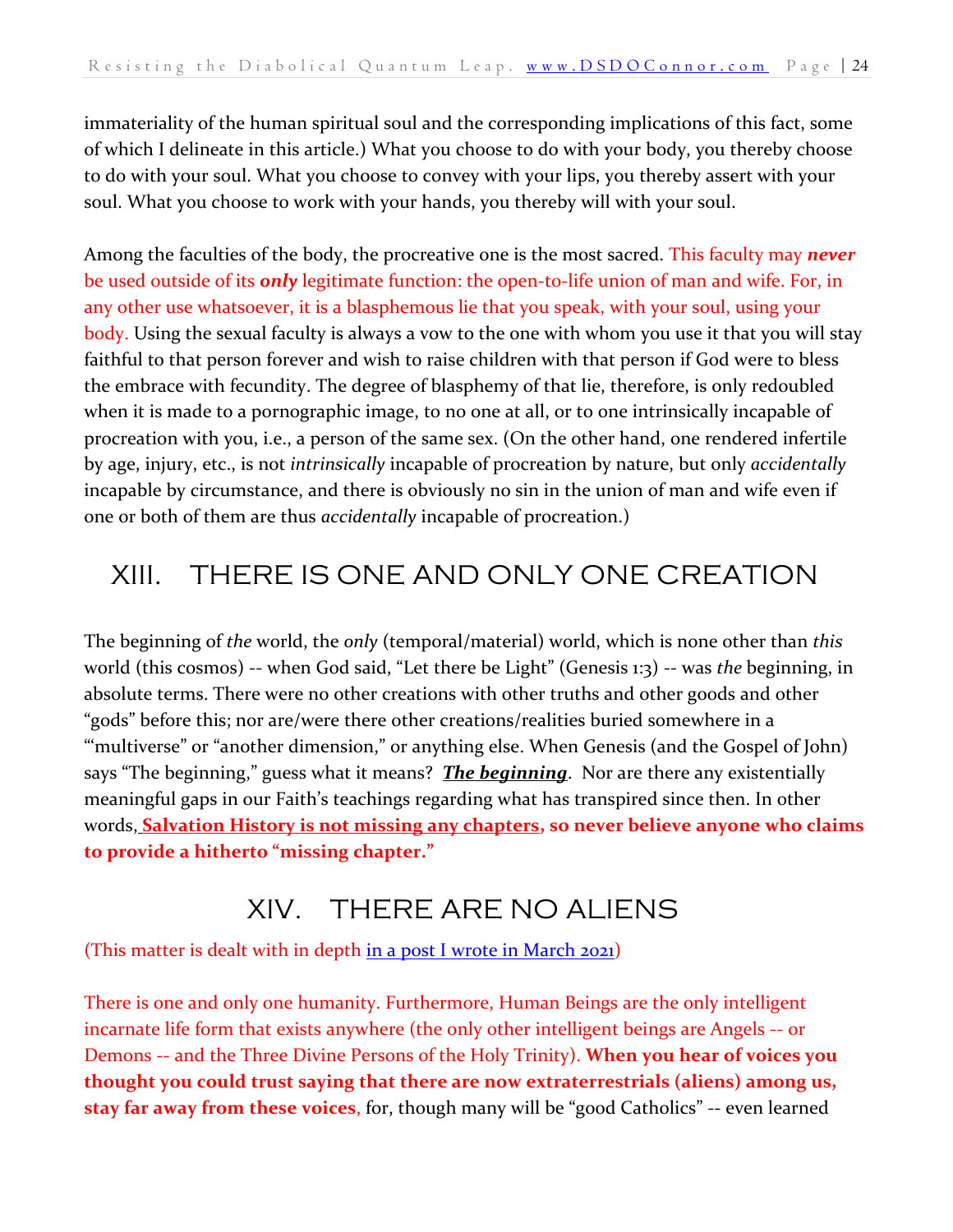theologians, even prelates with home addresses in a certain city-state within Rome -- they have succumbed to the Grand Delusion. And when they encourage collaboration with these "friendly, more evolved extraterrestrials," they are actually just encouraging collaboration with demons. Recall the theme of many points in this article: **the Antichrist will waste no sci-fi fantasy**; **knowing as he does that these fantasies are well ingrained in modern man's imagination and often generate subtle aspirations within men's secret hopes. The Antichrist will use these fantasies to try and compel the faithful to welcome his diabolical "quantum leap" and "paradigm shift" in understanding of the universe and mankind's place within it.** 

#### **Catholic Church teaching is clear: all rational physical creatures are descendants of Adam and Eve (cf.** *Humani Generis***).**

#### **The Catechism itself is clear:**

#### **"Of all visible creatures [i.e., non-angels], only man is able to know and love his creator… he [man] alone is called to share… in God's own life." (***Catechism of the Catholic Church***, § 356)**

After I explained this in depth this past March, I had people (Catholics!) complaining that I was applying Church Teaching "too universally." I was asked, essentially, "*how can one expect the teachings of this finite and limited Church to apply to such an out-there possibility of aliens that is so beyond anything Church teaching explicitly deals with?*" How I can expect this is simple: I am a Catholic. As such, I recognize that the Holy Spirit, Who is infinite, is the Soul of the Church (Cf *Catechism of the Catholic Church* §797), that the Church is the Bride of Christ, and that her teachings therefore do not suffer from the limitations of the human beings who hold the pen that writes them. Her teachings are absolute, universal, and infallible. I do not know where this strange [and heretical] notion came from that these eternal and absolute truths somehow only apply to a certain volume of space containing the mere fraction-of-a-trillion cubic miles that constitutes planet earth. **Church Teaching, rather, is true now, was always true, and will always be true. It is true here, it is true on Mars, it is true in galaxies we still haven't even discovered, it is true in Heaven, it is true in Purgatory, and it is true in Hell. It is true whether or not scientists and sci-fi writers agree with it, and it is true no matter what theories are posited about tomorrow's "UFO" reports.**

**Footnote on this point: Are you disappointed that there are no aliens? Well, scroll to the very bottom of this post and read the addendum. [You can also consider this brief Lesson](https://dsdoconnor.com/tura/)  [from Tura](https://dsdoconnor.com/tura/) if you are tempted to regard Planet Earth and its history as too small a thing to be satisfying.**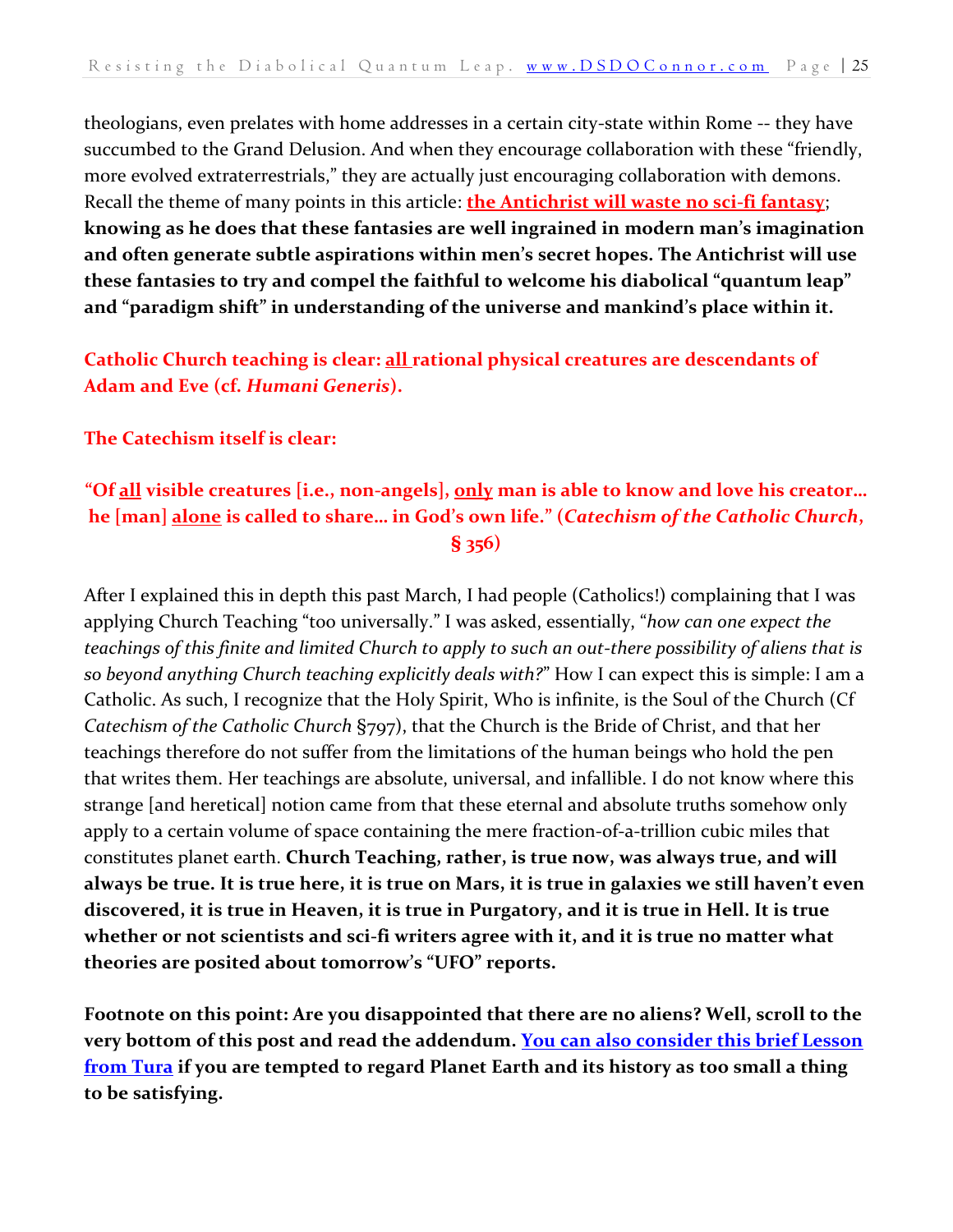## <span id="page-25-0"></span>XV. THE LAW OF NON-CONTRADICTION: Two contradictory assertions cannot both be true; Qualitative vs. Quantitative

While we touched on this in point #1, the Law of Non-Contradiction also needs its own entry here. When faced with contradictory assertions, at least one of them must be rejected as false. If we know that one of two contradictory assertions is true, then we are not being humble by refusing to reject the other; we are only being cowardly and setting ourselves up for succumbing to soul-destroying error. Now, we mustn't become Pharisees; insisting upon seeing contradictions where none exist (see page 16 of [The Crown of Sanctity](https://danieloconnor.files.wordpress.com/2019/07/the-crown-of-sanctity.pdf)). But we also mustn't become relativists, absurdly pretending that "each is entitled to his own 'truth'."

**An assertion we know to be true, by Faith or by Reason, cannot ever be rendered false by some scholarly "study," scientific or otherwise, or by alleged "empirical evidence," no matter how seemingly strong**. Consider that these studies are constantly contradicting each other, and most of the "studies" we now defer to will be overturned by future studies. Relatively few studies are even capable of being replicated (i.e., they are patently useless; see the Appendix on Science). How utterly tragic to contradict what we know to be true for the sake of some trending "study." More lamentable, indeed, than Esau squandering his inheritance for a bowl of soup (Cf. Genesis 25). These "studies" are particularly fond of seeking to overturn the Moral Law, especially as it pertains to sexual matters, and of seeking to label as illogical orthodox Catholic philosophy and theology (e.g., regarding Transubstantiation, the immateriality and immortality of the soul, the Divinely-ordered design of all natural things, etc.). Have absolutely nothing to do with this.

**Qualitative and Quantitative considerations both have their place, and their respective domains must not be confused.** One of atheism's favorite errors is the notion that all matters are purely quantitative. This flows from their materialism, and their rejection of the reality of unquantifiable transcendentals such as Goodness, Truth, and Beauty. While it is foolish indeed to seek to settle a quantitative question by deferring to qualitative considerations, the far graver danger is pretending that qualitative truths may be overturned by quantitative considerations. For example, "
is intrinsically evil" is a qualitative assertion; and, if a true one, it completely overrides any considerations, such as, "but doing \_\_\_\_\_ would save billions of dollars!"

## <span id="page-25-1"></span>XVI. THERE IS NO SUCH THING AS "ARTIFICIAL INTELLIGENCE"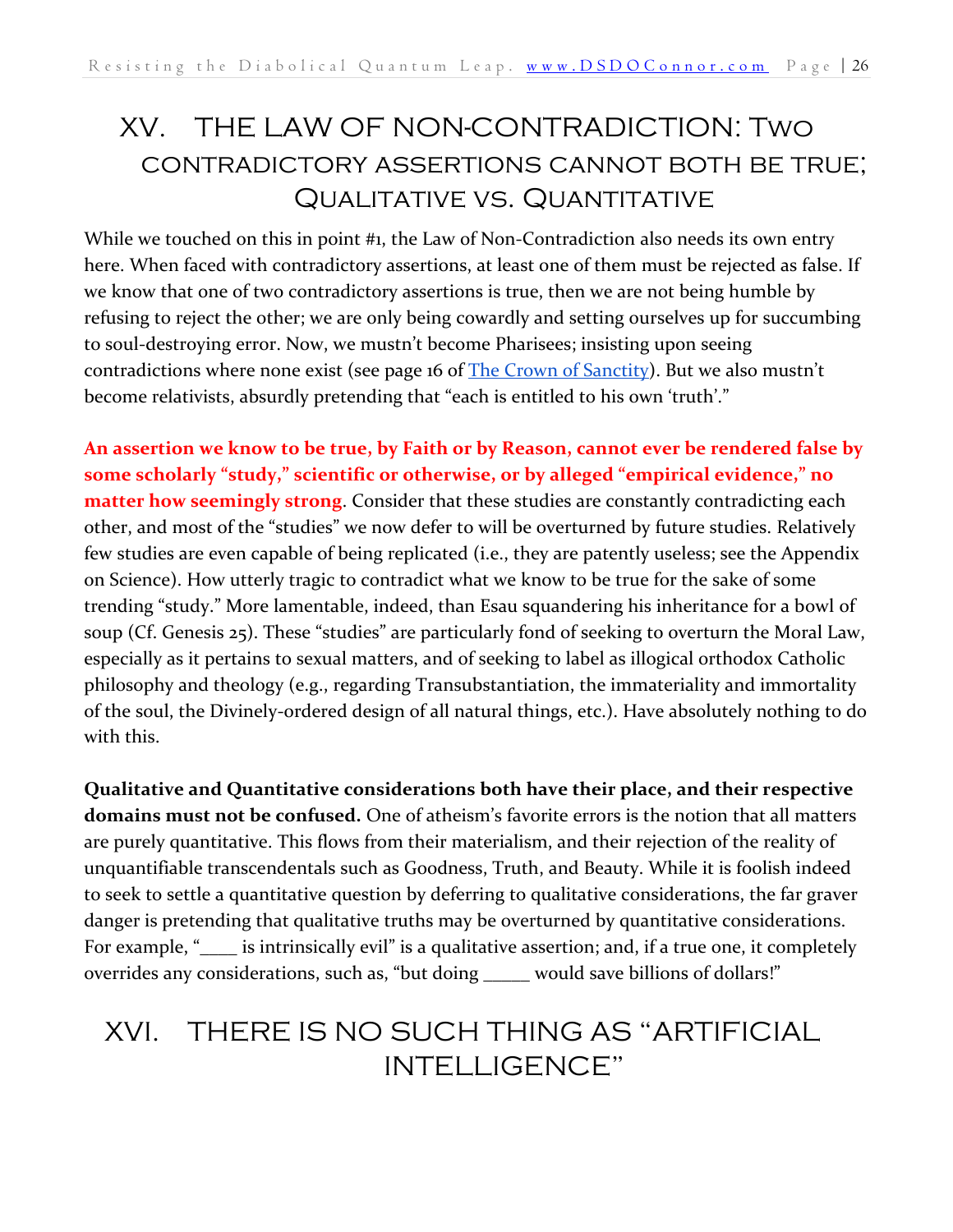Intellect (reason) is an immaterial, spiritual, God-given gift that *only* He can create and *only* He can give. **There is no such thing as "artificial intelligence."** There is only software (it has been accurately said that today's "artificial intelligence" is tomorrow's outdated software) which marketing strategists have decided to name "artificial intelligence" in order to boost sales. (Ever heard of a magic sponge? Sorry, but there is nothing magical about abrasive melamine foam). And software -- even the world's most advanced, and even the most advanced software even *theoretically* possible in the "quantum computers" of the future -- is nothing but an amalgamation of a large number of logic gates. Logic gates, in turn, are nothing but electronic switches consisting of diodes and transistors that amplify, allow, or do not allow, electrons to pass through. Though impractical, **[you could build the world's most advanced "artificial](https://youtu.be/5X_Ft4YR_wU)  [intelligence" supercomputer software with Legos](https://youtu.be/5X_Ft4YR_wU)[.](https://youtu.be/5X_Ft4YR_wU) All technology -- <b>***all* of it -- is purely material, fundamentally predictable, and entirely algorithmic.

No robot, no computer, no new technology, no "AI," will ever have a soul. Only life created by God can have a soul, and only human beings have spiritual souls. Only human beings will *ever*  have spiritual souls. *No* piece of technology (e.g., no robot) must *ever* be considered as an end itself, as enjoying personhood, as demanding obedience, as having free will, as having rights, as being legitimately creative, as having real emotions, etc. No machine/ robot/ AI/ computer/ whatever else will ever "become aware," or "develop free will" or "acquire judgment" or anything of the sort. No "AI" must ever be considered to have wisdom of any type, much less any wisdom to give that is worthy of heeding: "**AI" can do two and only two things: calculate algorithms and regurgitate what its human programmer has put into it**. "AI" is no more worthy of admiration -- no more capable of producing what is rightly called knowledge or counsel -- than is a slide rule or a piece of paper. A slide rule is a helpful tool to aid in quantitative analysis, just as "AI" is. A piece of paper is a wonderful way a human author can record his own wisdom, just as a computer is. But what folly it would be to revere a slide rule, and what folly it would be to praise the paper upon which a novel is written instead of the novel's author. Indeed, any and all meaning presented by these things -- AI, slide rules, paper, etc. -- come entirely and only from human beings.

Here is a little experiment you can do right now. Think of a random number between one and ten. Done? Good. You just did something that the world's most advanced "artificial intelligence" supercomputing software cannot do and will not ever be able to do. (No, your computer cannot generate random numbers. It can only grab a number from, say, the billionths digit of your CPU's clock, and when it does so it appears to be random. It isn't any more random, however, than you telling me what time it is.)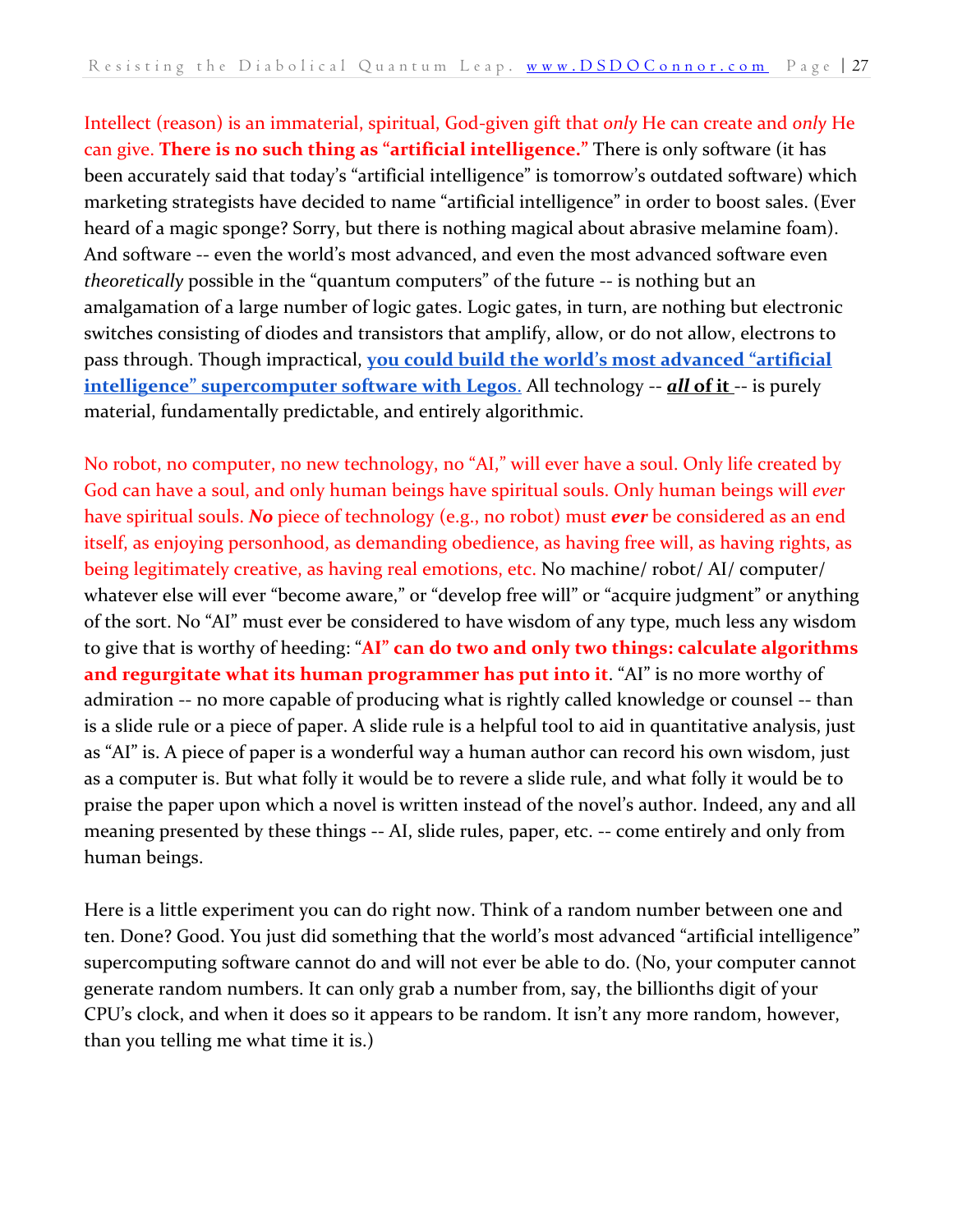[Stay far away from anyone who claims](https://www.ncregister.com/interview/italian-priest-artificial-intelligence-prompts-us-to-think-about-what-it-means-to-be-truly-human) that "AI" compels us to re-examine "what it means to be human." In fact, "AI" ought not compel us to "reexamine what it means to be human" any more than Pascal's Calculator in 1642 ought to (that is, not at all). We already know what it means to be human, 1) because God has told us, and 2) because we *are* human, we know ourselves, and no technology should ever compel us to reexamine this question.

Only a person (a human) can learn -- i.e., grow in knowledge, understanding, intelligence. An animal has instinct (which can be steered) and can be trained and develop "habits," but a machine/computer can do none of the above. Saying that an "AI" system can undergo "machine learning" is like saying a piece of paper learns what is written upon it, or a jig learns how to guide the tools used upon it, or an internal combustion engine learns to be more efficient after it is broken in and the edges of its piston seals are worn down.

I am not here asking you to be persnickety and insist upon a whole new lexicon other than what is commonly used; I am just asking you to remain cognizant of how discordant modern language has become with reality. As Socrates said, "*misuse of words is not only harmful in itself, it also has a bad effect on the soul*…" (He thus admonished those who asked him, before his execution, "How are we to bury you?"; this was a poor use of language, Socrates taught, because after his death he -- Socrates -- would be somewhere else, and a mere corpse is buried.) **When we unreflectively, day in and day out, refer to mere heaps of metal, plastic, and silicon as having "artificial intelligence" and "learning" and "thinking," etc., we subtly -- slowly but surely -- distort our very grasp of reality and prime ourselves to eventually succumb to sci-fi absurdities, which in turn primes us to fall victim to diabolical invitations.**

## <span id="page-27-0"></span>XVII. The "gods" of the Pagans are Demons, and the Catholic Church is the One True Church to which all men are called

These "gods" of the Pagans are not always entirely made up; sometimes they are real beings – but when this is the case, they are demons. No angel would ever ask for worship for itself; therefore, whatever extra-material being requests, demands, or even permits worship of itself is most certainly a demon. These demons must not ever be incorporated into Christianity, and they must not ever be brought into the lives of Christians – no matter the form this takes (e.g., "Oh, it's just culture!"), and no matter the reason for doing so (e.g., "Oh, it's just for bodily health – I don't take the spiritual part seriously!").

Yes, dialogue can be good. But compromise on the Faith is never good. **While "rays of truth" indeed exist in all religions, it is only** *those truths themselves* **which are to be endorsed.**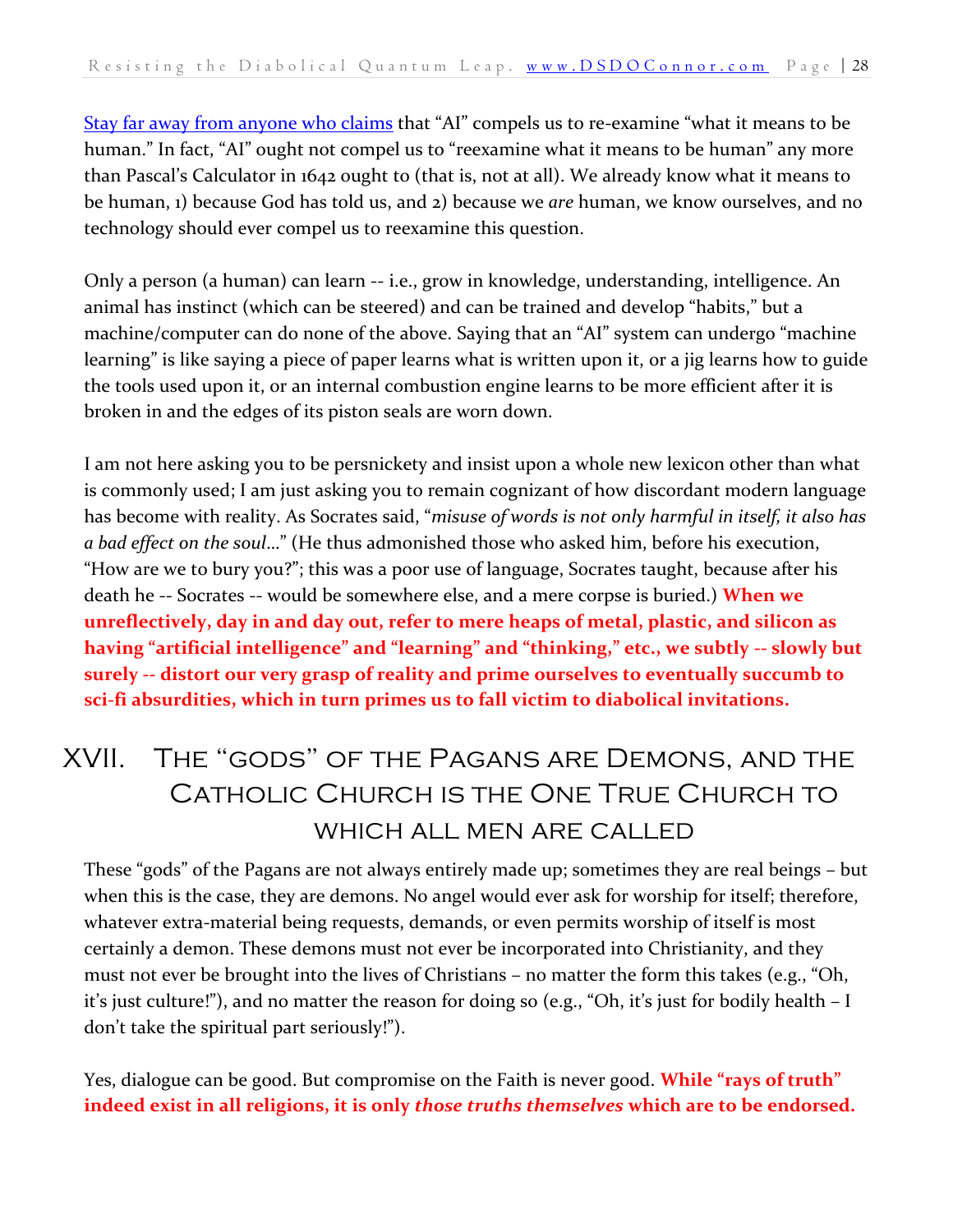**Endorsing these truths must not be leveraged to endorse non-Catholic religions** *as such***.**  We should readily praise a Muslim's dedication to praying 5 times a day, a Hindu's dedication to detachment from the earth, a Jew's love of the Torah, a Protestant's zeal for Faith in Christ, etc. But we must never cause scandal by allowing this praise to be taken as an encouragement of its recipient to remain non-Catholic. **Only Judaism and Christianity are Divinely revealed religions. Christianity replaced Judaism (yes, it did.). And Christianity -- which will** *never*  **be replaced -- is not supposed to have denominations.** I dearly love Pope St. John Paul II, but even he did and said some things the ambiguity of which caused scandal in this regard, so please do not suppose that one can take a certain word or deed of his as a way out of the truths I here list. **A false ecumenism and a false interreligious unity will be a major dimension of the coming grand delusion.**

I must again briefly mention dogma in this list focusing on extra-dogmatic truths. **It is one of the most repeated and clearly taught dogmas in Church history that outside of the Catholic Church there is no salvation. It is not possible for this to be incorrect, and it is not possible for this to change. Ever**. Does this mean that all who died before Christianity are damned? Of course not. Does this mean all who, for the last 2,000 years, died as non-Catholics are damned? No. But all those now in Heaven or Purgatory of the former group were saved solely by the foreseen merits of Christ, and all those in Heaven or Purgatory from the latter group were saved *in spite of* their non-Catholicism, not because of it, and were saved only due to invincible ignorance (*which can indeed exist even if it might seem to an observer that this person should have known better*) or last-moment repentance (*even if such repentance was not observed externally*). "Shiva" saves no one. The Buddha saves no one. Muhammed saves no one. No even reading books about Jesus (i.e., the New Testament) itself saves anyone**. Jesus Christ** *Himself* **- including obedience to His commands, one of which is to be a member of the One and Only Church He founded -- is the one and only way to the Father.**

Furthermore, there is nothing confusing about what this *dogma* means by "The Catholic Church." It means *The Catholic Church*. Which is to say, that Church of which the Successor of Peter is the visible head, and *nothing* else outside of communion with him. Every single solitary human being on the face of the planet is called to be Catholic. This includes not only every atheist, pagan, etc., but also every Jew, every Protestant, every Eastern Orthodox, and every Anglican. Whether to become a priest, whether to marry, and other such similar questions, are matters of discernment. Whether to become Catholic is *never* a matter of discernment: the call is universal. *Seeking*, of course, always precedes conversion, but once – in the course of this seeking -- you realize what is true, then by wasting time "discerning" that which is not a matter of discernment you are only dialoguing with the devil. **So, whoever you are, let me now save you much time and hardship: Are you Catholic? You are called to remain Catholic. Are you a**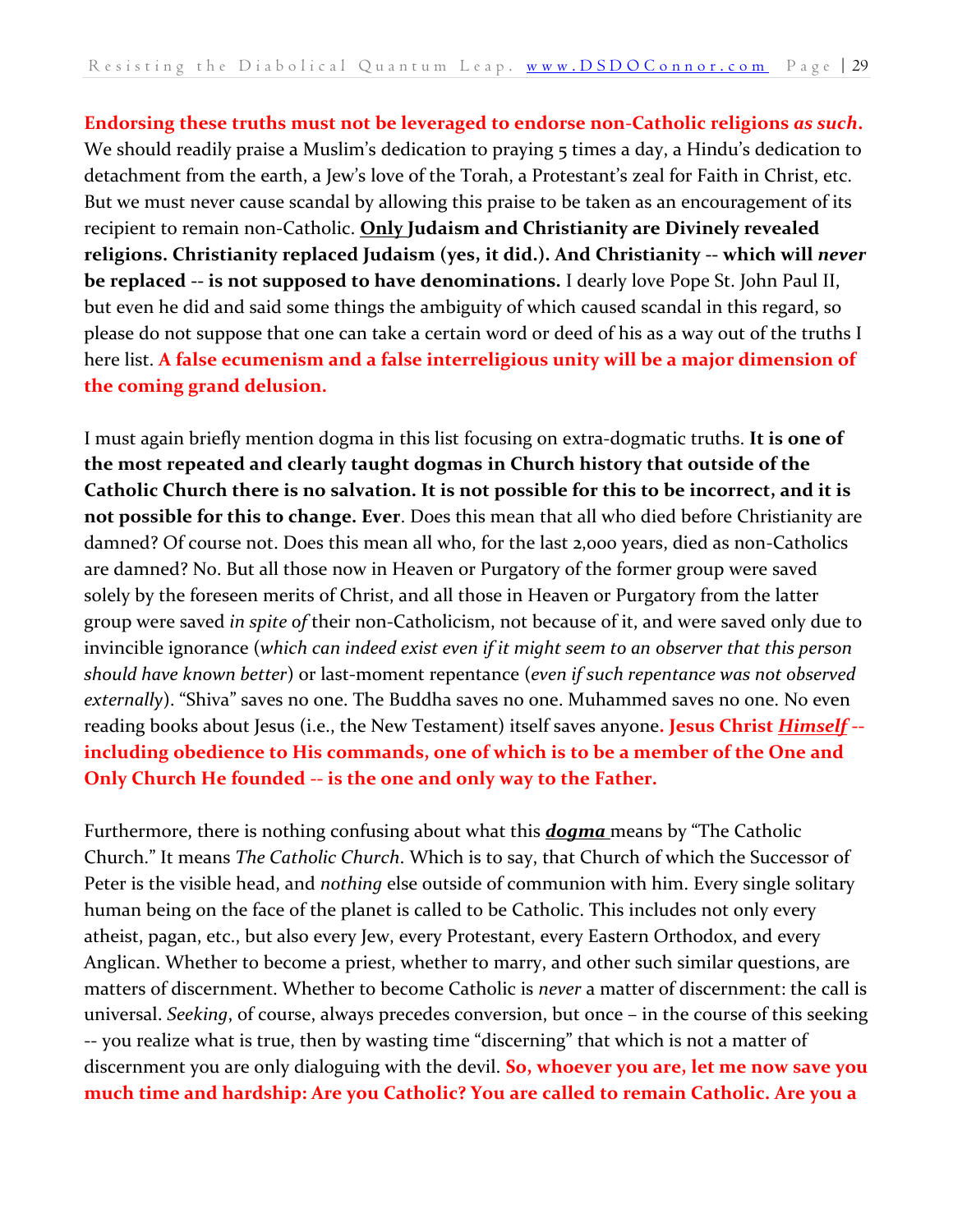**non-Catholic? You are called to become Catholic.** Make it happen. No excuses. (I know some live in places with little if any Catholicism around. Be at peace: God expects us to do our best, but no one is ever condemned by failing to do what would have been impossible to do.)

## <span id="page-29-0"></span>XVIII. SCRIPTURE IS ABSOLUTELY INERRANT

Sacred Scripture is not merely infallible on what is needed to know about Faith and Morals for the sake of Salvation. **Sacred Scripture is also** *absolutely* **inerrant** -- containing no errors whatsoever, of any type, *on what its content actually means and teaches* (though, obviously, this fact does not guarantee that each translation or interpretation is accurate; nor does it mean that every verse of Scripture was *intended* literally in the first place). Although there may be *apparent (*seeming*)* contradictions within Scripture, there are no *actual* contradictions. Remember, this inerrancy covers *everything*. One cannot protest, *"but the Bible is not a \_\_\_\_\_ textbook!*" (insert "history/ science/ philosophy/ whatever else" into the blank) and proceed to thereby pretend that the Biblical teachings that can be related to these fields are just teachings that may be doubted or rejected. They *cannot* be doubted, *ever*. Faith and reason never actually contradict; but sometimes they will *seem* to. When they seem to contradict, guess which wins? *Faith*.

#### XIX. SEX AND GENDER

<span id="page-29-1"></span>**There are two, and only two, sexes/genders: male and female.** One's "gender" cannot be other than what one's sex is, and "identifying" as something contrary to reality is meaningless. And whichever sex/gender you are is the same one you have always been, since your conception (not merely since your birth), and is the same one you will always be, no matter what is done to your body. To ever contradict these truths -- whether in word or deed, whether explicitly or implicitly, whether directly or by way of formal cooperation -- is evil.

## <span id="page-29-2"></span>XX. God loves you infinitely and unconditionally, and He always will, no matter what

**In this life, you can always repent, and God is always ready to welcome you back into His grace.** Do not think about that fact before you sin -- death would always be preferable to sin - but, if you are unfortunate enough to fall into sin, then do indeed afterwards think about that fact. I must again for a moment speak of dogmas: **it is a** *Dogma* **of the Faith that the Catholic Church has the** *absolute* **right to absolve** *any* **possible sin**. See Denzinger's compilation of Catholic Dogmas, §348, wherein it is dogmatically taught that there are *no* exceptions to this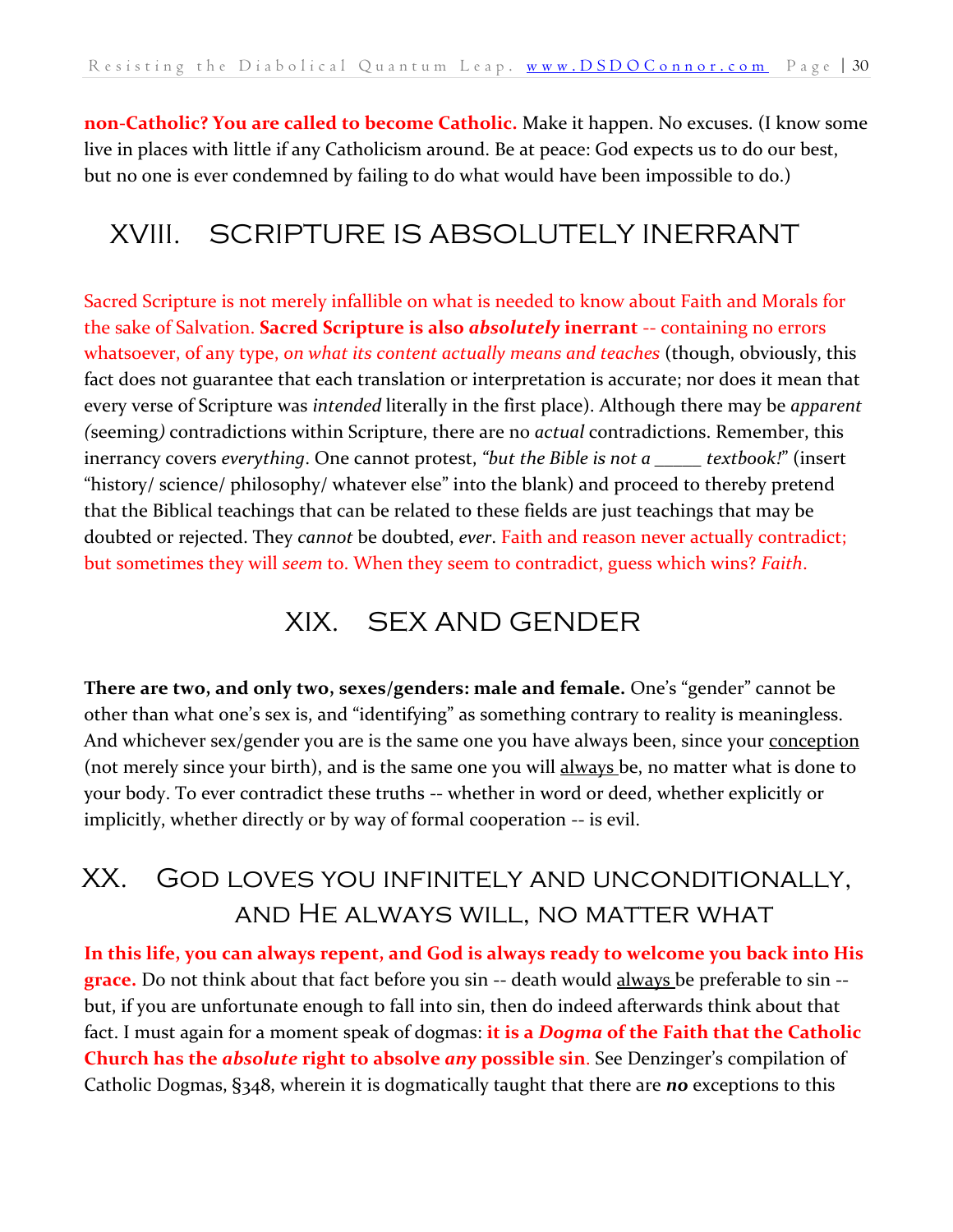power given by Christ to the Church. Despair is *never* justified anywhere but in hell itself, and you must never succumb to despair, no matter what you've done; no matter how "unforgivable" you are tempted to regard your sins. Do you, dear Catholic, honestly think that the nefarious global elite, or big tech gurus, or Big Pharma, or 5G towers, or the Antichrist, or even the Devil himself, has the slightest power to override a dogma -- in this case, a specific promise explicitly given by Christ, in the Gospel, to His Church? You better not. So be at peace and have no fear.

## <span id="page-30-0"></span>XXI. CAUSALITY: No effect is greater than its cause, nor does any effect precede its cause, nor is any part greater than the whole

As with some other items on this list, #21 here is a first principle of reason (i.e., it is absolutely true, but so very foundational that logically demonstrating it on the basis of more fundamental truths is impossible. It is simply known with certainty, as soon as it is understood, by any person with the use of reason who is both sane and honest). There are practically infinite applications of this principle. Therefore, I will here give just two illustrations:

One's reflection in a mirror is an effect; the cause is the appearance of his body itself. A change made to the effect (image in the mirror -- perhaps due to someone bending the mirror as you view it) cannot itself directly alter that which causes it (the body of the person standing in front of the mirror). **This is obvious enough, but one succumbs to contradicting this same exact absolute and immutable First Principle when, for example, he pretends that an electromagnetic wave inundating the brain can itself create a thought, memory, or choice in the mind or directly send information to the mind.** (Of course, the *senses* can send information to the mind. Do you know how exactly this happens? No, you don't. No one does. No one ever will. It is a miracle; a consequence of God breathing His Spirit into mere clay in order to form man from the dust of the earth but nevertheless bearing His own Trinitarian Image -- that is, having an Intellect, Memory, and Will. This miracle can never be so much as approximated, much less matched, by technology.)

**Similarly, one contradicts this principle when he supposes that a dead person can possibly be brought back to life by virtue of something done to his body after death** (the "science news" websites are constantly talking about how technology will one day be able to do this, and [some companies already exist claiming to do it for you](https://www.technologyreview.com/2018/03/13/144721/a-startup-is-pitching-a-mind-uploading-service-that-is-100-percent-fatal/) -- reason #875 to not take these "scientists" or the articles they write seriously). The soul is the cause -- the life/animation of the body is the effect. Nothing done to the mere effect -- the matter of the body -- can re-create the soul (which is the superior, for it is the cause) in the body. It can at most mimic the cause (only very poorly, I might add). The soul is a real thing, and it really departed when the body died.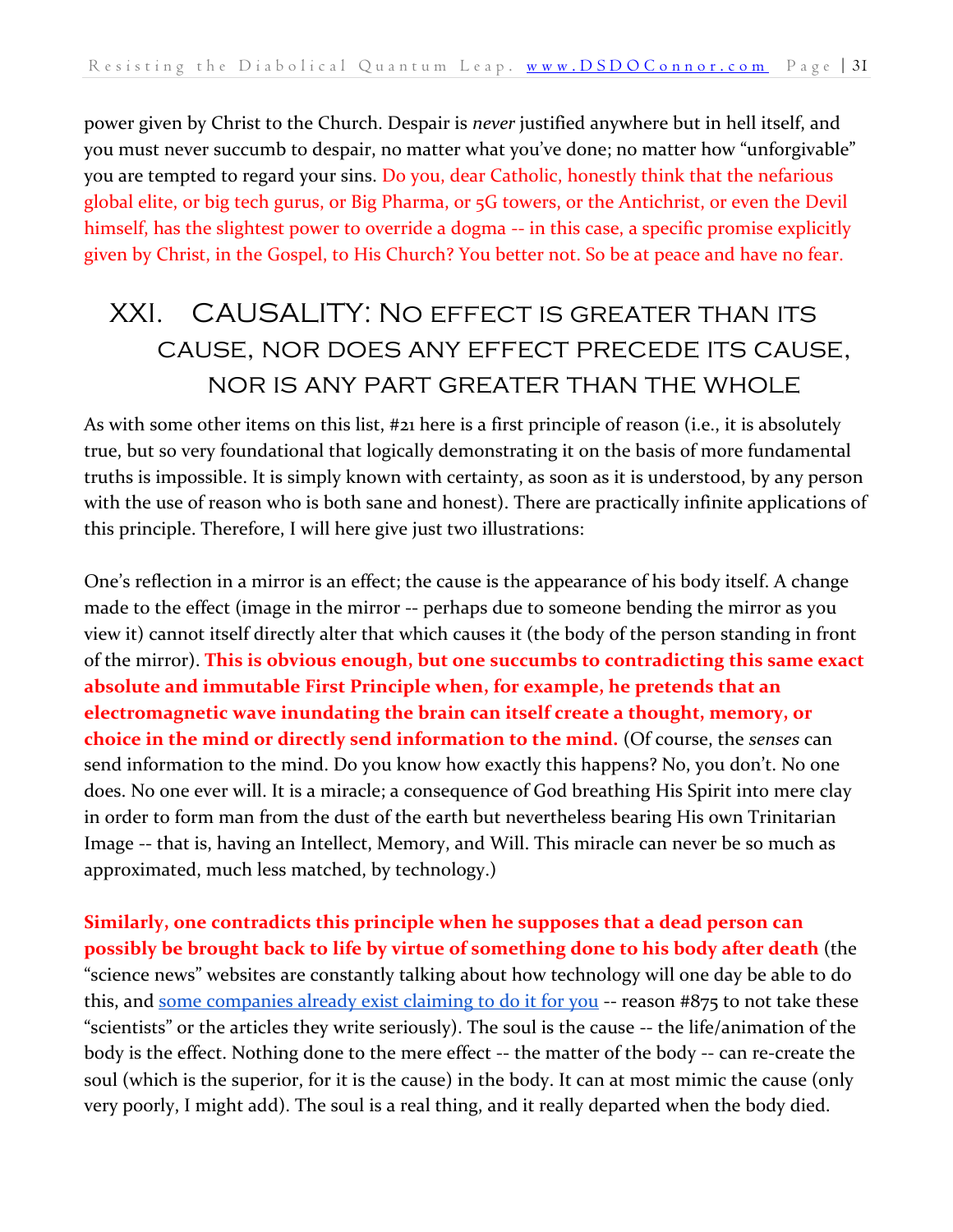[Obviously, the dead have often been raised -- not by material phenomena, however, but only by the supernatural intervention of God *sending the soul (*cause*) back into* the body (miraculously), therefore although what happened was scientifically impossible, it nevertheless did not contradict the logical principle here being considered.]

## <span id="page-31-0"></span>XXII. ON DIGNITY: PLANTS, ANIMALS, AND HUMANS

**Plants and animals --** though designed by God and thus enjoying a certain sense of *participatory and non-essential* intrinsic worth on account of what their creation says about their Creator -- **are not persons, never will be persons, and must never be considered as having anything like personhood in any way, shape, or form. One cannot have a personal relationship with an animal, because animals are not persons.** Their value must always be considered as existing on a radically lower plane than human value -- lower not merely in degree, but in kind. A human can never be a "parent" of an animal. Please, do not ever refer to yourself as your dog or cat's "mom" or "dad;" and do not refer to your pets as your "fur babies." That is frankly an insult to God's order.

There is nothing wrong with our concern for the environment/creation being "anthropocentric" (man-centered). In fact, **our concern for creation** *must always* **be anthropocentric; we would be deluding ourselves and contradicting what God has said by regarding mere plants, animals, or minerals as ends in and of themselves**. **Tyrants --the Antichrist included -- will always jump on the opportunity to leverage "environmentalism" to tyrannize humans, under the guise of concern for various plants and animal species**. We know not only from Faith, but also from Reason, that all of creation exists for the sake of man. Even Aristotle, the great philosopher who preceded Christianity by hundreds of years and had no access to Jewish Divine Revelation, stated clearly "Nature has made all things specifically for the sake of man."

Though indeed *all* non-human life is *radically* below human life -- not just in degree, but in kind -- varying degrees of dignity exist in non-human life forms. Animals, of course, have greater dignity than plants. Dogs have greater dignity than flies. But *all* **humans have** *equal* **dignity - infinite and intrinsic dignity -- from the very moment of their conception to the moment their soul departs the body**. It would always be preferable for the whole world to perish in flames than for the dignity of a single embryo, or a single nonverbal terminal dementia patient, to be directly and intentionally gravely violated. Never succumb to any utilitarian line of reasoning which seeks to detract from this dignity in so much as a single instance.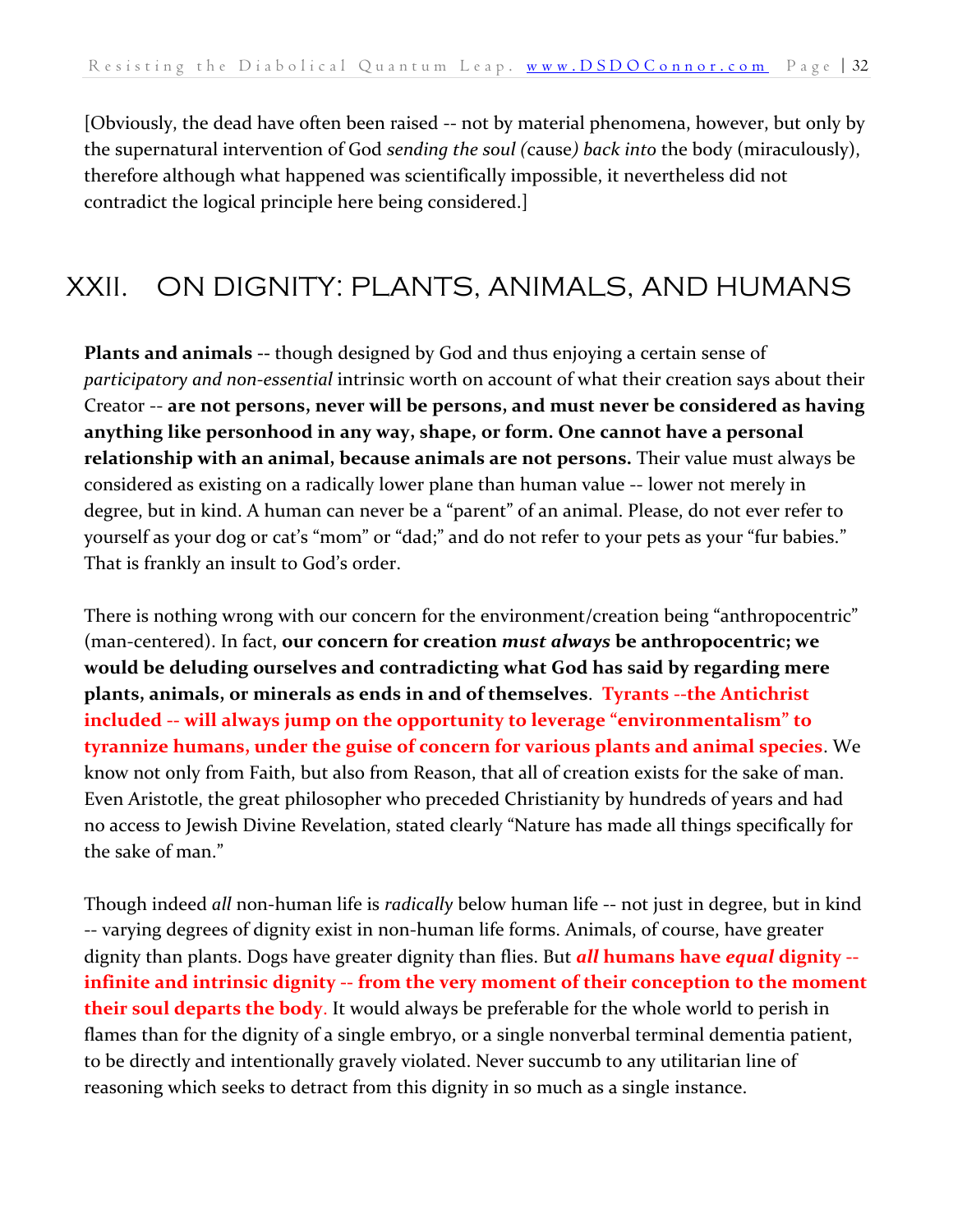Accordingly, one's life is not one's own, and absolutely no one has any right whatsoever, no matter the circumstances or intent, to take his own life. **Suicide is always an intrinsic grave evil.** While there is always hope for everyone's salvation (last moment repentance is always possible, and we must always pray for all who die no matter the circumstances; we must never assume they are in hell), the very worst way to leave this world is to do so with a decision to commit an intrinsic grave evil. No matter what you are going through or could ever possibly go through, suicide is not the answer and never will be the answer.

**Finally, there is no such thing, nor will there ever be such a thing, as a "quasi" human. Every human is 100% human, and every rational incarnate creature is a human. Every human has an immortal soul which will eternally be in either Heaven or hell, a guardian angel, a free will, etc.** It is an utter tragedy that, today, some scientists are seeking to create chimeras by mixing cells in embryos from, for example, humans and chimps. We must condemn this practice categorically, but we also mustn't allow ourselves to succumb to groundless existential crises: whatever twisted experiments these or future scientists undertake will, at most, result in an injured human that is still a human, or an injured chimp that is still just a chimp.

## <span id="page-32-0"></span>XXIII. THE OMNIPOTENCE OF THE ALMIGHTY

**God is absolutely Supreme now and always, and there is not a single thing that will ever happen that He has not specifically deigned to allow to happen for good reason**. He has a plan, He is always in charge, and everything He has already revealed about His plan is an absolute guarantee. Not even the years ahead, along with all that they will bring, can change that. The devil cannot change that. And, no, not even Bill Gates can change that! **(See Appendix 4 on Conspiracy)** Most important, of course, is that you keep this teaching in mind in your own life -- fear, anxiety, and despair are all things that a true Christian can, and should, categorically reject; knowing, as he does, that God's Will cannot be thwarted, and God's Will is pure goodness. But there is much more to be said.

Although there are practically infinite conclusions we can (and should) draw from this fact, I now present just one more for your consideration. Yes, the imminent Chastisements will wipe out a large portion of the world's population, but **waste no time at all fretting about "extinction level events'' or about humanity itself being "eliminated."** God will never allow the world to be destroyed again like in the time of Noah; humanity's ultimate temporal demise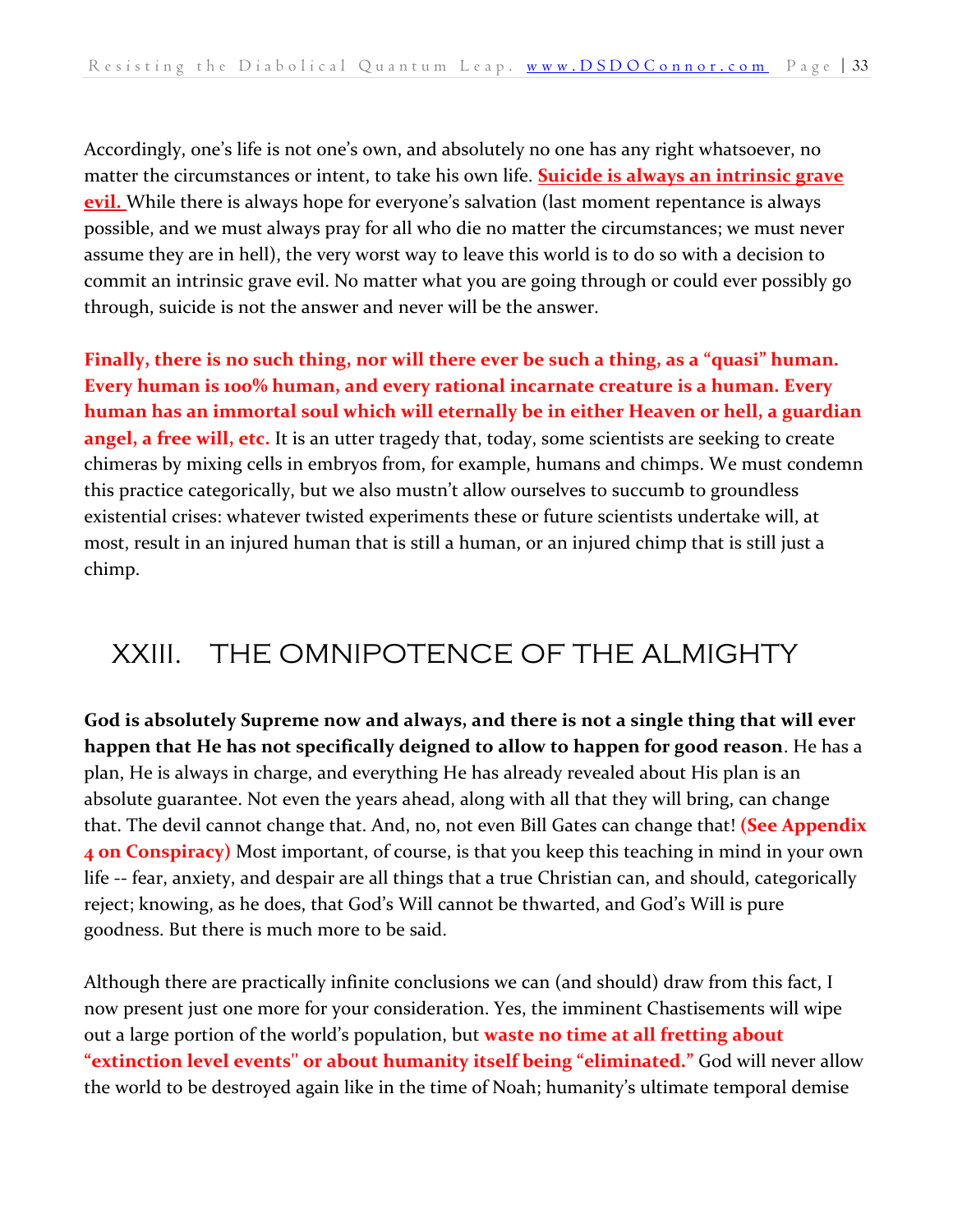can only possibly come at the very end of time; the time chosen by God for the Last Judgment upon Christ's Second Coming in the Flesh. Nothing and no one can budge this time. Worry not about a comet destroying the entire earth, or some scientific experiment eradicating all life by "igniting the atmosphere/creating an artificial blackhole," or a solar flare destroying the entire earth's surface, or a "zombie apocalypse," or the earth itself no longer sustaining life due to a "global warming apocalypse," or anything of the sort. The premises of the more radical of the "worldwide-dystopia fictions'' also should, by the same token, be ruled out as impossible. A dystopia of sorts is coming, indeed -- the reign of the Antichrist -- but we know from Scripture that this reign will only last 3.5 years, that the remnant will be protected even during it, and that the Church will persist even during this. But **The Antichrist's "apparent solution to man's problems at the price of apostasy from God'' may well be a "solution" to a "problem" that we should have been able to easily ascertain, from this point #23, is not actually a possible problem at all.** 

#### <span id="page-33-0"></span>XXIV. THE ABSOLUTE IMMUTABILITY OF THE LAWS OF LOGIC

**The laws of logic/reason (some of which are enumerated in this article), are absolute, in the highest sense of the word absolute.** God Himself, while not "bound" by them in the sense of limiting His Omnipotence, is indeed nevertheless *described* accurately by them (*though of course not exhaustively -- He is ever a great mystery, and woe to those philosophers/theologians who think they have Him "figured out"!*), inasmuch as He *is* Truth -- **[God](http://www.vatican.va/content/benedict-xvi/en/homilies/2011/documents/hf_ben-xvi_hom_20110612_pentecoste.html)** *[is](http://www.vatican.va/content/benedict-xvi/en/homilies/2011/documents/hf_ben-xvi_hom_20110612_pentecoste.html)* **[Reason](http://www.vatican.va/content/benedict-xvi/en/homilies/2011/documents/hf_ben-xvi_hom_20110612_pentecoste.html)** -- and He could never contradict Himself. God Himself cannot suspend the Law of Noncontradiction, nor can He make 2+2=5. He cannot change the past. He cannot render false a conclusion that necessarily logically follows from true premises, nor can he render something true that itself contradicts truth. **None of this limits God. Quite the opposite; it assures us, His creatures, that we can** *always* **trust Him**, His Will, His plan, and His Revelation. It assures us that **there is no need to ever second guess or doubt; no need to ever wonder if the very God-given reason we have used to know Him, and thus love and trust Him, could itself be subverted or contradicted.**

## <span id="page-33-1"></span>XXV. THE LAWS OF SCIENCE: Immutable for man, but not for God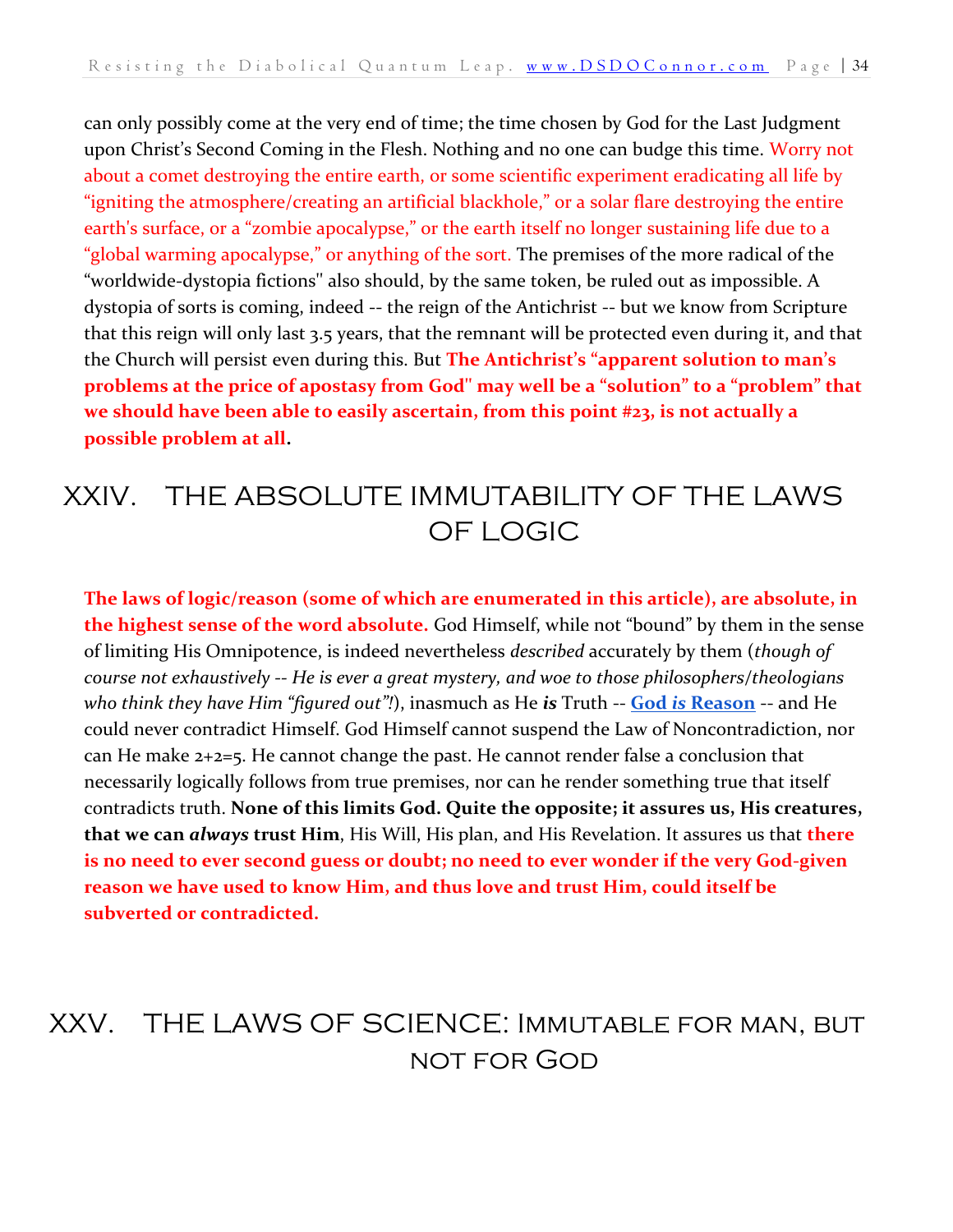**The laws of science, on the other hand, can be suspended/changed by God (***and only by God***) whenever He likes. This is often what miracles consist of. The laws of science, however, are immutable in restricting what the machinations of man are capable of. This tells us at least two things:**

**First: When the laws of science are contradicted, something** *Divine* **is happening.** In other words, when the indisputable authority of the senses (see point #6 in this list) tells us that something naturally impossible has, in fact, *happened*, this means that what has transpired is *super*natural. (The authority of our senses must be trusted instead of an illogical and prejudiced *a priori* rejection of the very possibility of miracles. **The very laws of science themselves are discovered by virtue of the senses; how, therefore, can one pretend to justify rejecting what the senses tell us in supposed deference to the 'laws of science'?** Therein lies the inherent absurdity and internally contradictory nature of atheism and materialism, which obstinately denies God even in the face of miracles.)

**Second: We must not give any credence to the various "conspiracy theories" that ascribe to mere men (and their technologies) power to contradict the laws of science**. Technology cannot read minds, control minds, create major earthquakes or other acts of God, generate paradigm technological shifts overnight that in fact take decades, etc. (Again, see Appendix 4 on Conspiracy) If you are in the habit of uncritically accepting whatever claims are posted on "science news" websites, or brighteon, or rumble, or gab, or whatever else, about what the scientists and engineers working for the elite are up to, then you are unfortunately well primed to succumb to the Antichrist's ploys in this regard (who will require, for his success, our own overestimation of his power), and much work may be needed to clear your mind of the fantasies that have entered into it under the guise of being legitimate science and its technological implications. **Among the "arrogant words" (cf. Revelation 13:5) that will pour forth from the mouth of the Beast will be those which claim credit for himself regarding that which God alone can do, and if we give him that credit, we will be that much more likely to succumb to his ploys and reject the invincible peace and trust that Christ wishes to give us.**

#### <span id="page-34-0"></span>XXVI. THERE IS ONE AND ONLY ONE INCARNATION

**God will never become incarnate again. As of 34 A.D., anyone who claims to be Divine is either the Antichrist himself or a little antichrist. Jesus will never come in the flesh within time** -- only at the very end, to command the General Resurrection and the Last Judgment. Therefore, anyone who claims to be Jesus is, likewise, an antichrist.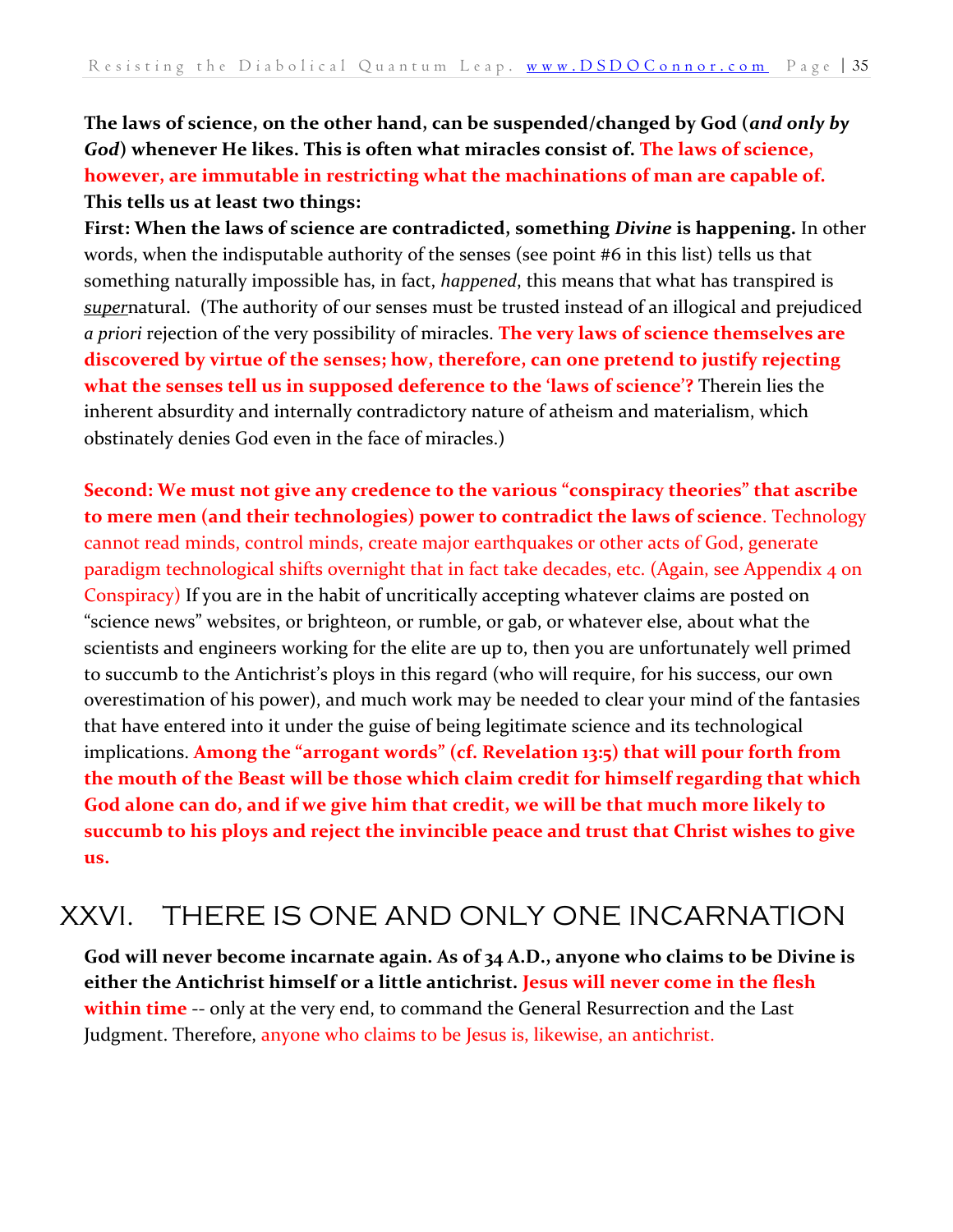## <span id="page-35-0"></span>XXVII. The Earthly Lives of the Holy Family

#### **Each member of the Holy Family was absolutely celibate for their entire lives.**

Anyone who claims to be a descendent of Jesus is a deceiver. Joseph, too, was celibate, and never had any biological children. Anyone who claims to be a descendent of a step-sibling of Jesus, therefore, is also a deceiver. Mary's perpetual virginity is a Dogma of the Faith, so we of course know that she had no children other than Jesus. St. Joseph's celibacy is not a dogma but is nevertheless a fact by virtue of the unanimous consensus of trustworthy private revelation. Our Lord's celibacy has never enjoyed an ex cathedra Magisterial act directly affirming it, but it is nevertheless a fact by virtue of the infallibility of the Sensus Fidelium.

Unfortunately, however, contradicting the celibacy of the Holy Family is only one of a multitude of errors commonly asserted about them today, all by our modern perverse society which seeks to reshape God in its own twisted image. When dealing with various questions about Jesus' earthy life, one often hears it said, "Oh yes, sure, *as God* Christ didn't \_\_\_\_\_, but *as man*, He did!" But no, one cannot simply state that distinction and pretend that it justifies asserting errors regarding Our Lord's Humanity. Most attempts in the Church today to describe Our Lord Himself in His humanity, or Our Lady herself during her earthly life, are blasphemous. Most attempts to make movies or write stories about them are likewise blasphemous (with the notable exception of Mel Gibson's *The Passion of the Christ*, which I beg everyone to watch).

But the tragedy goes beyond books and movies. Sadly, a typical homily today that touches upon elements of the earthly lives of the three members of the Holy Family is generally a mashup of modernist nonsense. Sacred Tradition and the unanimous consensus of trustworthy private revelation all give the same picture of the holy family. Today's teachers of the Faith, on the other hand, prefer to completely ignore this consensus -- not out of a zeal for fidelity to Scripture (which, admittedly, says little about the Holy Family), but rather out of a modernist desire to reshape the Faith in their own modernist image.

These preachers and teachers are quick to point out that Christ was "like us in all things but sin," but they fail to recognize what is meant here by "us" and by "sin." "Us" means *human nature itself*; (e.g., the having of body and soul, a family, the ability to suffer and die, etc.), it does not mean *how people in the world tend to behave* -- much less so how modern people tend to behave. "Sin" here means anything at all attached to sin in any way, not just the deliberate commission of specific acts gravely contrary to the natural or Divine law. It includes, for example, what [Aquinas calls the "fomes" of sin](https://www.newadvent.org/summa/4015.htm#article2) -- i.e., the subjection of reason to the passions of the body, and any and all of those operations within the soul which lead up to actual sin. Indeed, even in His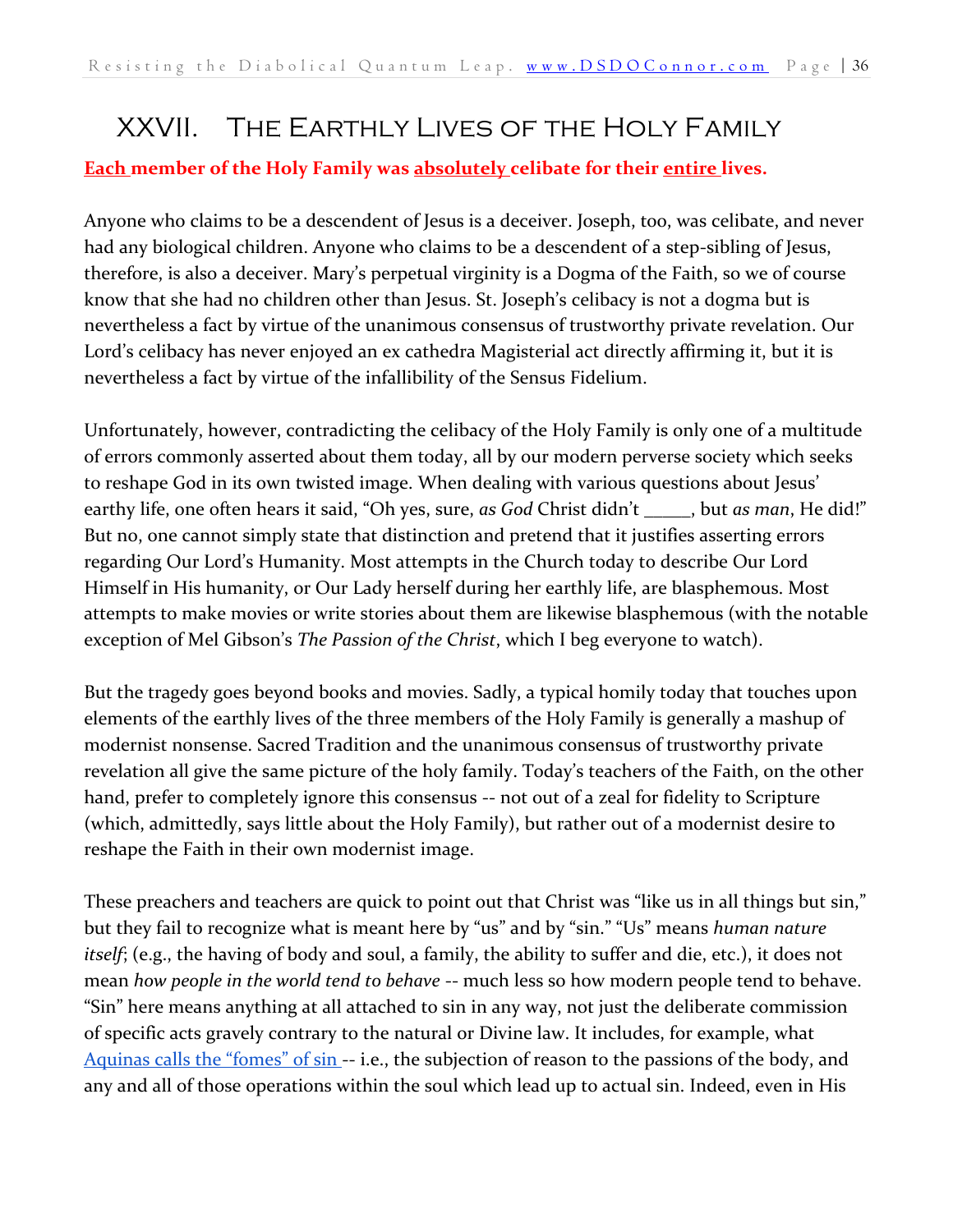Humanity, Christ had all the virtues in absolute fullness and perfection from the first moment of His Incarnation. In His human nature, Christ, though He indeed had a human will, nevertheless had absolutely no inclination whatsoever to contradict the Divine Will: in Him, the latter always absolutely dominated the former. When Scripture speaks of Christ being "tempted" in the desert, this does not imply that Christ received the temptation interiorly like we miserable sinners tend to. It simply means that Satan *tried* to tempt Him -- entirely unsuccessfully, might I add. Furthermore, when Christ prayed, in the Garden of Gethsemane, "My Father, if it be possible, let this chalice pass from me. Nevertheless, not as I will, but as thou wilt." (Matthew 26:39), He was not at all afraid of the impending pains of His Passion, as most modern preaching accuses Him of being (which is not to mention the fact that He already suffered His entire Passion interiorly right there in the Garden before He said that anyway). **Jesus feared nothing, and He would have eagerly suffered His entire Passion a million times over if it could have won for Him a single additional soul.** It was the "chalice" of lost souls that Jesus prayed to the Father to dispense from -- a prayer offered out of pure love, and not out of fear or temptation. One more example. In His human nature, Christ had no ignorance whatsoever. For even within His human nature, several types of knowledge existed; including Beatific and Infused Knowledge, by virtue of which He knew *all* things -- including the precise moment of the Last Day. When, in the Gospels, Christ said "But of that day and hour no one knows, not even the angels of heaven, nor the Son, but the Father only." (Matthew 24:36), this is only a reference to the "acquired knowledge" (i.e., knowledge formed by the conclusions arrived at through the use of human reason applied to what is received by the senses); which says nothing more than that the timing of the Last Day cannot be attained by the use of human reason. But Christ did not at all need this acquired knowledge, He only submitted to its attainment so as to sanctify it, since *we* ourselves need acquired knowledge. (Though it should also be noted that the greatest English language Catholic Bible -- the Douay Rheims -- does not even have the phrase "nor the Son" within that verse.)

**Mary, also, had nothing whatsoever to do with sin; not only did she** *never* **commit sin and never suffer from original sin, but she was also absolutely perfect in every possible, imaginable way. She did not get frustrated or annoyed or fearful or untrusting or disobedient or anything of the sort. In the perfection of her soul, she was much more like her Divine Son than she was like even the greatest of saints after her.** Though unlike her Son, she was not omniscient, and therefore she -- like us -- needed Faith. (Christ had no Faith and needed no Faith, because even in his human nature He always knew everything.)

If you want to know the truth about the Holy Family, then read the saints and the mystics. I especially recommend the Servant of God Luisa Piccarreta, Venerable Agreda, and Blessed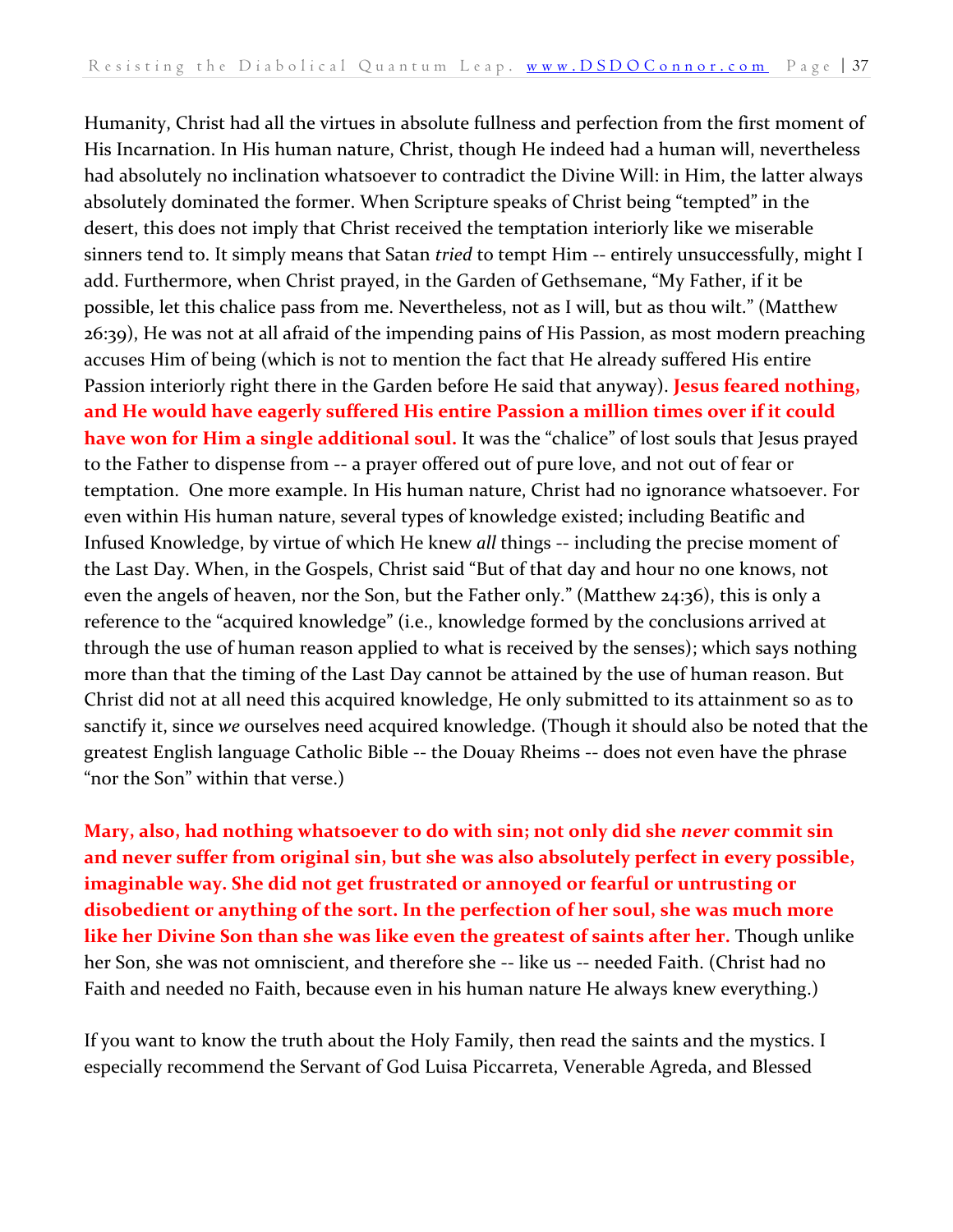<span id="page-37-0"></span>Emmerich. And I recommend being extremely cautious with virtually all modern attempts at writing imaginative historical fiction about the lives of the Holy Family.

## XXVIII. THERE ARE THREE AND ONLY THREE SOURCES OF POWER

#### **There are exactly three sources of power:**

**1) The Natural/Material** (The Domain of Science -- whether something science does already grasp, or at least plausible *could* grasp in the future);

**2) The Beyond-Natural and Good** (Supernatural/Divine/Angelic);

**3) The Beyond-Natural and Bad** (Preternatural/Diabolical).

Logic itself, not to mention our Faith, indicates that there is no 4th source. Now,

1) is fine when it is done ethically;

2) is good, but can never be described as following a predetermined and choreographed pattern (*except in the case of the 7 Sacraments validly administered and the legitimate exercise of Papal Infallibility*), nor can it ever be subordinated to our wants and whims via prescribed practices, ingredients, procedures, etc.;

**3) is always evil, and its domain covers everything that does not fit into either 1) or 2).** 

Differentiating can sometimes be difficult, so if you're interested in more considerations, **see Appendix 1 on Science vs Pseudoscience vs. the Preternatural vs Supernatural.**

If a given "source of power" (primarily health/healing related, but also related to anything else: mental/ financial/ self-help/ athletic/ etc.) lacks at least a *truly plausible* scientific basis [thus categorizing it in 1) The Natural], and is not a Divine Intervention [thus categorizing it in 2) The Beyond Natural and Good (i.e., a miracle)], then it is diabolical. Reject it categorically.

**Gray areas only exist in 1) the Natural.** For example, a given legitimate medicine might somewhat work; it might be somewhat beneficial, but also somewhat harmful, and whether one ought to use it could be debatable and even a matter of preference and discernment. **Not so with anything outside the natural: such things are either 100% good or 100% bad.** Black and white. And the 100% bad -- the diabolical -- loves to present itself to people clothed in deceptive light.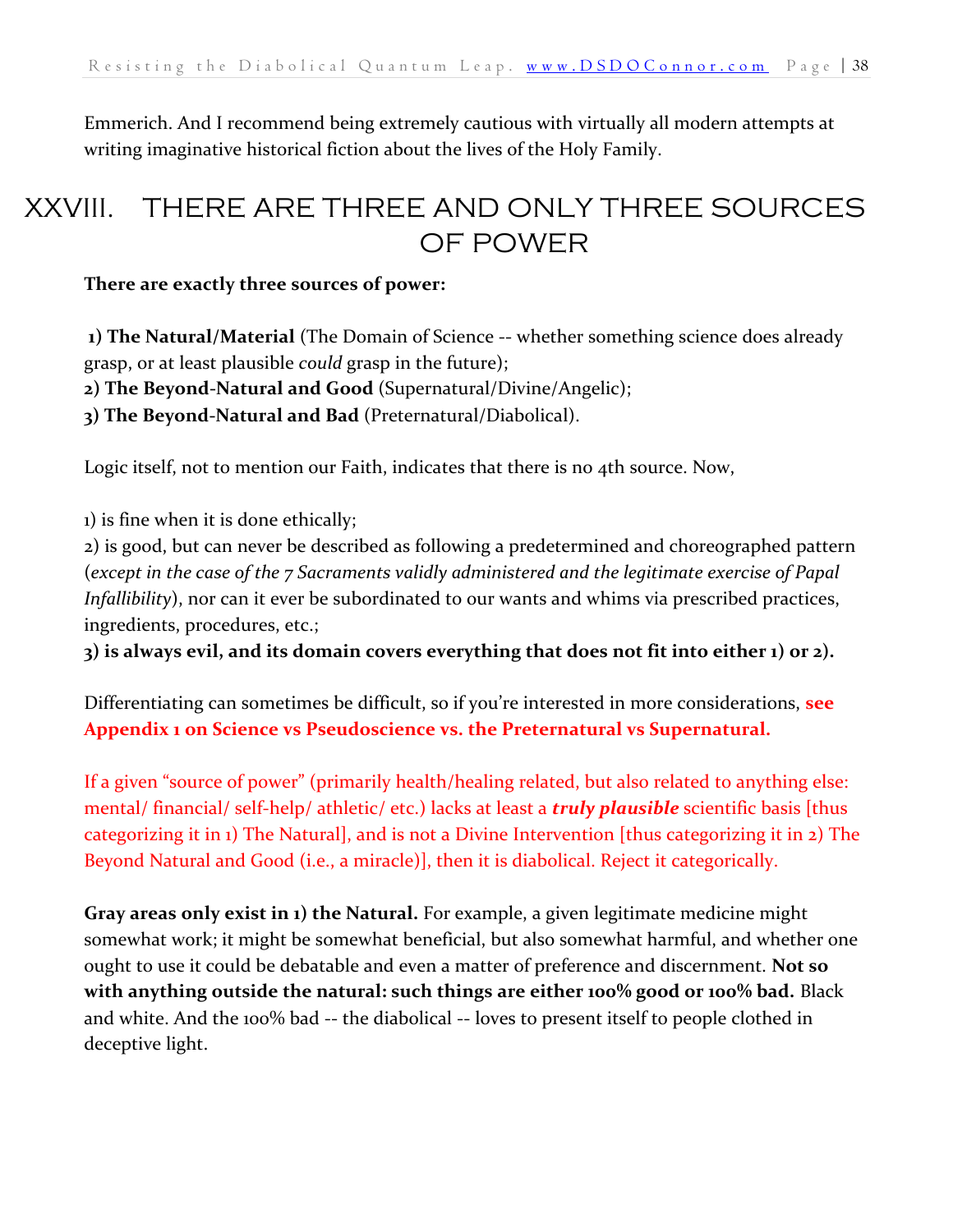Therefore, remember: **All magic is diabolical. All new age/occult is diabolical.** Have *nothing* to do with *either*, *ever*. [If in doubt regarding a given remedy/practice/etc.,](http://www.vatican.va/roman_curia/pontifical_councils/interelg/documents/rc_pc_interelg_doc_20030203_new-age_en.html) **[steer clear](http://www.vatican.va/roman_curia/pontifical_councils/interelg/documents/rc_pc_interelg_doc_20030203_new-age_en.html)**[.](http://www.vatican.va/roman_curia/pontifical_councils/interelg/documents/rc_pc_interelg_doc_20030203_new-age_en.html) You *don't* need physical healing or other temporal benefits. You *do* need to keep your soul unstained before God in the midst of the most perverse and sinful generation in history; a generation that makes the ancient pagans themselves look like respectable Christians in comparison. **Knowing "good Catholics" who engage in questionable practices shouldn't persuade you to do likewise.** 

Yes, magic is sometimes real; in such cases, it operates by virtue of demonic intervention. The Magisterium of the Church does not condemn non-existent things; but even the Catechism itself does condemn magic and sorcery [\(see paragraph 2117\)](https://www.vatican.va/archive/ENG0015/_P7E.HTM) as being *gravely* evil. There is no good magic. No, **magic is not some mere benign fiction** that we should expose our children to in literature that treats this grave, intrinsic evil as something indifferent or even good. (The word "magic," of course is sometimes used to describe benign things that aren't literal magic, e.g., an innocent card trick played by a performer… though I do wish such performers would call themselves illusionists instead of magicians.)

## <span id="page-38-0"></span>XXIX. You, and you alone, are you, and no other being EVER WILL BE YOU.

God Himself created you and destined you to be with Him forever. Nothing and no one can thwart His Will. The only thing that can change this destiny of yours is if you freely choose to definitively reject it. There are no other exceptions.

For example, if, tragically, you are someday unethically cloned against your will, that cloned person will just be an entirely different person who happens to share your DNA (just as identical twins do), and you will not have any existential crisis at your door. No, that person will not have your memories; your memories are not in your DNA, nor are they anywhere in your body at all.

**You will** *always* **be you.** No matter what is ever done to your body -- including your brain and your DNA -- it can never cause you to undergo a substantial change, since your substantial form (your spiritual soul) is not material. Or rather, **the only possible substantial change you could ever undergo is good old-fashioned death, which is nothing other than the soul departing the body.** And when that happens, you will be judged by Jesus Christ, and you will then either be in Heaven, Hell, or Purgatory. It is that simple and there is nothing else -- no existential "Twilight Zone," no soul transmigration or imprisonment or [transmogrification--](https://www.dictionary.com/browse/transmogrification) that can possibly complicate the scenario. If, tragically, your DNA is someday altered by some nefarious technological initiative (whether in the medical industry or anywhere else), you will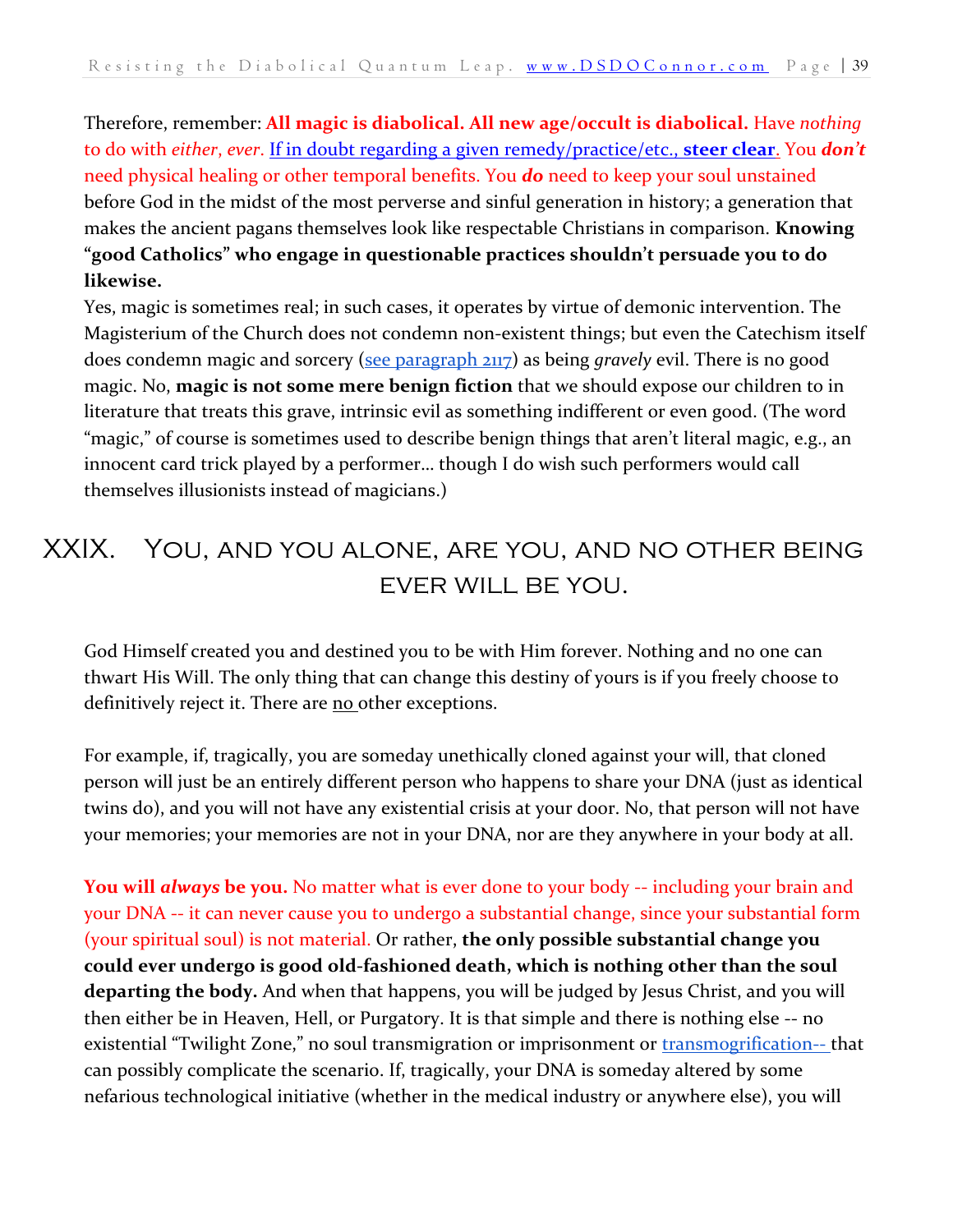still be you just as much as you are you now and just as much as you were you when you were born. DNA is not the essence of the person. The Soul is the essence of the person.

Remember: **Your spiritual soul cannot be so much as touched by any material thing. Free Will, your soul's greatest faculty, is a gift given by God Himself, and what He Himself will never take away (not even in eternity!), He certainly will not allow to be taken away by any man, technology, or demon. I must repeat: No power will** *ever* **be given over your eternal destiny other than whether** *you choose* **to love and obey God.**

#### <span id="page-39-0"></span>XXX. THE EVIL OF TRANSHUMANISM

Important as the previous point is, it is equally important to remember that **Transhumanism of any sort and by any name is diabolical** (even though, as I have said, some of Transhumanism's *goals* are categorically impossible and not worth fearing or entertaining the possibility of). Just because transhumanism cannot actually succeed in dehumanizing you or literally controlling your mind (indeed, it cannot) or achieving some of its other aims, doesn't mean it cannot do enormous harm. "Transhumanist" efforts *can* do enormous harm, and *will* do enormous harm if you submit to them; have nothing to do with this, no matter what. **Death would be preferable to a chip implanted into you to "improve" you or any other sort of biotech "augmentation/ optimization/ modification/ "AI"-connection." Interfering with human biology is only acceptable to** *fix* **an actual** *problem* **(e.g., installing a pacemaker) so as to help restore human nature to what it actually was designed to be, not to attempt to make human nature "better."** God Himself -- not "evolution" -- made us as we are, and it is nothing short of blasphemy to suppose that our ideas are better than His. **The design of the human being -- body and soul -- cannot be improved,** so stay far away from any technology (whether a DNA modification, chip implantation, injection, etc.) that claims to give this improvement.

#### XXXI. GOD'S IMMUTABILITY

<span id="page-39-1"></span>God *never* changes, and God is *exactly* Three Persons -- Father, Son, and Holy Spirit. Anyone who claims so much as a 4th person added to the Trinity is a deceiver. **Each** person of the Trinity is **fully** God. Anyone who claims any of the Persons of the Trinity are mere "manifestations" of God, is a deceiver. Anyone who claims Jesus was not fully God while on earth (but, rather, was only a teacher/savior/prophet/etc.) is a deceiver. Anyone who claims Jesus sinned in any way, or was in His person subject to any ignorance, or gave teachings in Scripture which may be called into question, is a deceiver.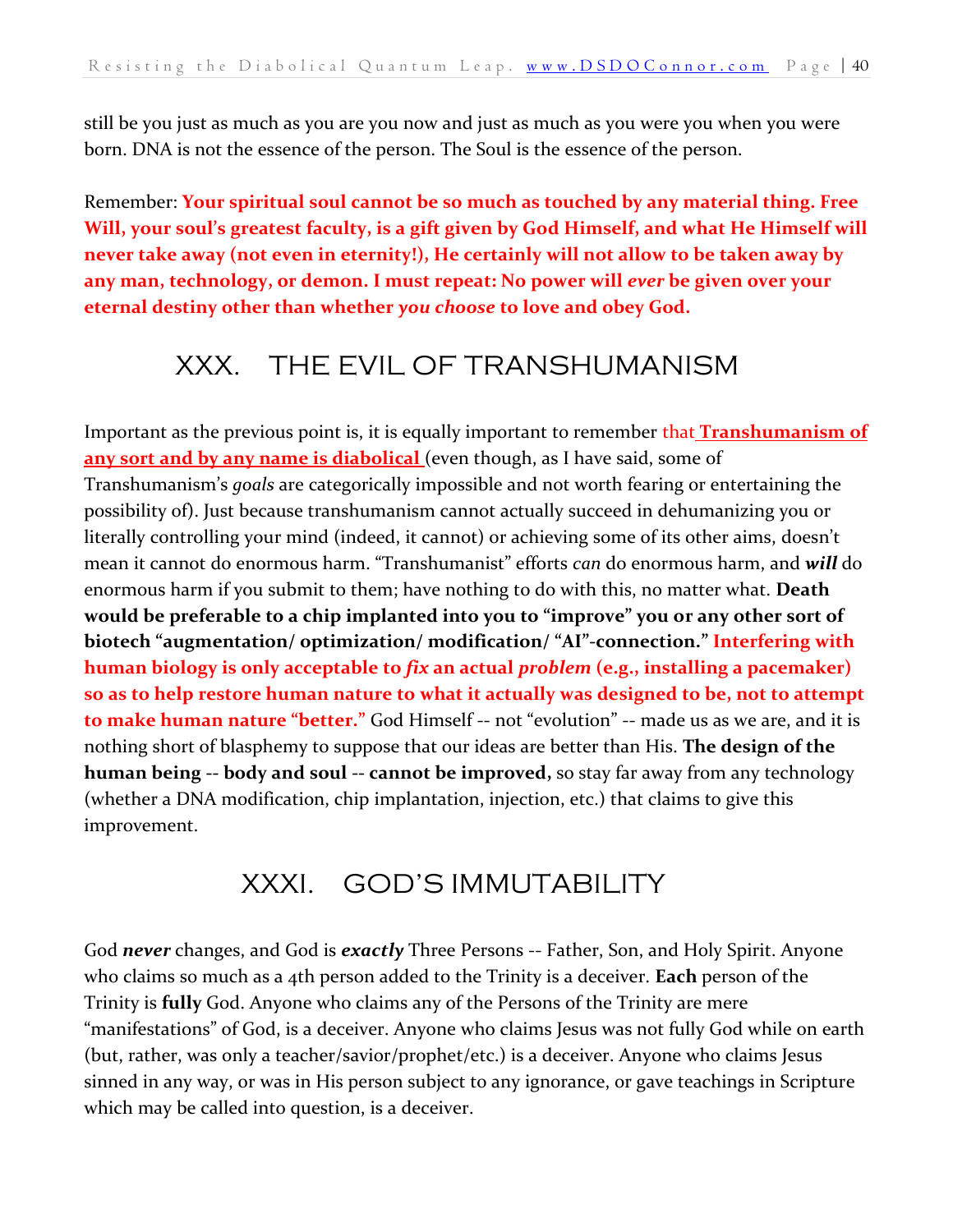**Since God never changes, and He is all knowing and all good, His Revelation can never contradict itself.** The notion of "Progressive Revelation," wherein later Revelations (i.e. New Testament) are considered capable of contradicting older Revelations (i.e. Old Testament) is a heresy (see page 405 of [The Crown of Sanctity\)](https://danieloconnor.files.wordpress.com/2019/07/the-crown-of-sanctity.pdf).

Obviously, God can, and does, reveal things that are *meant* to be temporary for us (e.g., the juridical precepts of the Mosaic Law, designed by God to be abrogated upon the birth of Christianity), but whatever He reveals aside from these temporary things is -- by definition, and as a consequence of His Immutability -- absolute, universal, and permanent. (The New Testament's Revelation is The Eternal Covenant -- it will never and can never be "dispensed from.") For example, God indeed said He is *One* in the O.T. -- not that He was *only one person*. Therefore, the N.T.'s Revelation that He is actually exactly Three Divine Persons does not contradict His earlier Revelation, for it continues to maintain that He is absolutely One Divine Nature. The notion of multiple Divine Natures, or anything other than exactly three Divine Persons, however, would contradict what He has revealed, and therefore *is not now true and never can be true*.

**Anything since the death of the Apostle John that is presented as a new Public Revelation (or, for that matter, any "revelation" whatsoever that claims for itself the right to contradict Sacred Scripture) must be dismissed and absolutely rejected -- e.g. Islam, Mormonism, the "Army of Mary," Unificationism, "The Lost Teachings of Jesus," "Science and Health with Key to the Scriptures" ("Christian Science"), "The Holy Piby" (Rastafarianism), "A Course in Miracles," "The Urantia Book," and on the list goes. Reject any "revelations" such as these.**

<span id="page-40-0"></span>XXXII. Conclusions that necessarily logically follow from true premises are themselves always true.

## <span id="page-40-1"></span>XXXIII. AND EVERYTHING ELSE THAT GOES WITH THIS LIST.

Any assertion, theory, proposition, hypothesis, etc., that would -- as it is stated or merely if taken to its logical conclusion -- contradict any of the truths above, is itself false and must be rejected.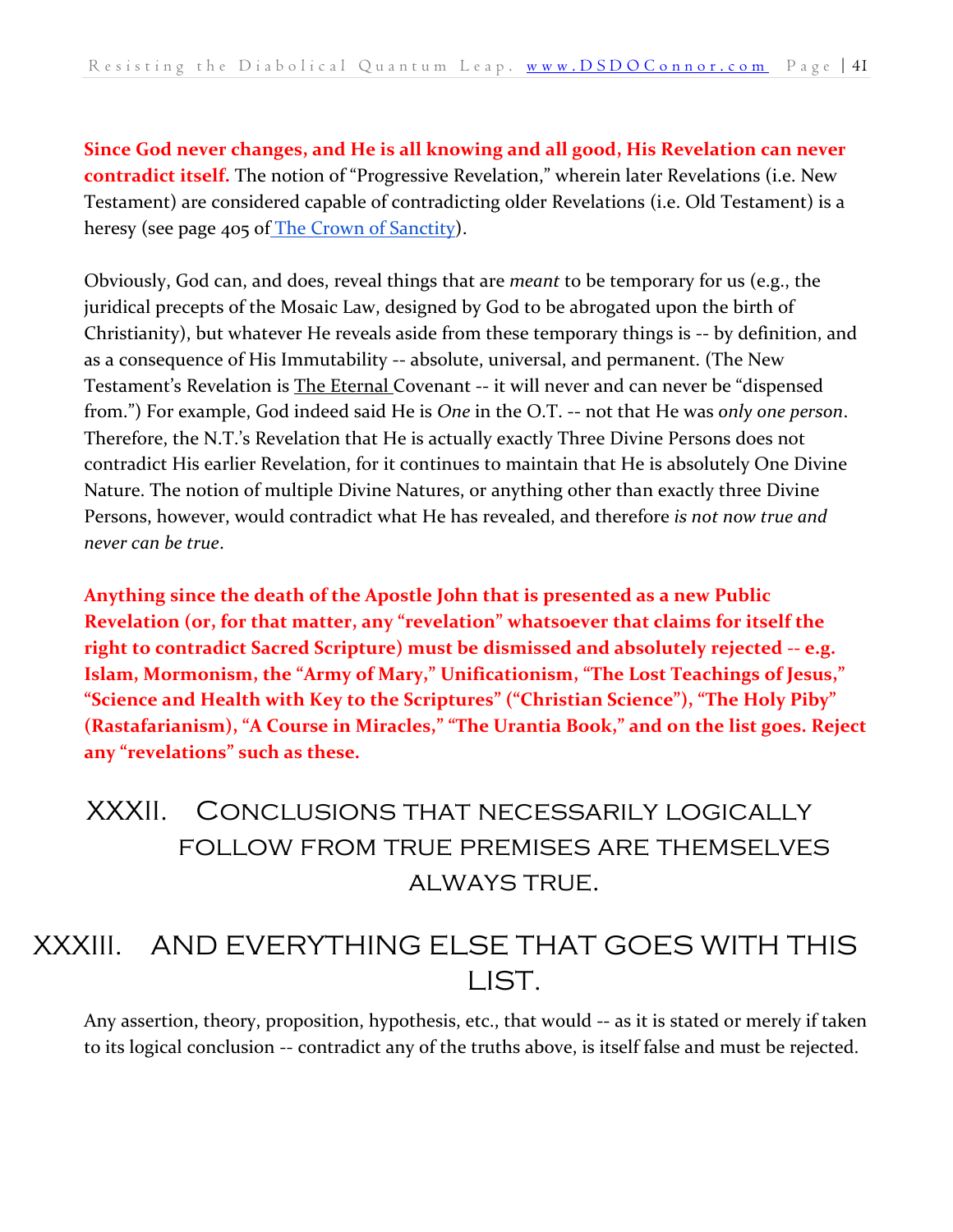I cannot guarantee your safety simply by virtue of adherence to these truths. But they sure will help, as I am confident that the Antichrist's nefarious agenda -- whether before or after his personal public entrance, and whether the "Spirit of Antichrist" or the literal Man of Sin himself -- will require contradicting a number of them.

#### **Your Faith in Jesus Christ -- and your careful use of your God-given reason directed at** *The Truth* **-- can set you free and preserve your freedom…** *if only you let them***.**

#### **Remember…**

- **If your favorite website, author, theologian, or pundit contradicts Truth, the Truth still wins.**
- **If the "consensus of scientists" contradicts Truth, the Truth still wins.**
- **If civil law contradicts Truth, the Truth still wins.**
- **If a Pastor contradicts Truth, the Truth still wins.**
- **If a Bishop contradicts Truth, the Truth still wins.**
- **If a National Bishop's Conference contradicts Truth, the Truth still wins.**
- **If an alleged seer or private revelation contradicts Truth, the Truth still wins.**
- **If a Pope's personal opinion contradicts Truth, the Truth still wins.**

**And that goes for these 33 Truths here listed, as well as any other clear teaching of either Faith or Reason.** 

# <span id="page-41-0"></span>**Epilogue**

**I am writing this post knowing full well that much of it will appear to be refuted in the coming days. That is precisely my point. These "refutations" will be the very diabolical scheme I am warning against, and they will all be lies -- the devil is always a liar, his promises are never kept, his works are always fraudulent, and his show is always empty**. "Aliens" communicating with us with their "UFOs", "quasi humans" created, "transhumanism" on the plate, "immortality via consciousness downloaded to AI," "new technology to open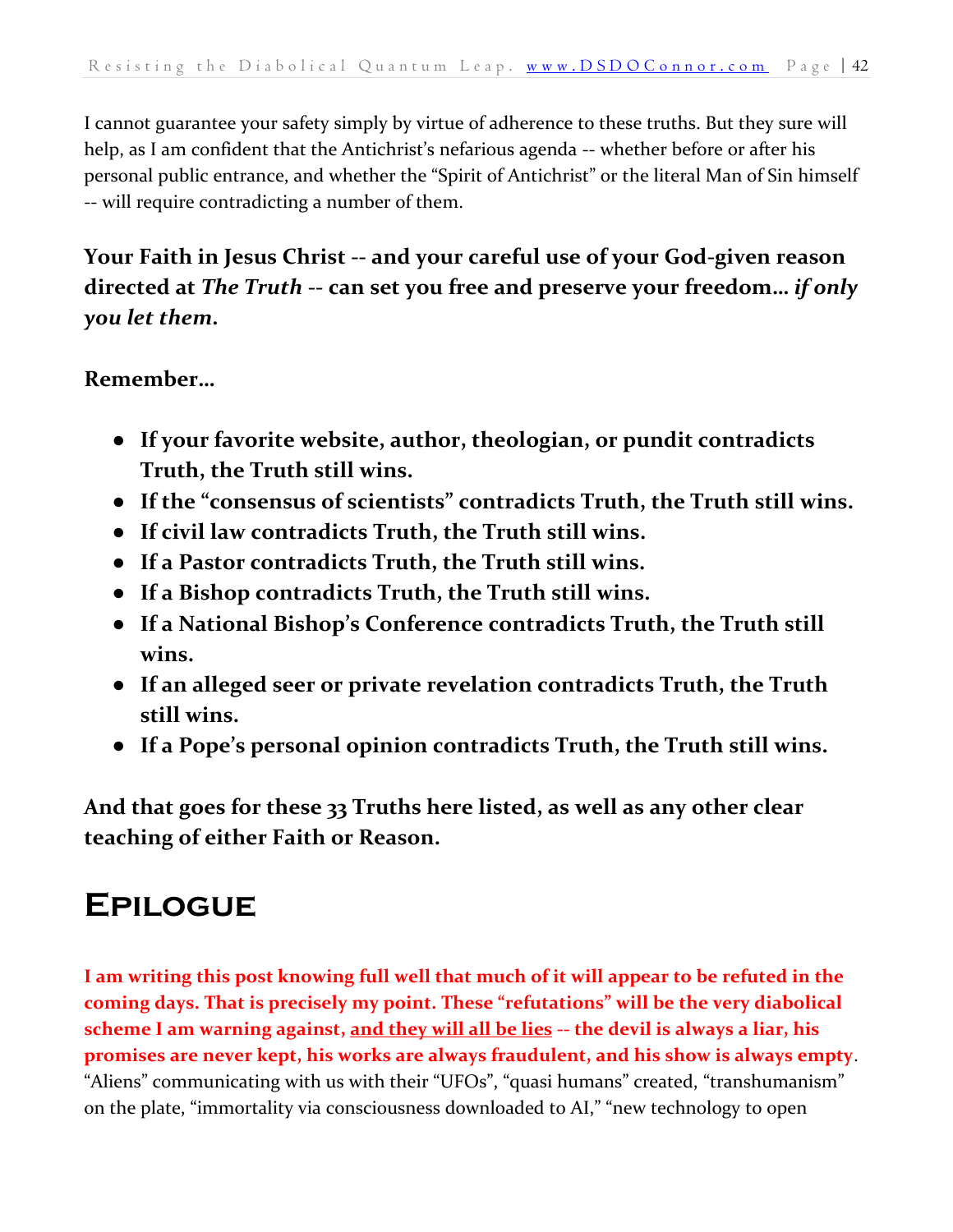communication with animals and realize they are persons," new archeological evidence to "prove Jesus had children," "time travel now achieved," and so on. These will be tomorrow's headlines, tomorrow's lies. Perhaps the very day I click the "publish" button here, a news story will likewise be published, claiming that we have made contact with aliens, or that we have discovered proof of the personhood of apes, or that we have found memories in the brain and can alter them as we wish, or that we can re-animate dead bodies. **I know full well that such stories will soon inundate us, and I write this article now so that when you see these stories, you will remember what I told you, and you will be better prepared to resist succumbing either to groundless fear of the devil or, worse, to an eager adoption of his proposals.**

# <span id="page-42-0"></span>**Appendix 1: Science vs. Pseudoscience Vs. Preternatural vs. Supernatural**

Are you wondering how to differentiate between the preternatural and the supernatural? Here's one clue. God is not a pez-dispenser; *we* must submit to *His* Will -- *always*. Never vice versa. If a given alleged treatment, or "tincture," or "energy," or bodily posture, or verbal formula, or esoteric regimen, or anything else, proposes to *itself* give you what you want -- a certain physiological or even psychological benefit you are after -- but lacks a *truly plausible* scientific basis, then it is likely quackery at best or diabolical at worst. New age proposals are like this. For example, Reiki proposes simply hovering your hands over certain parts of a sick person's body to "heal" it by virtue of "energies" or "vibrations." Whenever vague qualitative references to energies, vibrations, "manipulations," chakras, alignments, meridians, Qi, vitalities, "'law of similars," etc., must be brought up to try and explain the concept of how some practice works, you can be quite confident that you are dealing with pseudoscience or a new age practice.

You should assume that some new remedy presented as scientific is actually mere pseudoscience or new age (*in which case it either doesn't work and if it seems to work is a mere placebo, or it does work by diabolical arts*) if you have not been given a good reason to believe it is scientific. If there are trustworthy *real* **scientists** insisting -- and presenting solid logical/scientific evidence to back up their claims -- in peer reviewed journals or other authoritative sources (preferably with placebo-controlled, double-blinded studies), that some new treatment is genuinely scientific in nature, then there is a good chance it is. (Remember that **the mere existence of articles or studies** *exploring* **some theory or** *illustrating a correlation* **proves nothing; absurdities are studied all the time in academia -- take it from me, as I am an academic -- and correlations that lack causative links are constantly discussed. The point is to find**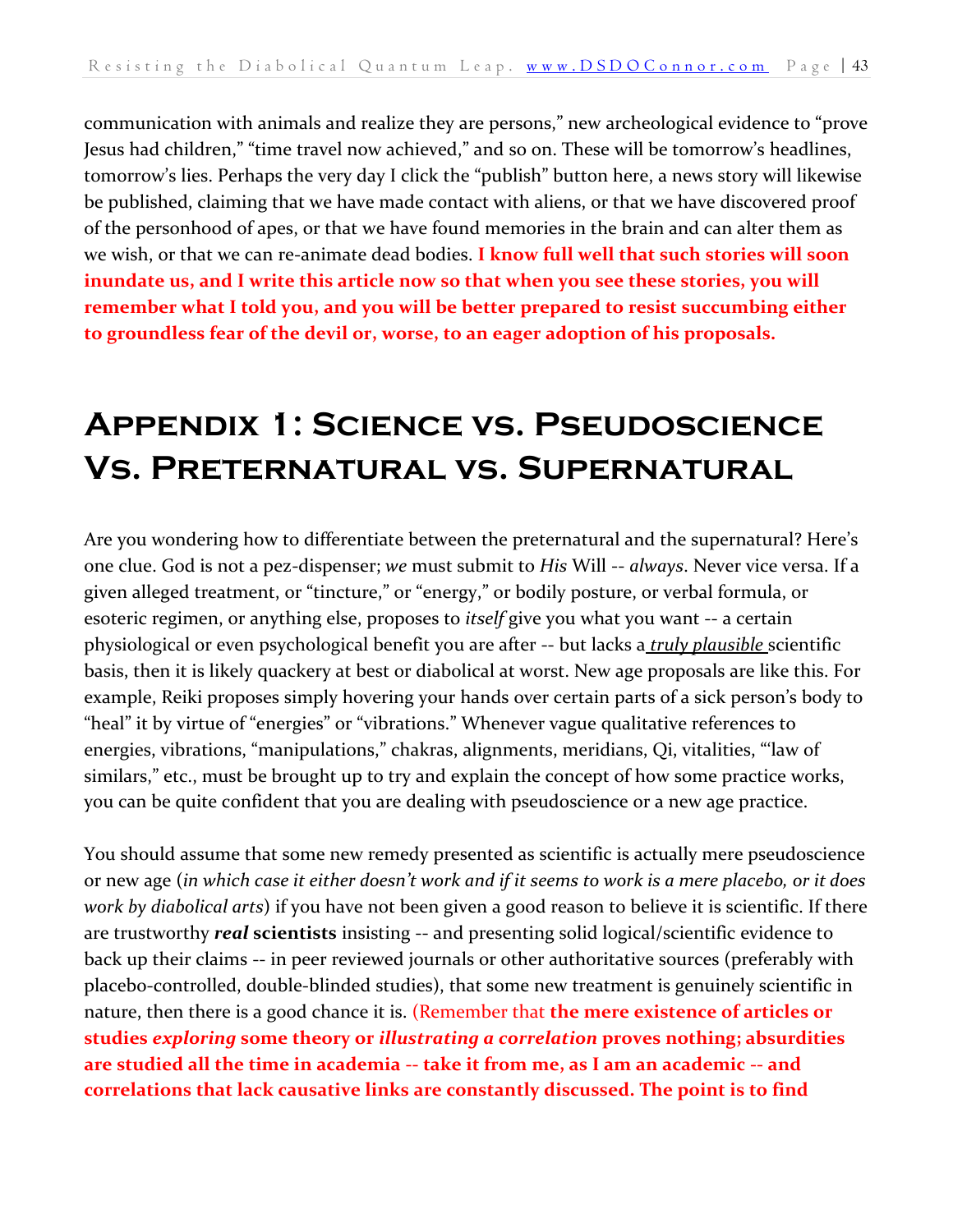**studies** *plausibly demonstrating* **the scientific nature of the matter at hand; this plausibility can rarely be accurately ascertained by the layman (it requires peer review), so consult what the peers who reviewed it actually said, instead of just glibly asserting "well this was in a peer reviewed journal." Retractions, refutations, clarifications, etc., happen all the time in peer review: that's the whole point of it, in fact.**) Any such scientist's input (even if he seems a devout Christian) should, however, be discarded if he has already endorsed something patently new age or pseudoscientific (a very partial list of such things can be found [in this Vatican document\)](http://www.vatican.va/roman_curia/pontifical_councils/interelg/documents/rc_pc_interelg_doc_20030203_new-age_en.html), for the fruits have thus proven the tree rotten. **If you are interested in my opinion on just one example of such a person who should not have his controversial views taken seriously on account of his authority[,](https://dsdoconnor.com/mercola/) [click here.](https://dsdoconnor.com/mercola/)** 

**There are many valid natural remedies; I do not dispute that!** Many herbs, for example, have been demonstrated to have antibiotic properties. But there are also many new age, occult, and pseudoscientific things promoted under the guise of naturopathy, alternative medicine, and eastern medicine. Discern carefully. The placebo effect is very powerful. Even more relevantly, however, is the fact that *any* **remedy whatsoever is going to** *seem* **to work**. Why? Because every alleged remedy takes *time*; and *time*, above all, is what the body needs in order to heal itself. (*Even more importantly still is what I mentioned above: certain remedies such as reiki or "healing crystals" may indeed at times "work," but only by virtue of occult arts, which always bring spiritual destruction even if they seem to grant some temporal benefits*). Virtually every bogus, pseudoscientific, and new age "cure"/treatment/practice/etc. claims for itself a high success rate. Though this claim is itself often a lie, even when it isn't one, it is usually utterly empty. (Scientists refer to this as the "spontaneous remission rate;" when it is high enough -- and with almost every ailment which humans face it is very, very high -- it renders utterly irrelevant the claim "but look at how many people have gotten better by doing this or taking this!!")

**Finally, bear in mind (and be honest about your own situation) that the people who are most easily deceived and who most readily get caught up in nonsense are people who are in pain, refusing to consider that this pain might just be God's Will for them for the time being, and stopping at nothing to try to find a cure. Always, therefore, temper your zeal for finding a solution to your pain with the acknowledgement that such a solution might not at all be God's Will. Don't believe those treatment promoters who play the role of prophet and pretend that they can tell you with certainty: "***God wants you healed of this! God wants you to be rid of this pain!***" Aside from a legitimate on-the-spot Divine revelation, there is no way they can actually know that, and a red flag should immediately be raised in your mind when you hear someone say that to you.**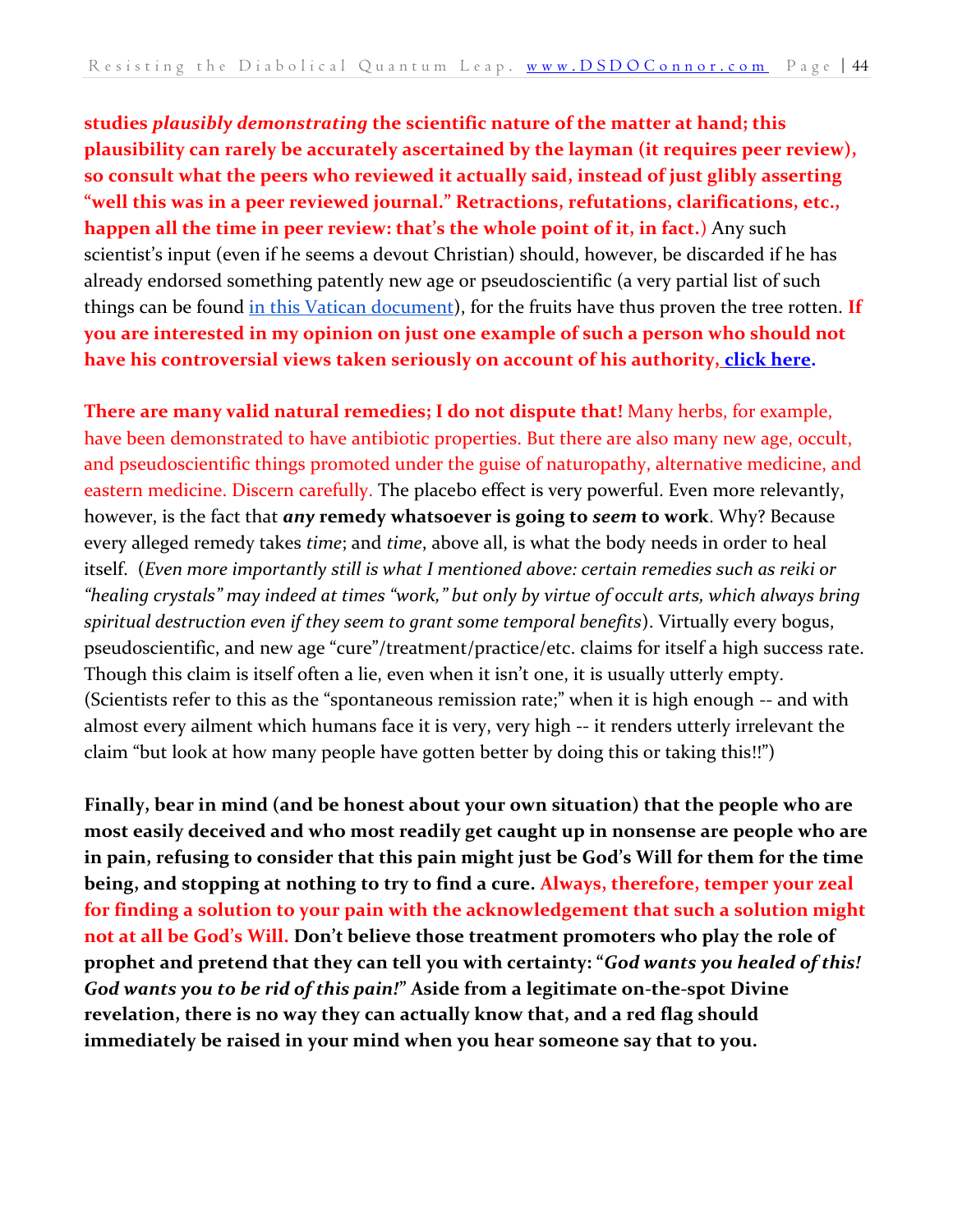# <span id="page-44-0"></span>**Appendix 2: Seers mustn't be treated as oracles**

I don't suppose anyone who has spent any time perusing my blog or reading my books could get away with accusing me of being flippant about or dismissive of Heaven's messages in private revelation. I am an extremely zealous proclaimer of them, and I am constantly begging everyone to take them seriously. Nevertheless, I must be clear: **even authentic seers are very fallible, very imperfect instruments. Even authentic private revelation can have errors in it. Some seers have, within their messages, a particularly heavy admixture of their own private meditations and are thus more prone to error than others.**

Seers are given to us to *aid* our discernment, not *replace* it.

**While we can have an extremely high degree of confidence in mystics who died long ago and have had their legacies confirmed within the Church (e.g., St. Faustina, Blessed Conchita, the Servant of God Luisa Piccarreta), the importance of caution is redoubled when we are dealing with** *living* **seers**. **We live in by far the most confusing times in the history of the world. Today's seers are in no way immune to that confusion; particularly if they are "in the world," (i.e. go on the internet, have families of their own, have secular academic degrees, have jobs, etc.) and give longer messages (the longer the message, the more difficult it is for the seer to accurately represent on paper what transpired interiorly and the more likely it is that human imagination crept in during the transposition).** 

If a seer gives an alleged Heavenly message that winds up being a blatant prophetic failure, this cannot necessarily be chalked up to the usual excuses. Heavenly messages are perfectly capable of indicating whether a prophecy is conditional or not. If a prophecy is not proposed as conditional, then its contents failing to materialize cannot be written off as a mere conditional thing that did not happen. One cannot say, "but *all* prophecy is conditional!" This is not true. While many of the details of the chastisements that have been prophesied are indeed capable of being mitigated by prayer, others are set in stone. Prophetic failures must, instead, weigh into our discernment as a negative, and at least an indication that there may be some admixture of human imagination in the messages.

Indeed, there are some living seers I regard as having some degree of authenticity (yes, *degree*; it is not always a black-and-white "authentic or inauthentic" decision – we are dealing with *private*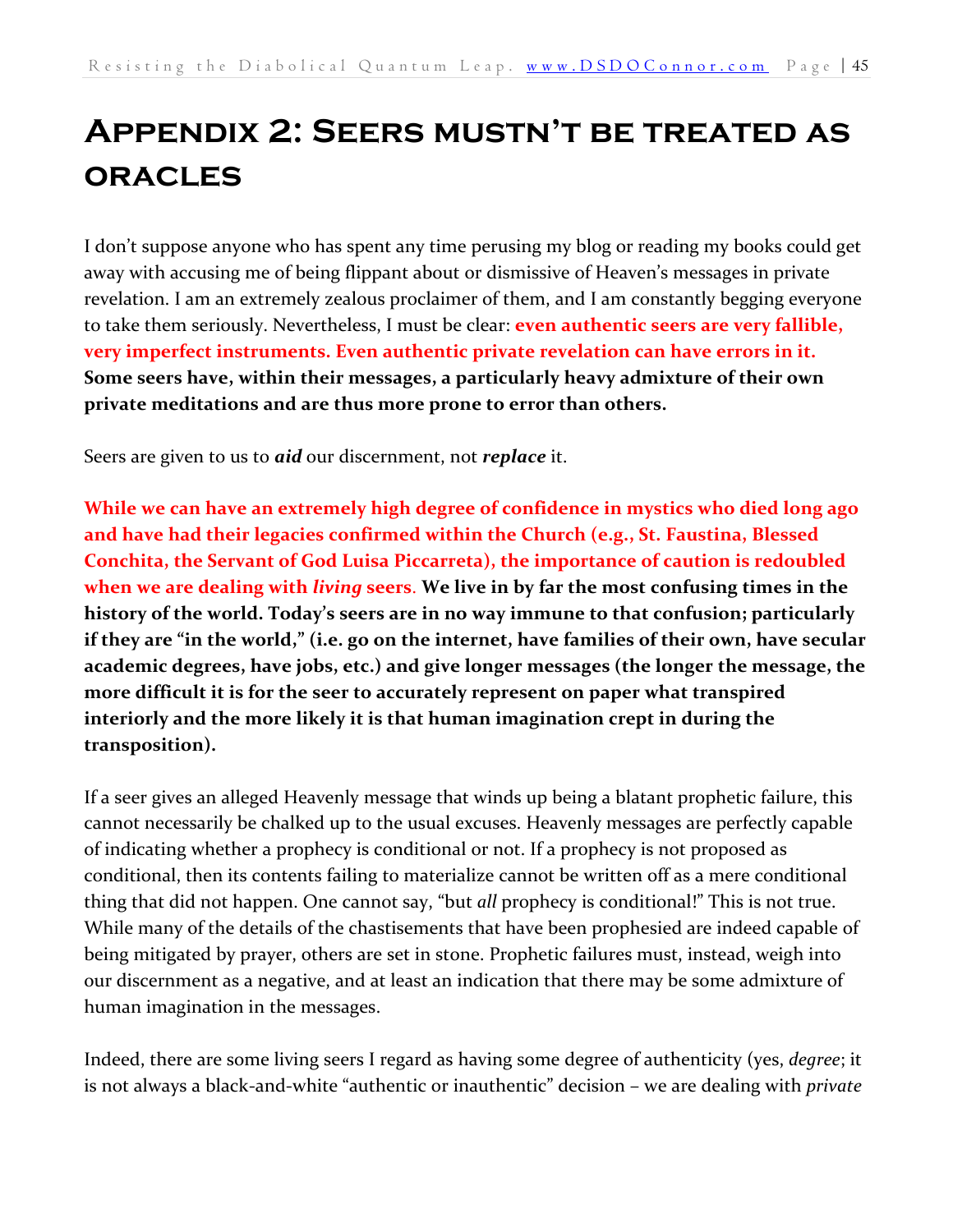revelation here, which can at times be a mixture), but this does not mean I think that 100% of their messages are 100% supernatural. I suspect that there are plenty of cases wherein, although their messages are *generally* supernatural in origin, they nevertheless contain elements of human subjectivity; that is to say, occasions wherein their own thoughts are innocently and accidentally mixed in with the genuinely supernatural aspects of the messages.

#### **"…people cannot deal with private revelations as if they were canonical books or decrees of the Holy See. Even the most enlightened persons, especially women, may be greatly mistaken in the visions, revelations, locutions, and inspiration. More than once the divine operation is restrained by human nature…" – St. Hannibal di Francia.**

Consider that even a seer who receives messages every single day still spends the vast majority of his or her time trying to understand matters within the confines of his or her own limited human intellect, along with all its fallibility. Beyond merely not regarding a seer's *messages* as infallible, therefore, it is perhaps even more important to not regard the seer's own *opinions* on matters as oracular. **A seer is no more likely to have a correct opinion on controversial or confusing topics than is an ordinary well catechized Catholic in a state of grace who carefully and prayerfully discerns the topics. In fact, I know plenty of authentic seers who are sorely mistaken on a number of points.** I know plenty of authentic seers who, in their own lives, comport themselves in ways that should not be regarded as exemplary for one striving to become a saint (as we all must so strive!).

Additionally, seers should not even be regarded as the supreme interpreters *of their own messages* that they themselves receive. An authentic seer's Heavenly illumination is limited to *the actual text* of *the actual messages* Heaven actually gives to him or her (which might itself only be a subset of the messages they claim Heaven gave to them!). Seers sometimes have mistaken understandings of their own messages and sometimes give bad or even bogus commentaries on their own messages. [This dynamic is reminiscent of how even Popes can have erroneous personal interpretations of *their own* Magisterium (as, in fact, [Pope Francis does with](https://dsdoconnor.com/stephen-walfords-heretical-fallacious-and-oblivious-attack-on-jpii-the-four-cardinals-and-the-polish-canadian-and-african-bishops/)  [respect to Amoris Laetitia\)](https://dsdoconnor.com/stephen-walfords-heretical-fallacious-and-oblivious-attack-on-jpii-the-four-cardinals-and-the-polish-canadian-and-african-bishops/)-- this does not detract from the Magisterium itself; it just means that Popes are human and they are not *personally* infallible; their infallibility is a charism of their office and applies only in certain situations.]

**A footnote on this appendix:** Not even canonized saints should be treated as oracles, either, nor should we assume that every single thing they did and said commands our imitation. I have long been meaning to write an article expounding upon this point; but now I do not have to, a[s](https://www.lifesitenews.com/blogs/we-shouldnt-take-holiness-as-blanket-approval-even-saints-have-their-blind-spots) [Dr. Kwasniewski just published an excellent one that I highly recommend.](https://www.lifesitenews.com/blogs/we-shouldnt-take-holiness-as-blanket-approval-even-saints-have-their-blind-spots)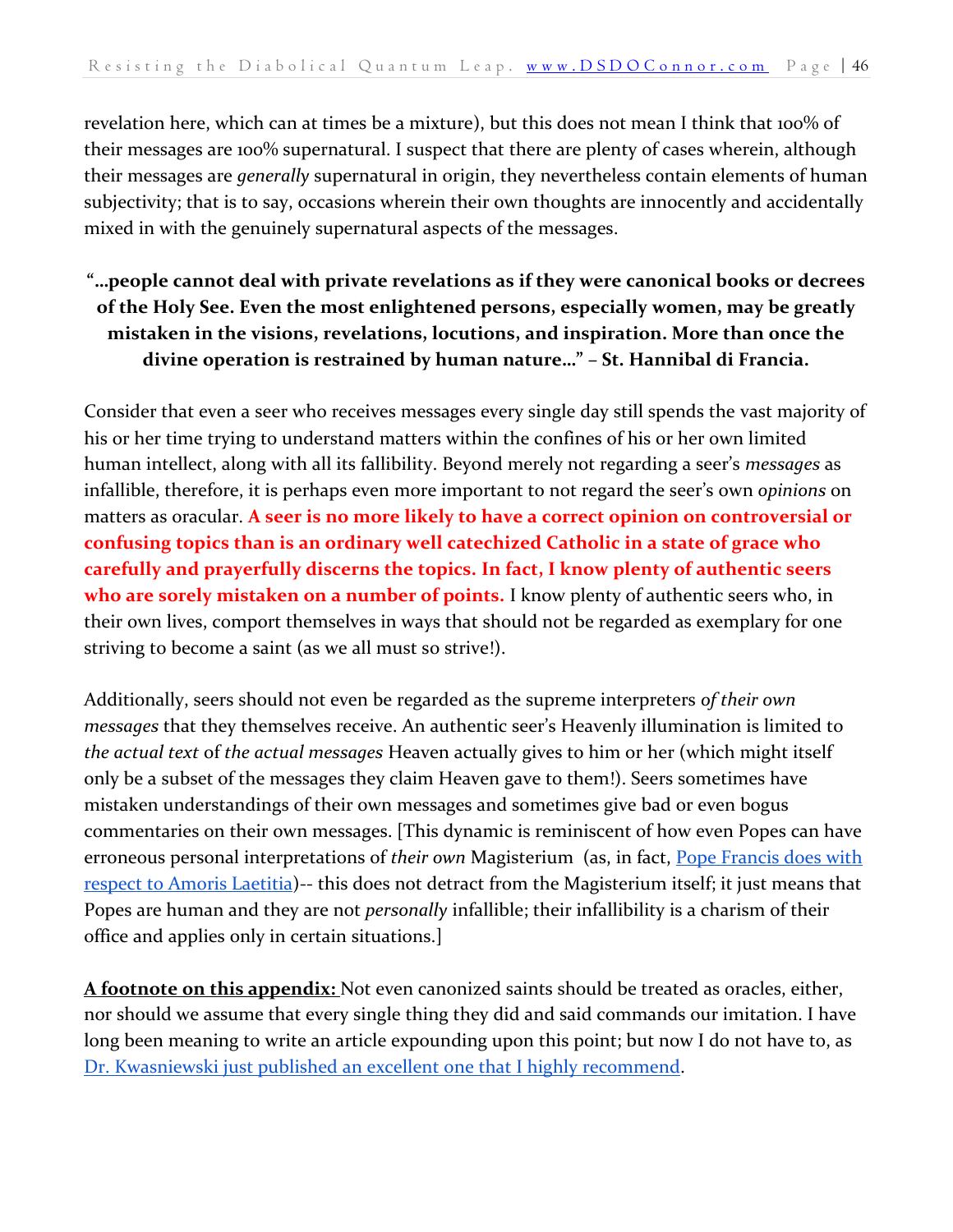# <span id="page-46-0"></span>**Appendix 3: On Science Itself**

I love science. This love is not mere lip service, either; it is a lifelong passion of mine. I worked very hard for four years to receive my Bachelor of Science degree in Mechanical Engineering. My first engineering job after college consisted in cutting edge scientific research. I continue to (albeit very much on the side) work with the principles of science and engineering in my own efforts to develop new inventions.

So as a lover of science myself, I feel more than justified in emphasizing its limitations. These limitations go much farther than the platitude one often hears from the Faithful; namely, that science "can't give us everything we need; it can't provide ultimate answers." Yes, we all know that. But, unfortunately, few realize just *how few answers science can give at all*, **and how ridiculous it is to defer to "what the science says" on a given set of questions in those situations wherein we have infinitely better means of attacking the same questions.**

**In my PhD coursework wherein I have reviewed the recent scholarly literature on the nature of science, what is particularly astounding to me is that the great secular thinkers themselves behind modern science do not in the least share the awestruck reverence for science that is far too often harbored by the very ones who should know better than to put such blind faith in it -- that is, the Faithful.** 

This reverence is indeed shared by some individual scientists who are so buried in the minutiae of their own tiny little realm of expertise that they have never once bothered to take a step back and ask themselves, *logically*[, what on earth they are even doing;](https://dsdoconnor.com/tyson/) but those scholars whose expertise is *on the philosophy of modern science* (who, by the way, are as "pro science" as they come and are often themselves card-carrying, legitimate empirical scientists as well as philosophers) more or less universally admit that empirical science does not claim *and cannot claim* that its theories actually describe what is true; what is actually there in reality. As observed by the renowned contemporary Stanford philosopher of science, H. Longino, all scientists can do is point out that some theory or hypothesis has been accepted on the basis of objective methods. This acceptance, she points out, "*does not entitle us to say [the theory] is true but rather that it reflects critically achieved consensus of the scientific community*." **She goes on to admit that modern science operates in a context "***that rewards novelty and originality… it is a commonplace that in contemporary science papers reporting negative results do not get published***," before being particularly honest in acknowledging that "***when… background assumptions are shared by all members of a [scientific] community, [these assumptions] acquire an invisibility that renders them unavailable for criticism***."** This, indeed, hits the nail on the head: there are plenty of devout Christians who are scientists, but too often even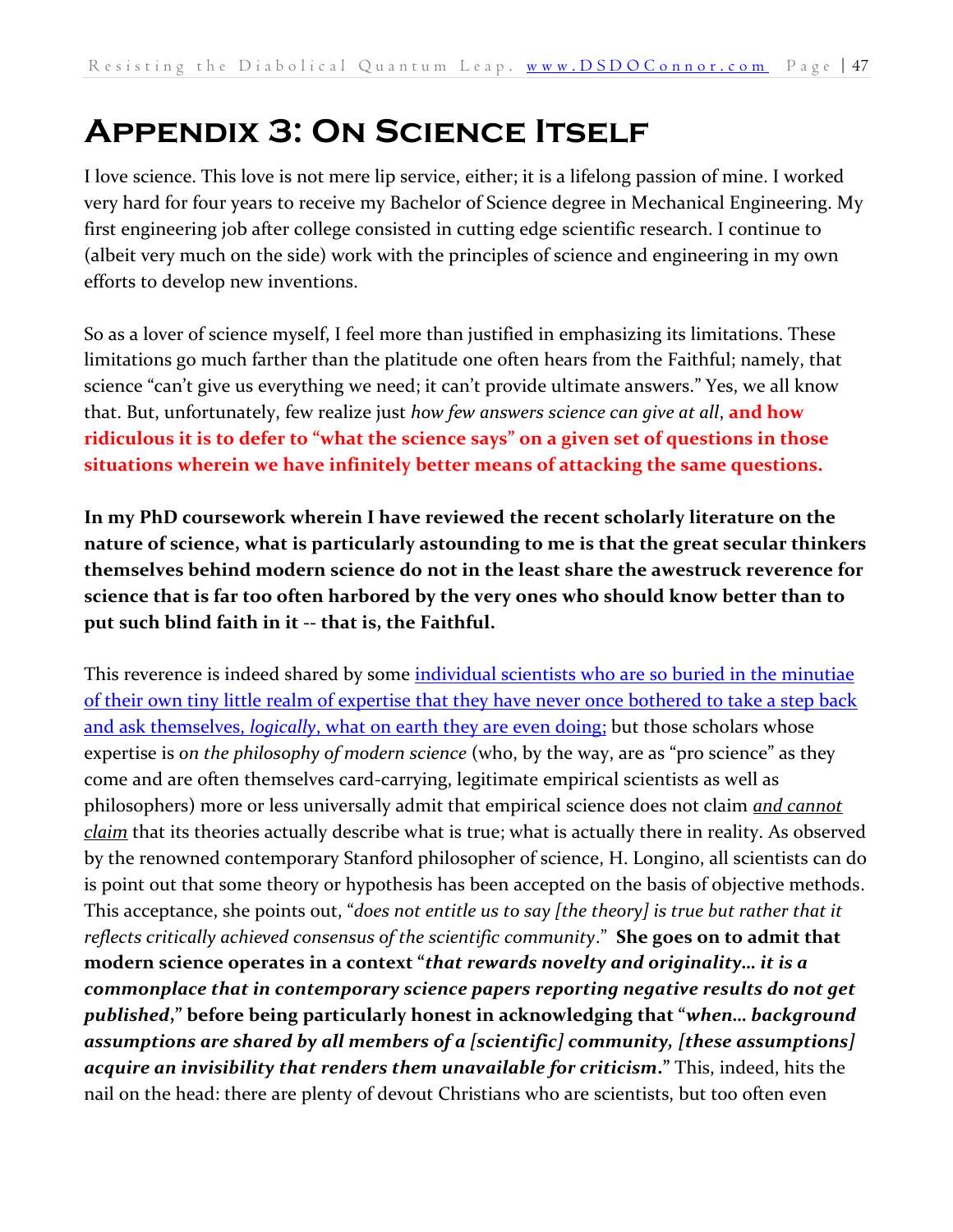their scientific practice has been obscured by the fact that their background assumptions are often utterly logically devoid of substance, since science long ago detached itself from the need to be grounded in reality and truth. (And this only describes the *innocent* confusion in science; it is not to mention the downright corruption in modern science, which exceeds even that of modern politics -- at least those who work in the latter field are eventually answerable to their constituents, unlike those in the former, who are answerable only to the corrupt groups and individuals who run the journals, conferences, and funding sources that decide "what the science says." Buying a scientist is much easier than buying a politician.)

You see, since the advent of non-Euclidian "geometry" in the 1800s, whereupon the unquestionable axioms of thought were themselves first popularly rejected in order to see what "interesting, useful" conclusions might follow, mainstream science and mathematics has actually often been known to pride itself on being completely detached from reality -- which in turn, since the days of Kant, is dismissed as quasi-non-existent, since we "only have access to the phenomena, not the nouemana" (one of Kant's most famous absurdities). It seems that few lay folk, who innocently assume high and noble aspirations exist among society's intelligentsia, are aware of this dynamic.

Thus, the Pandora's Box has been opened. Now, space is treated as a magical quasi substance, and thereafter a subject, to which predicates may be asserted; when, in fact, space is simply nothing, and nothing can be legitimately said about nothing, since predicates can only be said of something real. Time is likewise treated as if it were essentially the same as space (it is not). All the logical first principles are considered open to question. Quantity is treated as a figment of imagination which needn't abide by the dictates of logic. Quality is treated as nothing at all. Infinity and zero are both treated as quantities. These might seem unimportant to the untrained eye, but rest assured that they are each not only deeply erroneous themselves, but also breed a multitude of other errors.

Then there are also the more obvious errors in modern science that any devout soul should be able to recognize: Divine Revelation is discounted as myth, 2,000 years of Catholic Philosophy (which is often bona fide Magisterium) is discounted as "mere opinions," the human being is treated as something that can be exhaustively described empirically, the soul is treated as a mere epiphenomena of matter, truth itself is discounted as a mere social construct, morality is disregarded as a mere evolutionary herd instinct (and, in general, vague deference to "evolution" is used to justify any and every absurdity), beauty is dismissed as nothing but a figment of imagination, and on this list goes.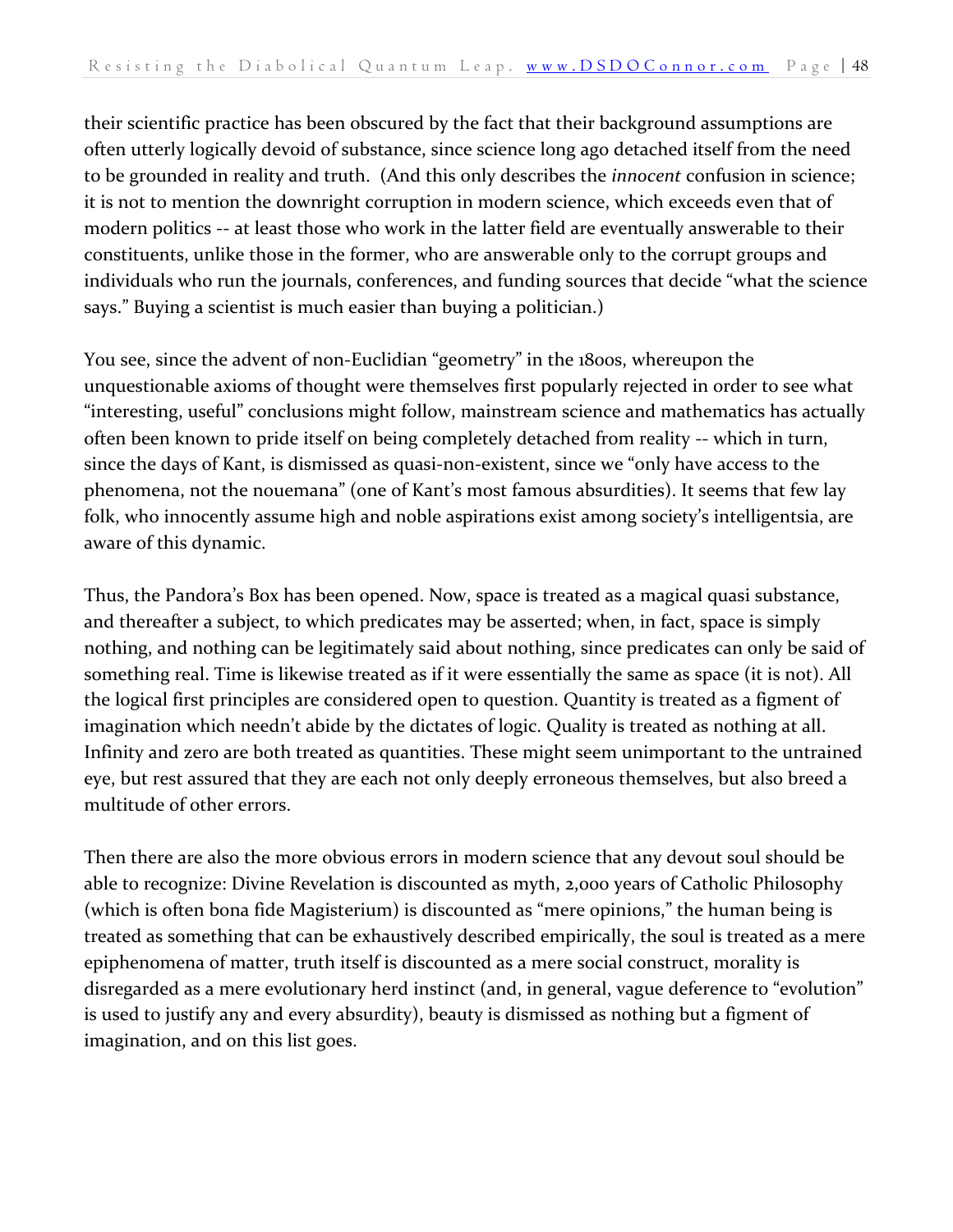What comes to mind is Our Lord's parable of the fool who built his house on sand instead of upon a solid foundation.

In the more modern era of science, i.e., 20<sup>th</sup>-Century science, it became fashionable to especially zealously reject common sense logical truths when considering, for example, causality itself, space itself, time itself, etc., and instead ponder what might be entailed by certain theories (even if those theories were little more than glorified conjectures at best, or pseudoscience/science fiction at worst) posited within science. Thus, in many circles, relativity and quantum theory were **detached from reality in their very premises but nevertheless still proposed to describe reality in their apparent conclusions**. The contradiction here is obvious enough for even a grade school student to see, but too obvious for many scholars to see, even when presented with more scientifically phrased rebuttals (e.g., Schrodinger's Cat).

Thus, at least cognizant of its own dismissal of reality, science now often seeks to be purely "pragmatic." The problem is, modern science has no idea what its own allegedly pragmatic approach is even directed towards. One can have a purely pragmatic, non-abstract, nontheoretical, non-metaphysical relationship with a hammer, because he knows exactly why he needs it and what he needs it for. So long as it drives a nail into a beam successfully, all is well. But there is today no understanding -- much less agreement -- on what science is even supposed to do. The layman tends to assume that science is supposed to seek to understand reality; scientists themselves, as I noted above, realize this is not at all the case.

Is science, then, supposed to improve our quality of life? If we are not yet too arrogant to learn from history, we should realize it has never done this, and (on its own, at least) never will do this. The more technologically advanced a society becomes, the more unhappy its people become. Science -- like economics, finance, medicine, etc. -- can only improve the quality of life if 1) it is carefully circumscribed within the boundaries of principles that are superior to it and not derived from within it, and 2) it is both inspired by and directed towards that which is superior to it and not derived from within it (e.g., Goodness, Truth, Beauty, God, Morality, Revelation, etc.).

Pretending, however, that nothing is superior to science, and thereupon harboring the unbounded reverence that modern people tend to have for vague notions of "science" stems not from science itself, but **from corporate and government propaganda that has found "trust the science" to be just one useful soundbite among many. I do not expect their propaganda to be anything other than propaganda, but what truly breaks my heart is to see so many of the Faithful blindly believe something just because some "science news" website says it is so, or because "the consensus of scientists says so," even when so**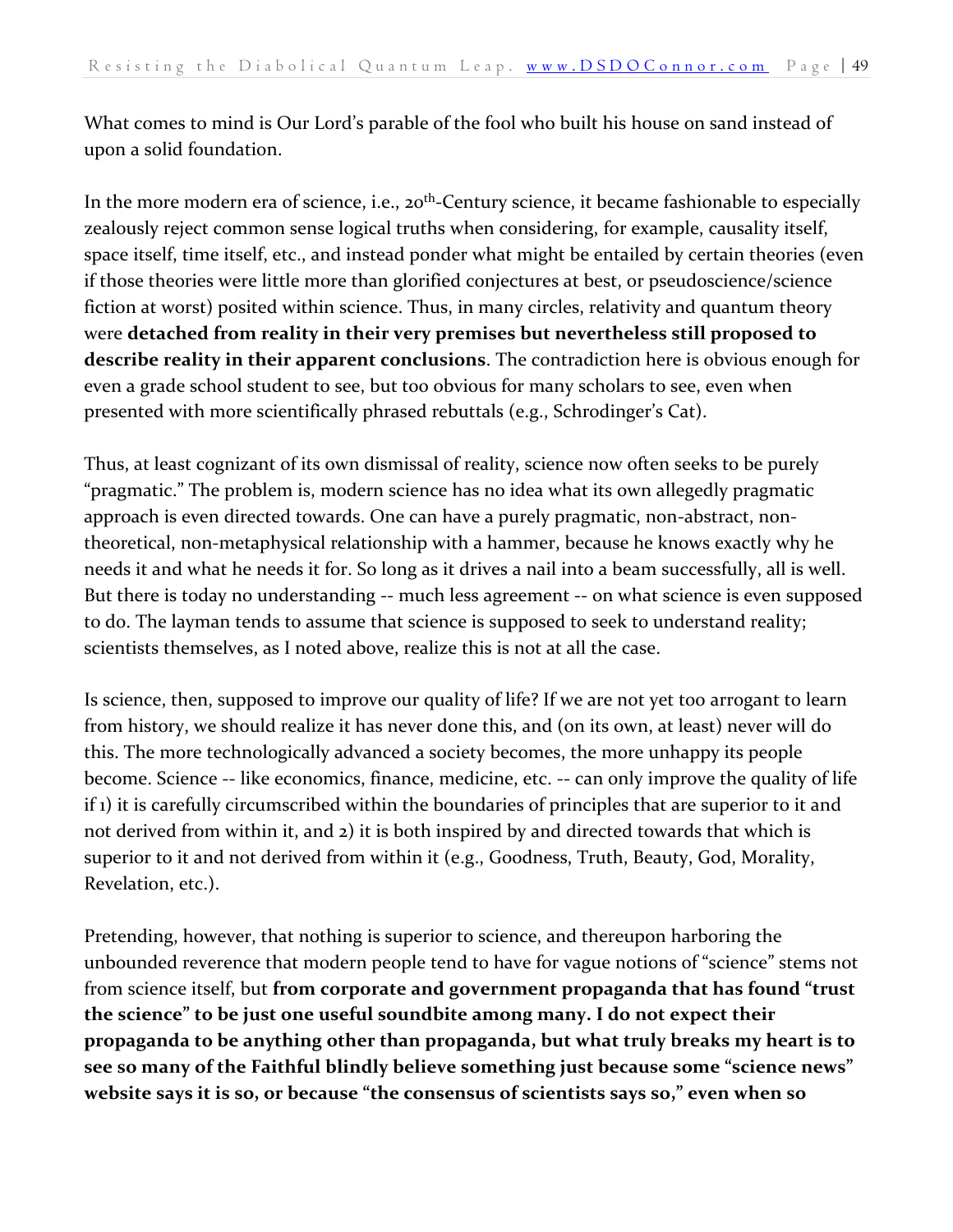#### **believing requires flippantly disregarding something they should know full well is true, if only they took both Faith and Reason seriously enough**.

The problem is that we've bought the lie that we cannot ever be critical of science, or insist upon boundaries for science, or insist upon the proper foundations for science, or insist upon the proper motivations for science, or insist upon the proper ends of science, unless we are ourselves scientists (and even when scientists do so, they are discounted as "fringe"). But this is absurd. As the saying goes, you needn't be a weatherman to know which way the wind is blowing. For example, you do not need to know anything about the scientific or technological principles of telecommunications to nevertheless be certain that one cannot fast forward live TV. You do not need to know anything about the principles of Nazi science to know that what they did to the people in their concentration camps was utterly evil and unjustifiable. You do not need to know anything about astrophysics to know that the past cannot change. **And you do not need to know anything about any of the particular sciences to nevertheless realize the validity of the arguments I lay out within this article.**

## <span id="page-49-0"></span>**Appendix 4: On Conspiracy**

First, understand that I do not use the phrase "conspiracy theory" derogatively. Many **conspiracy theories are true, and many are false. It would be foolish and prejudiced to be "pro conspiracy theory" or "anti-conspiracy theory." Instead, each such theory must be examined on its own merits and either accepted or rejected accordingly.** Remember that the Magisterium of the Church endorses many "conspiracy theories," e.g., in pointing out the diabolical nature of freemasonry and its nefarious agenda. The prevailing error in the world - - and in the Church -- today is what my friend Dr. Thaddeus Kozinski described poignantly as a "conspiracy against conspiracy," wherein **most people blindly reject something as soon as some mainstream source of information has arbitrarily labelled it "conspiracy." Indeed, this is lamentable and is the prevailing error; but since most of my readers are not worldly folk, I'll have to focus more here on the opposite error. Do not let what follows, however, cause you to suspect me of being just another mainstream scoffer at conspiracy. Scroll down towards the bottom of this appendix, and you will realize that nothing could be farther from the truth. I am merely advising more care in examining precisely which theories we entertain.**

In undertaking this examination, a few criteria for rejecting unworthy theories are worth keeping in mind.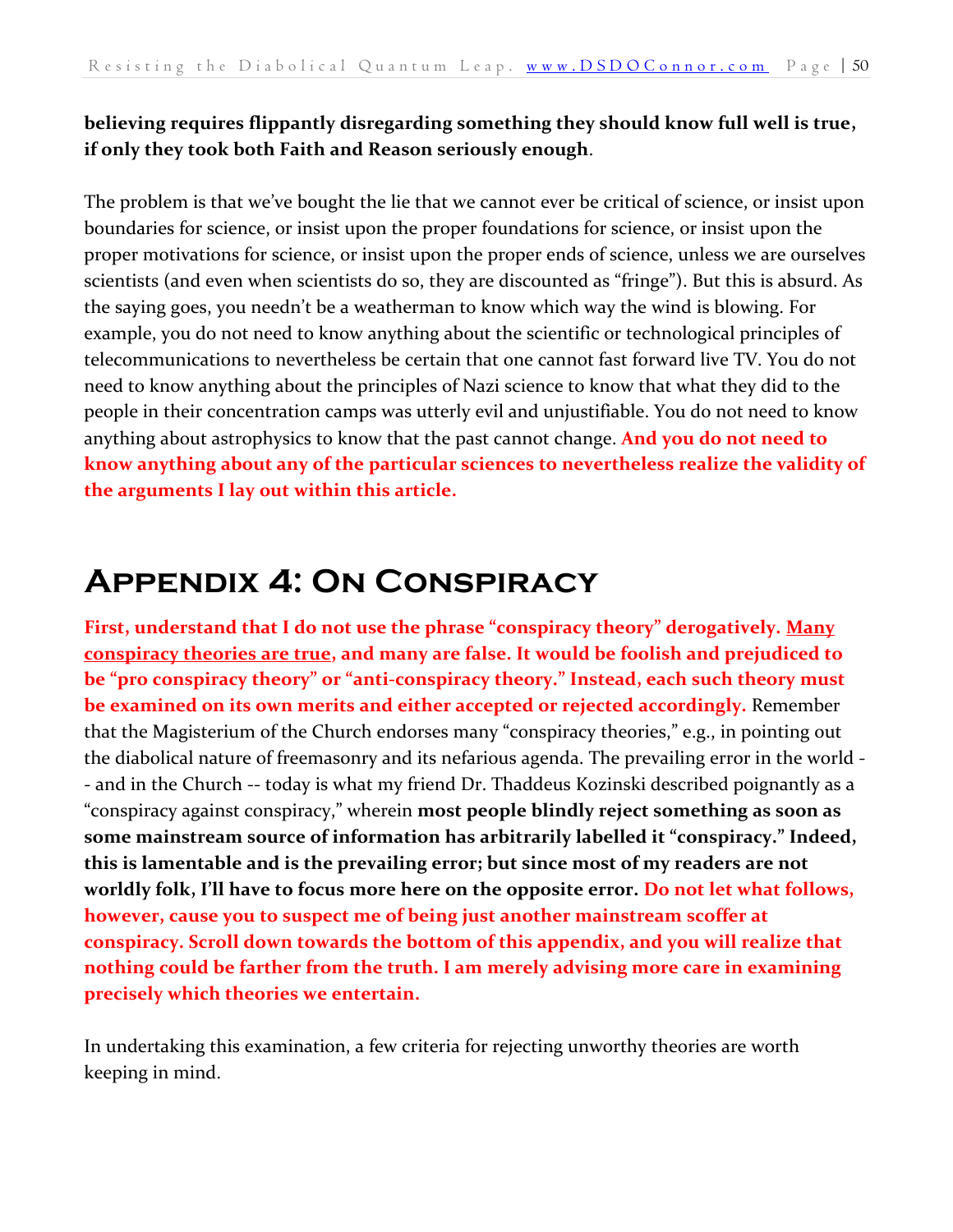#### **We must not give credence to conspiracies that ascribe to mere men those powers that not even the demons have, and we must not give credence to conspiracies that ascribe to mere technology the ability to contradict the Laws of Science.**

No man, no technology, can do that. *Ever*. For example, with due regard to the Law of Conservation of Energy (not to mention the logical fact that no effect is greater than its cause), **it is not possible to reasonably assert that those natural events (e.g., major earthquakes, hurricanes, etc.) which entail far more energy than human technology is capable of generating, are nevertheless events created by some man/technology.** Acts of God are just that: *Acts of God* (whether by virtue of His Wanted Will or His Permissive Will is another question). If we fail to recognize that -- if we try to whip out some conspiracy theory to explain every natural event/disaster/phenomenon -- then we'll fail to accurately understand the Signs of the Times. **We essentially render God incapable of sending signs, if we insist on imputing even the most obvious acts of God to conspiracies about man's intervention**. [Click here](https://dsdoconnor.com/haarp/) if you are interested in more information on why any theory is mistaken which asserts major earthquakes are manmade.

I will give another example. Last winter, a certain conspiracy theory went "viral," which asserted that the massive nationwide snowfall America experienced in the winter of 2021 wasn't snow at all: it was some nefarious artificial phenomena orchestrated by Bill Gates to try and convince people of climate change and thus sign on to his new "Zero Carbon" initiative. This is laughable, and yet, so many fell for it. Somebody uploaded a video to social media wherein she held a lighter's flame up against some of the snow she collected from outside her door. The snow appeared to "burn" (it became charred) and appeared not to melt, and she insisted that this was because it wasn't snow at all, but was in fact some dangerous chemical that Bill Gates sent upon the nation and which the lighter was succeeding in burning.

In other words, she is utterly clueless about the thermodynamics of sublimation (whereby a solid, in this case snow, is directly converted into a gas due to the application of heat under certain conditions), she failed to realize that the "charring of the snow" was just the fumes from her lighter's butane collecting on the snow's surface; it wasn't the snow "burning." More importantly, she was foolish enough to suppose that a clear Act of God, which entailed the release of **orders of magnitude more energy and matter than even the most extreme interventions of man are capable of unleashing**, was nevertheless caused by man.

In light of this, I'd like to present some simple advice: **if you don't understand the scientific laws at play in a given scenario, that is fine. We can't all be scientists. But at least have the humility to find someone you trust who does understand these matters, and then**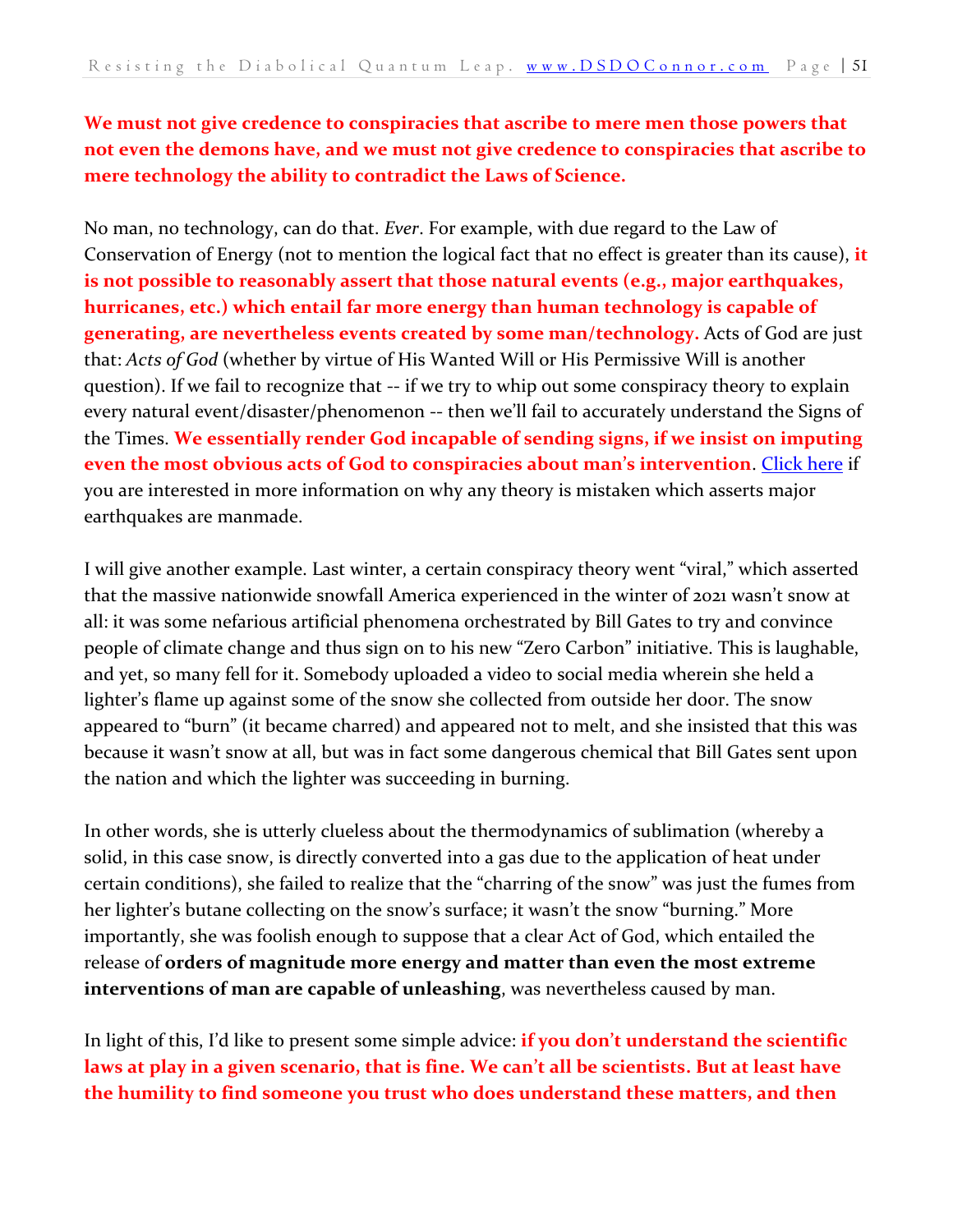**defer to his or her understanding. Even if this person winds up being wrong, and your deferral to him or her causes you to miss out on some juicy new conspiracy theory,** *so what?* **God will be far more pleased with your humility than He would have been by your accuracy.** 

We can similarly conclude that *[no literal mind control will ever be possible.](https://dsdoconnor.com/mind/)* And many other conclusions follow as well. **The Antichrist, recall, will** *want* **us to** *overestimate* **his power. That is always how the devil operates with those who recognize he exists** (for those who do not believe in him at all, on the other hand, he prefers to keep them in their obliviousness)**. He wants us to live in incessant fear of the powers of his minions;** cowering in our rooms, ever afraid of HAARP, or CERN, or 5G, or Mind Control, or Chemtrails, or Bill Gates, or whatever else -- failing to evangelize and do works of mercy -- out of a miserable desire to protect our mortal bodies, which will soon be nothing but corpses, at all costs. No, there is no merit in giving credence to all these theories "just to be safe." Quite the contrary, you risk damaging your soul and neglecting God's Will by giving them too much credence.

**Regarding Conspiracy in general, one mindset that we must get rid of is the notion that these secret defense department and other government projects have all sorts of technological abilities that are light years beyond the technology that exists on the market and vastly beyond the military technology that is publicly known.**

#### **No, they don't.**

I confess that developing military technology in government/defense R&D (Research and Development) was my aim during some of my undergraduate engineering years; I even interviewed with the CIA (which I was not supposed to even speak of at the time, though now I can) and was offered a position at JPL (the Jet Propulsion Laboratory, though I wound up working for GE), and I did much research into the technology and spoke at length with engineers at places like Northrup Grumman and Lockheed Martin. Yes, they of course keep the details of their technology secret so as to not give away their designs to the enemy. But they do not have technology that is light years beyond what we already know about from the corporate technological industry. In many ways, commonly available technology is in fact significantly more advanced than what is used in the military. In fact, government (and the DoD in particular) is more likely to *talk up* their technological abilities than they are to *talk down* these abilities; they would much prefer to scare the enemy into submission than have to defeat the enemy in an open conflict. And yes, defense R&D is huge. But it is dwarfed by corporate R&D. And it's frankly sad how much our own Defense Department relies upon the same corporate technology you are using right now (Amazon's servers, for example, store much top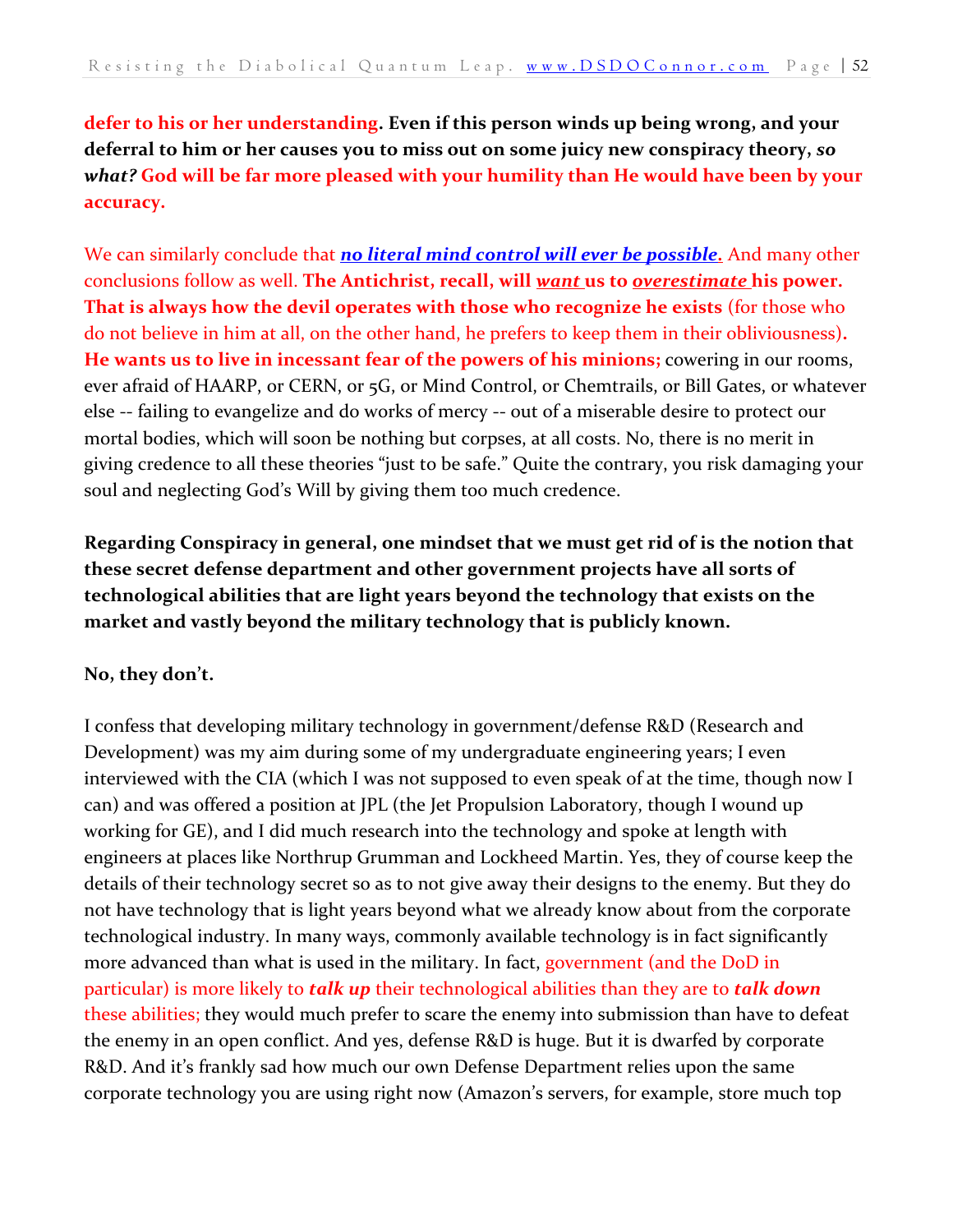secret government intelligence info). Every time there is an accidental leak of military data, the most noteworthy thing is how very un-noteworthy it is. It is always a huge disappointment to those who were looking for juicy details about government projects to create earthquakes or create major weather changes or read/control minds or suspend gravity or teleport or travel in time (**all of which is impossible**) or whatever else.

Speaking more generally still, I must emphasize that **your successful navigation of the precarious times ahead will not be determined by how zealously you pursue and acquire knowledge of the hidden details of what the nefarious elite are up to; it will, rather, be determined by how much you trust in the Divine Mercy and strive to live [in the Divine](https://danieloconnor.files.wordpress.com/2019/07/the-crown-of-sanctity.pdf)  [Will.](https://danieloconnor.files.wordpress.com/2019/07/the-crown-of-sanctity.pdf)** Do also consider that even the true conspiracies only pertain to scenarios that God, in His permissive Will, is allowing for good reason -- dark and nefarious though they may be. **The time and effort that you do spend combatting temporal evil is usually better spent opposing those things which you** *know* **are both evil and rampant (e.g. heresy, blasphemy, atheism, abortion, impurity, the destruction of marriage, euthanasia, contraception),**  *because they are openly admitted to,* **instead of pouring yourself out in the pursuit of endeavors which might just, on Judgment Day, wind up being revealed as nothing other than [tilting at windmills.](https://en.wikipedia.org/wiki/Tilting_at_windmills_(disambiguation))** Here is a litmus test: does delving into some endeavor fill you with the fruits of the Holy Spirit? (Charity, joy, peace, patience, kindness, goodness, self-control...), or does it fill you with anxiety? If the former, you are doing God's Will; if the latter, you are not. Don't assume that every interior suffering you endure in your efforts are simply Satanic attacks to try to thwart you. You cannot successfully engage in discernment if you assume every time you feel depressed or anxious, it is just the Devil trying to get you to stop something. It is equally likely -- if not more likely -- that they are just the natural result of following the self-will instead of the Divine Will. The devil is a dangerous adversary, but he is nowhere near as dangerous as the passions and the self-will.

#### **"Don't fire until you see the whites of their eyes."**

The remnant needs to hear that sage advice from the Battle of Bunker Hill right now, because too many among the remnant's ranks are succumbing to falling head over heels for every nonsensical video or conspiratorial article that lands in their inbox, and are being trigger happy in dispensing apocalyptically phrased denunciations of virtually every new technology or other government/corporate initiative -- which, believe it or not, are not all nefarious! Thus, the Faithful remnant is wasting all of their ammunition and, when the battle is really at the doorstep, they will have none left, and will likewise suffer the fate of the boy who cried wolf.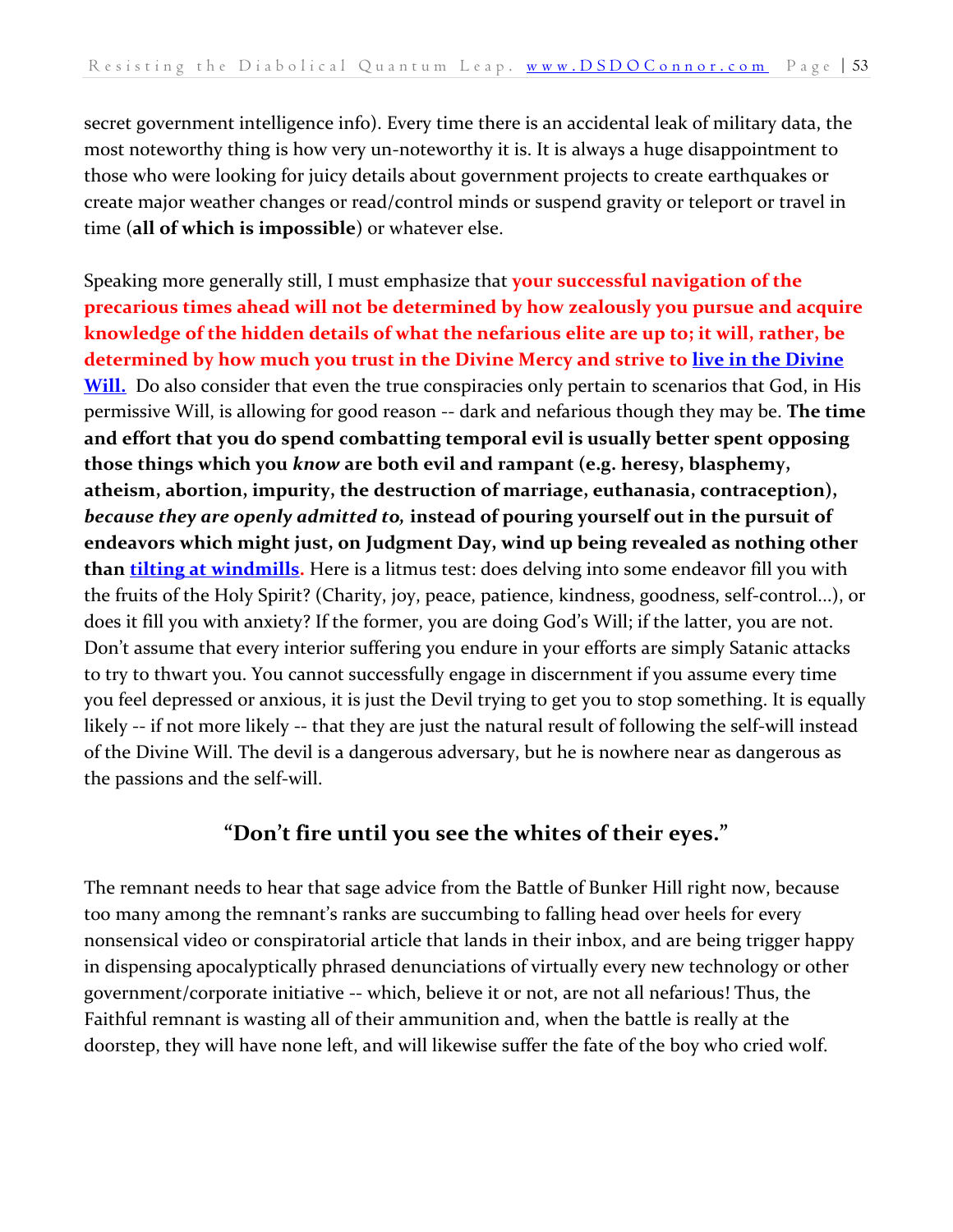Dear Faithful Remnant, if some among you continue falling head over heels for every juicy conspiracy-related absurdity, then those who do so are not only risking succumbing to the traps I am warning of in this post, but they are also seriously damaging the power of their witness. If they keep credulously regarding, and forwarding on to their whole email list, every silly video or article about vaccines/Bill Gates/5G/"Big Pharma"/whatever else, then the people they are pestering are -- each time -- going to become that much less likely to take them seriously when they actually reach out with something important; that is, when they seek to evangelize, or warn of the real Mark of the Beast comes, or warn when the Antichrist himself makes his public entrance, or help when the Warning happens and they need to aid their friends and family in responding well to it.

If, dear Faithful remnant, we criticize the mainstream narrative (as we should), then let us not be hypocrites by merely creating a competing narrative and trying to artificially, dishonestly, and uncritically inflate it. I commend you for refusing to blindly believe a claim just because it is offered by a mainstream source of information. But let us not likewise put an equally lamentable blind trust in the claims made in the videos and posts published online by people we have never even heard of -- claims which we have no way of assessing the truth of -- merely because these claims themselves fit in with another narrative, albeit a counter-mainstream one. Let us, instead, seek only the Truth in all matters.

This approach, and this approach alone, will be vindicated by God. It will require the Faithful remnant to backpedal some of the over-the-top claims they've been promoting recently. That act of humility will be blessed by God and, without it, the remnant will not even themselves be prepared for what is coming.

I will, however, reiterate what I said at the top of this appendix: many conspiracy theories are true. While those which assert theological, philosophical, scientific, or technological absurdities must be rejected, other conspiracy theories (e.g., those which merely point out that groups we already know are evil are in the process of doing evil things) should be taken seriously. Even here, we must be very careful not to place more credence in theories than is merited by the evidence behind them (calumny does not cease being sinful merely because it is directed at a rich or famous or powerful person), **but we should not be dismissive, either. Organizations like the CCP (Chinese Communist Party), the WEF (World Economic Forum), The Open Society Institute, Planned Parenthood, and Freemasonry – just to name a few – are ferociously pursuing evil agendas. The Great Reset is so twisted as to be utterly dystopian and apocalyptic. Population control advocates across the world are guilty of monstrosities. Governments across the world are clearly doing evil things and trampling on civil and religious rights in the name of "fighting Covid." In the name of "combatting**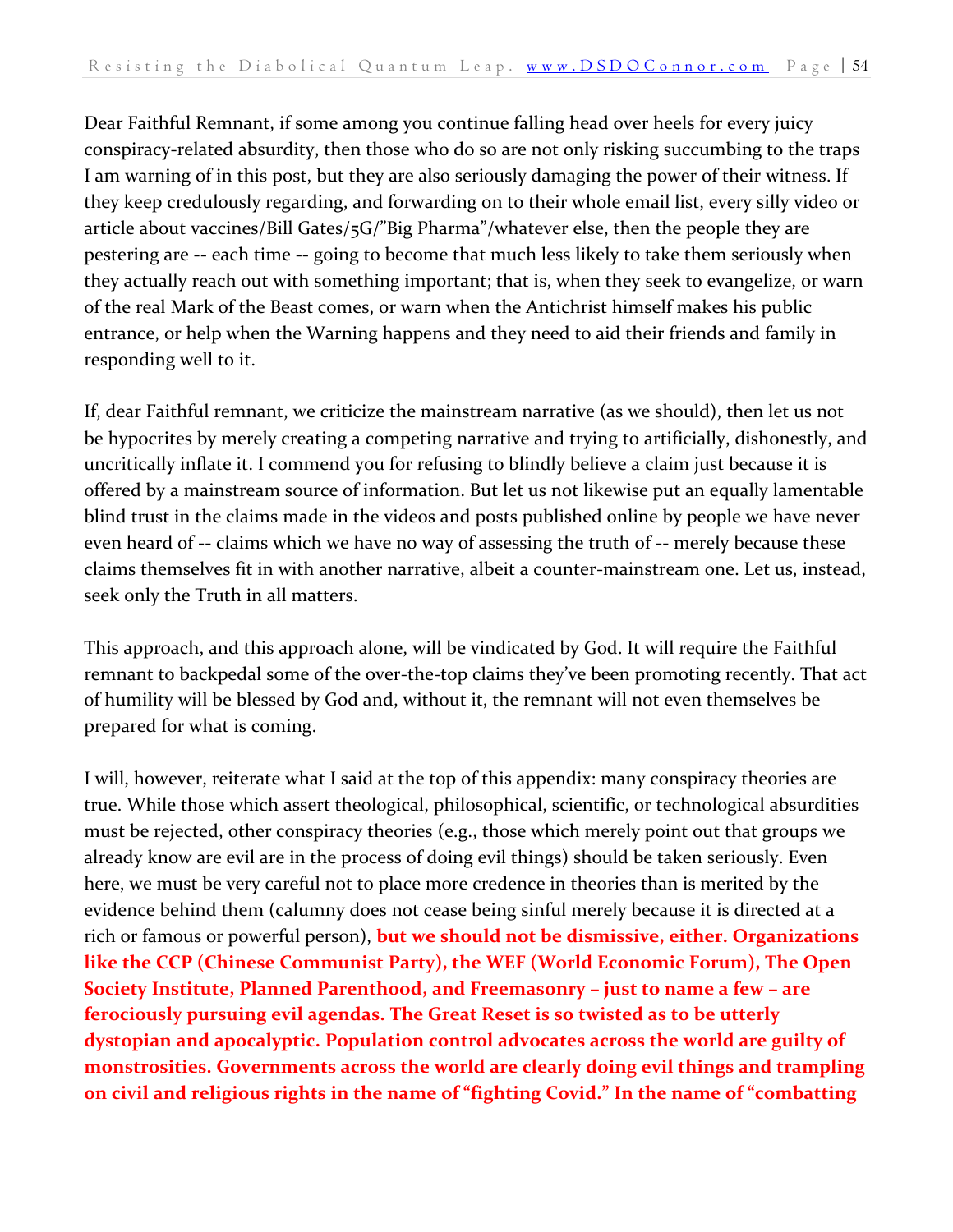**climate change," many organizations are engaged in blatantly anti-human agendas. Marxism (in essence even if not by name) is exploding throughout the world in more movements and organizations than I can count. School systems are brainwashing and corrupting our youth with Godless ideology; especially through "LGBT" curricula. From the earliest days of the Pandemic, there was seriously compelling evidence that Coronavirus was from a Chinese lab. And let's not forget that many in the Vatican are also up to no good. And on and on the list goes with individuals and organizations clearly conspiring evil things. They must be exposed and called out for their atrocities with all vigor.**

I conclude this Appendix with a teaching from Our Lord. Jesus shares a powerful analogy with the Servant of God Luisa Piccarreta to illustrate just how lamentable it is when a Christian - who should have supernatural Faith, Hope, Trust, and Peace rendering him invincible to absurd fears nevertheless choosing to succumb to such fears. This analogy shows how these vain fears are not only lamentable because they are vain fears, but also how the situation is much graver: if only we allowed Christian common sense to cause us to reject these vain anxieties, our souls would be safe. Instead, Christians are succumbing to a self-fulfilling prophecy: risking their very salvation (by believing in things tantamount to a rejection of Supernatural Faith and Hope) *in their very fears pertaining to salvation*.

\*\*\*

"...*the soul who is at peace, by wanting to afflict herself, become disturbed or lose trust, would run into the misfortune of one who, though possessing millions upon millions of coins, and even being queen of various kingdoms, keeps fantasizing and lamenting, saying: 'What shall I live on? How shall I clothe myself? Ah, I am dying of starvation! I am so unhappy! I will be reduced to the meagerest misery and I will end up dying.' And while she says this, she cries, sighs and spends her days in sadness and squalor, immersed in the greatest melancholy. But this not all; the worst thing about her is that if she sees her treasures, if she walks within her properties, instead of rejoicing, she afflicts herself more, thinking of her nearing end; and if she sees food, she does not want to touch it to sustain herself. And if anyone tries to persuade her by letting her touch her riches with her own hands, showing her that it cannot be that she will be reduced to the meagerest misery, she is not convinced, she remains dazed, and cries even more over her sad lot.*

Now, what would people say about her? **That she is crazy, that it shows that she has no reason, that she has lost her brain. The reason is clear, it cannot be otherwise**. Yet, **it can happen that she may run into the misfortune over which she keeps fantasizing**. But in what way? By going out of her kingdoms, abandoning all of her riches, and going into foreign lands in the midst of barbarian people, where no one will deign to give her a crumb of bread. **Here is how the fantasy has become reality - what used to be false, is now true.** But who has been the cause of it? Who should be blamed for a change of state so sad? Her perfidious and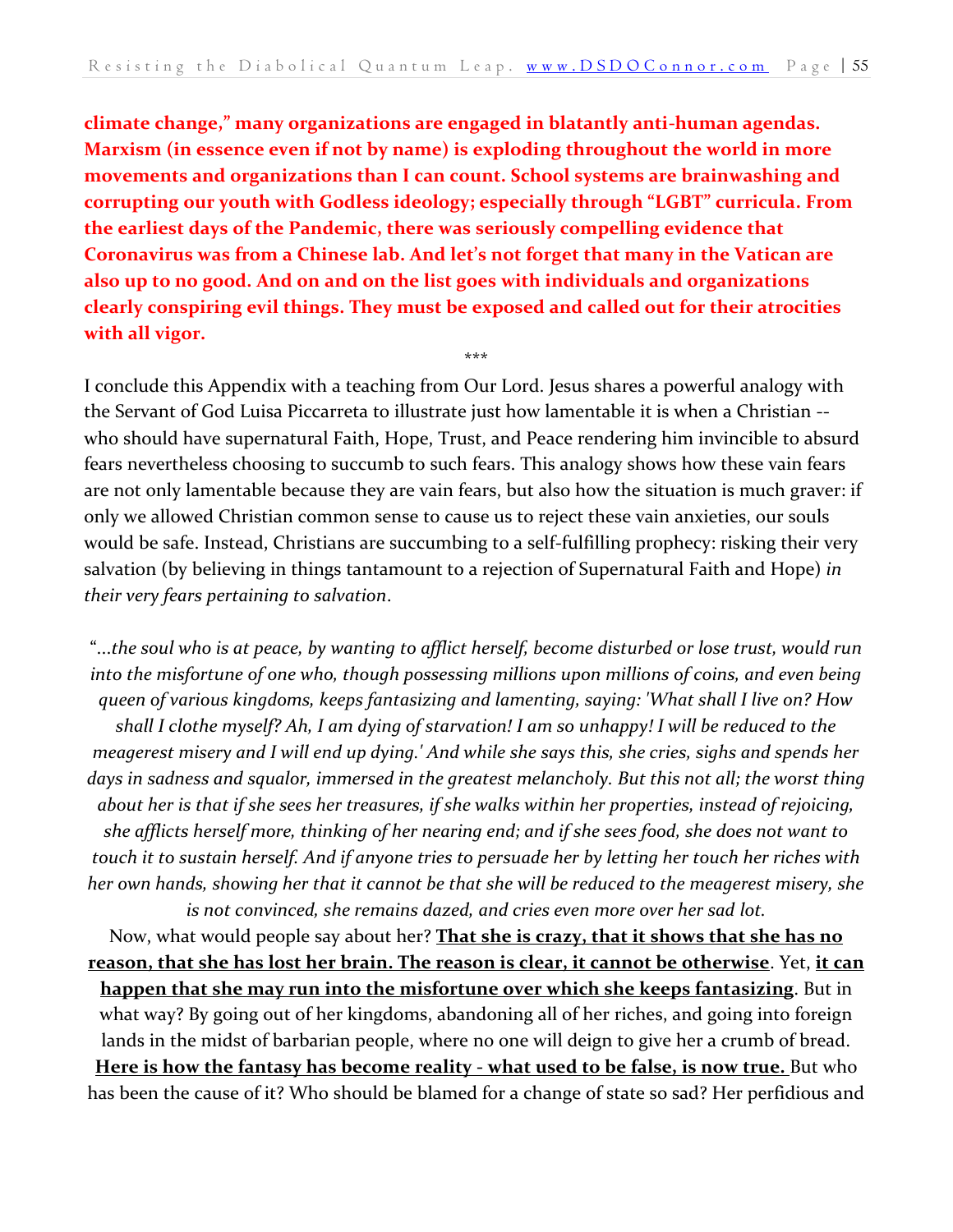obstinate will. **Such is precisely the soul who is in possession of Hope: her wanting to become disturbed or discouraged is already the greatest madness**."

- October 14, 1899.

<span id="page-55-0"></span>**And this leads in nicely to the Addendum.**

## **Addendum on Disappointment**

Have you perhaps read this article, recognized the truth it contains, and found yourself disappointed? Disappointed that you can no longer look forward to a "quantum leap" thanks to aliens, or time travel, or magical beasts, or a multiverse, or a whole other creation we are unaware of, or anything of the sort? Disappointed that you can't look forward to Human 2.0? Disappointed that many of the various works of fiction you've read must have much of their contents safely relegated to the "mere entertainment" portion of your memory?

**Well, bid your disappointment depart. If you would like to be exposed to mind-blowing truths, then look no further than the [revelations of Jesus to the Servant of God Luisa](https://danieloconnor.files.wordpress.com/2019/07/the-crown-of-sanctity.pdf)  [Piccarreta.](https://danieloconnor.files.wordpress.com/2019/07/the-crown-of-sanctity.pdf) Therein you will find the most amazing news -- life-changing and worldchanging news, the most amazing news imaginable -- but at the same time, news that fits perfectly within the Catholic Faith** *and* **accords with the good use of Reason.** News that does not require discarding common sense, rational thinking, good philosophy, or good theology. News that does not require failing to be sufficiently aware of the definitive nature of the Public Revelation we already have and the centrality and uniqueness of Salvation History, the Incarnation, the Catholic Faith, etc.

News that, in fact, far from *distracting* from your Christianity and your Catholicism -- as the scifi absurdities and "science" news website do -- will make you a far *better* Christian and a *better*  Roman Catholic than you ever have been, and only deepen and strengthen your focus on and devotion to the central themes of the Faith.

In my work as a philosopher, I have read countless pages of Plato, Aristotle, Aquinas, Descartes, Leibniz, Boethius, the Stoics, Kant, and so many others. In none of these works have I come across anywhere near the degree of philosophical precision, depth, and breadth, that is evident in Jesus' revelations to Luisa. This alone is proof of their Divine origin (Luisa was an uneducated 19th and 20th century lay woman who was bedridden almost her whole life), even leaving aside all of the more obvious proofs (see pages 69-109 of [the Crown of Sanctity\)](https://danieloconnor.files.wordpress.com/2019/07/the-crown-of-sanctity.pdf) of the same.